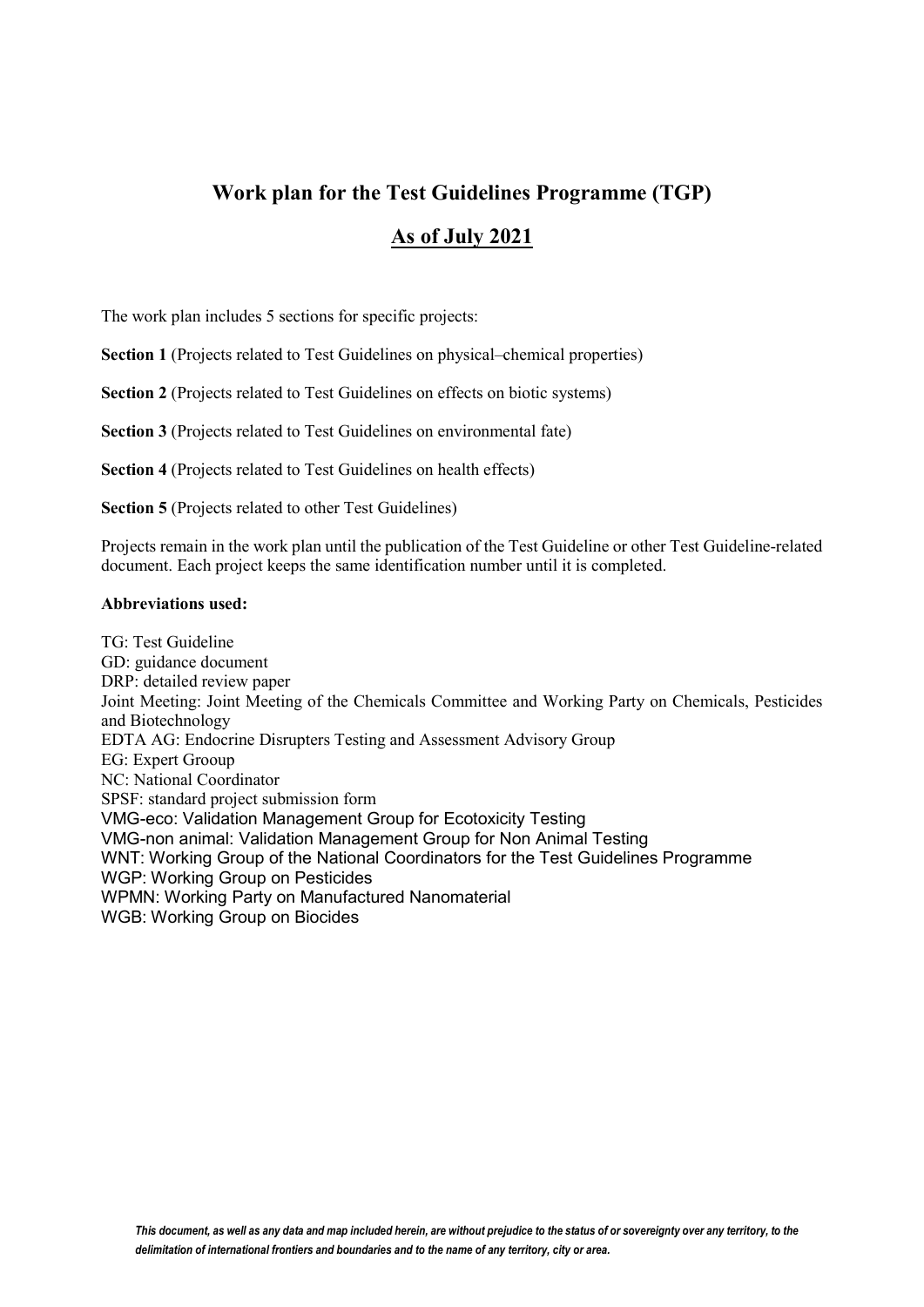# **SECTION 1**

# **PROJECTS RELATED TO TEST GUIDELINES ON PHYSICAL-CHEMICAL PROPERTIES**

| Project 1.2: Guidance Document on Bridging and Waiving of Physical/Chemistry studies of<br><b>Plant Protection and Biocidal Products</b> |                                                                                                                                                                                                                                                                                                                                                         |
|------------------------------------------------------------------------------------------------------------------------------------------|---------------------------------------------------------------------------------------------------------------------------------------------------------------------------------------------------------------------------------------------------------------------------------------------------------------------------------------------------------|
| Lead:<br>Inclusion in work plan:<br><b>Project Status and</b><br>milestones:                                                             | <b>WG Biocides</b><br>2018                                                                                                                                                                                                                                                                                                                              |
| $\bullet$<br>needed.<br>$\bullet$<br>the project.                                                                                        | An Expert Group has been formed under the Working Group on Biocides; the proposed<br>draft Guidance Document will be discussed via conference calls. Calls will be held as<br>A draft Guidance Document is under development under auspices of the WGB but<br>currently on hold until sufficient resources are available from the Secretariat to resume |
| Subsidiary bodies of the JM                                                                                                              | WGP - WGB - WNT- WPHA                                                                                                                                                                                                                                                                                                                                   |
| Expert group                                                                                                                             | Expert group on p-chem properties under the WGB                                                                                                                                                                                                                                                                                                         |

| <b>Project 1.3: New TG on Determination of the (Volume) Specific Surface Area of Manufactured</b><br><b>Nanomaterials</b> |                           |
|---------------------------------------------------------------------------------------------------------------------------|---------------------------|
| Lead:                                                                                                                     | European Commission - JRC |
| Inclusion in work plan:                                                                                                   | 2018                      |
| <b>Project Status and</b>                                                                                                 |                           |
| milestones:                                                                                                               |                           |

- Establishment of an Expert Group on Physical-chemical properties of nanomaterials April 2019;
- Discussions and coordination within the Expert Group allowed to develop first draft generic TG and a SOP for ring trial. First trial will take place on a small scale to assess performance and applicability domain
- 2020 The arrangement for the inter-laboratory comparison (ring trial) was initiated. 7 laboratories, including JRC confirmed participation in the exercise. 7 materials were selected, one of which was analysed for homogeneity, while data for the others already exist or they are CRM. Randomly coded subsamples of materials were distributed to participant laboratories in May 2020. The TGA of the 7 materials were carried out and are annexed to the SOP. Work was delayed due to covid-19.
- 2020 : In Q3 & Q4 the ILC on determination of VSSA of 7 selected materials and participation of 7 laboratories was completed (execution plus evaluation).
- Results of the ILC were presented and discussed with the Advisory Expert Group (November 2020).
- 2020 Q4 and 2021 Q1: A Draft ILC report was shared and commented by participating laboratories.
- 2021 Q1 : ILC report to be circulated to the Advisory Expert Group for comments.
- 2021 Q1 & Q2 : The ILC data will be made publicly available in peer review journal and/or JRC report .
- 2021 Q1 & Q2: With support from Advisory Expert Group, decision on need and feasibility of additional steps (more data/info on degassing conditions and sample preparation; additional tests for ensuring the applicability to underrepresented materials, increasing the dataset by an additional testing phase with more laboratories and model materials).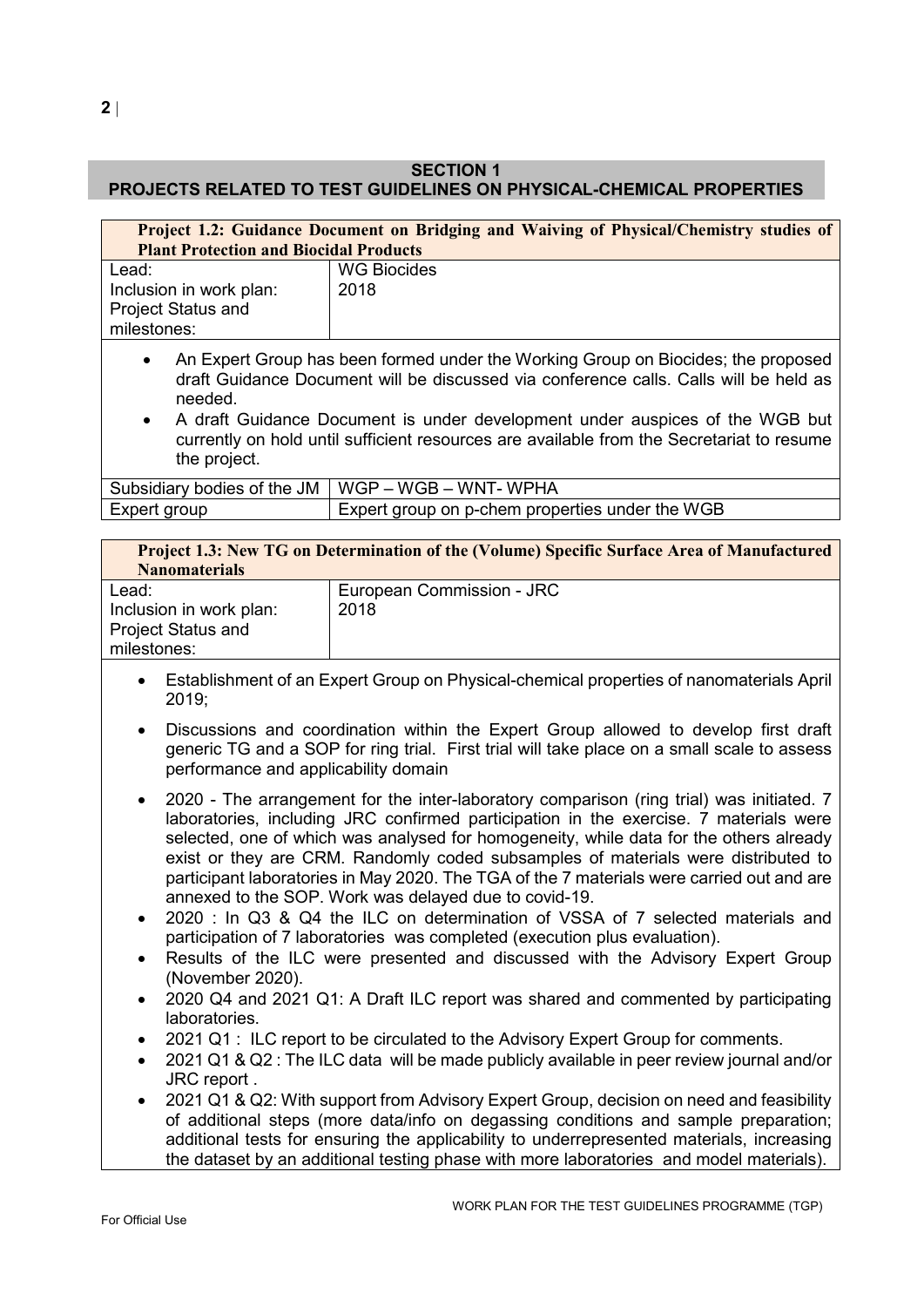• First draft TG and report to be sent to WNT probably in Q3 2021.

| Subsidiary body of the JM | WNT - WPMN                                                                               |
|---------------------------|------------------------------------------------------------------------------------------|
| Expert group              | Joint WNT/WPMN Expert Group on physical-chemical properties<br>of nanomaterials (JEG-PC) |

**Project 1.4: New Test Guideline on particle size and size distribution of Manufactured Nanomaterials**

| Lead:<br>Inclusion in work plan:<br><b>Project Status and</b><br>milestones: | Germany<br>2018 |
|------------------------------------------------------------------------------|-----------------|
|                                                                              |                 |

- February 2018: Establishment of an international advisory group on particle size and size distribution of nanomaterials ;
- October 2018: Decision on the test methodology, and preparation of the round robin test (SOP development, agreement of parameters, measurands and units, shipping of test materials, etc.);
- March/April 2019: Start performance of the round robin test;
- April 2019: Establishment of an WNT/WPMN Joint Expert Group on physical chemical properties of nanomaterials (JEG-PC);
- June -August 2019: Round robin test;
- September 2019 July 2020: Delivery of data from round robin testing and: processing of results, development of a validation report;
- December 2019: Meeting of the JEG-PC (OECD Boulogne);
- December 2019-January 2020: 1st round of comments from the JEG-PC;
- August October 2020: 2nd round of comments from the JEG-PC;
- November/December: Online JEG-PC meetings for discussion of the draft TG and validation report;
- 1<sup>st</sup> WNT commenting planned for spring 2021;
- Some delays due to Covid-19.

| Subsidiary body of the JM | WNT - WPMN                                                                               |
|---------------------------|------------------------------------------------------------------------------------------|
| Expert group              | Joint WNT/WPMN Expert Group on Physical-chemical properties<br>of nanomaterials (JEG-PC) |

# **Project 1.5: Guidance Document on Determination of solubility and dissolution rate of nanomaterials in water and relevant synthetic biological media**

| Lead:                     | Denmark/Germany |
|---------------------------|-----------------|
| Inclusion in work plan:   | 2019            |
| <b>Project Status and</b> |                 |
| milestones:               |                 |

- May 2019: Invitations distributed to verify already registered and contributing member countries and laboratories that will contribute to the experimental work.
- July 2019: A first draft GD is developed and circulated to the project group for internal use for testing purposes and discussion of potential refinements and testing needs. Presentations and discussions will be held at a face-to-face meeting with the project group and participating laboratories to present and discuss the test methods and protocols considered for the GD, and their current status and test strategy regarding intra-laboratory validation.
- August 2019: Launch of the intra-laboratory comparison testing.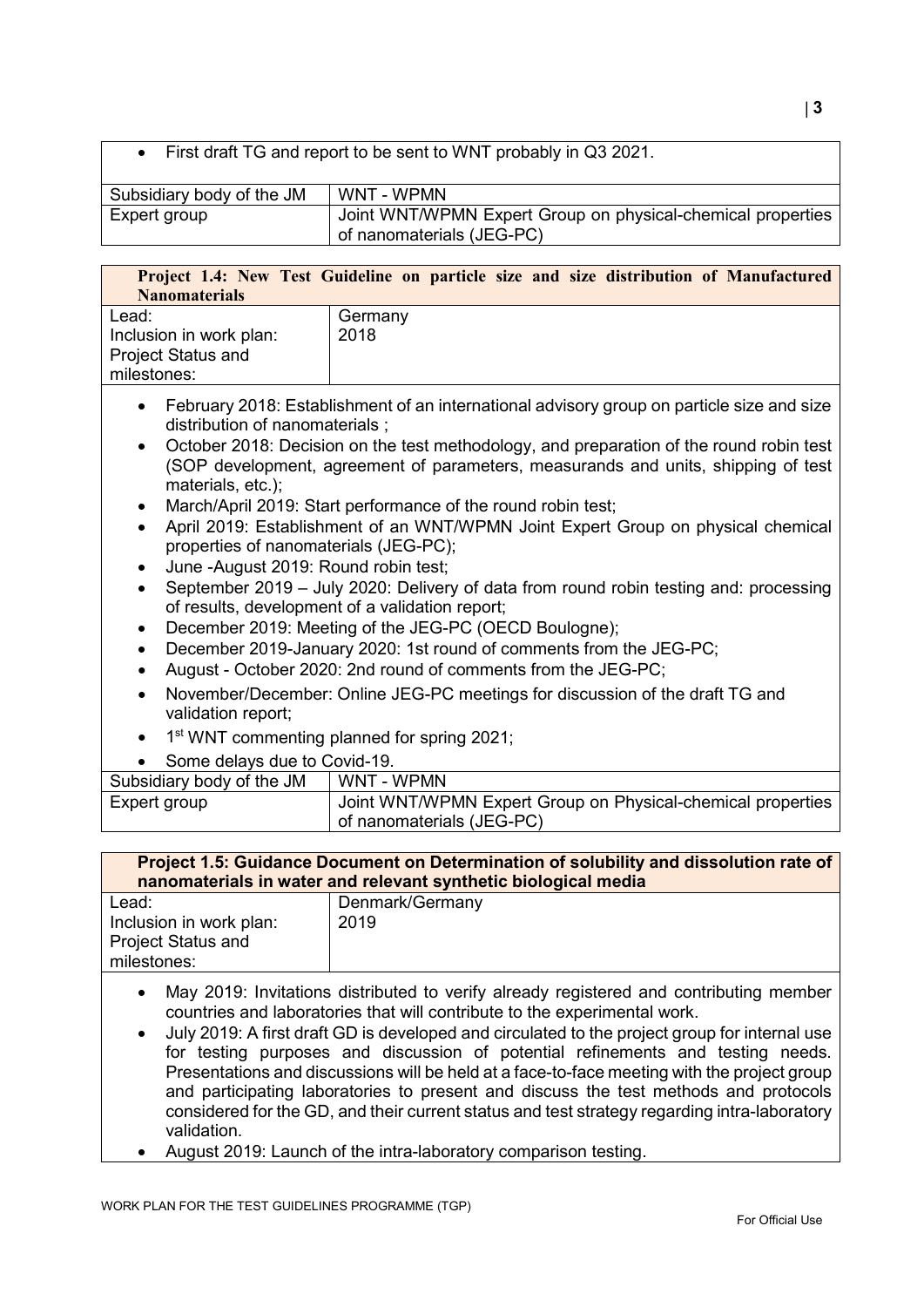• December 2019: A face to face meeting was organised back to back with the WPMN, to discuss A face-to-face meeting with the project group and participating laboratories is anticipated to discuss in particular: i) the draft protocols and status of testing results; ii) SOPs and preliminary results; and iii) defining the first common dissolution testing criteria for the GD.

- May 2020: the first draft GD expected to be finalised together with the intra-laboratory comparison testing at the lead institutes and additional laboratories subscribing to the testing.
- The GD is expected to be submitted for approval to the WNT in 2022.

| Subsidiary body of the JM | WNT - WPMN                                                  |
|---------------------------|-------------------------------------------------------------|
| Expert group              | Joint WNT/WPMN Expert Group on physical-chemical properties |
|                           | of nanomaterials                                            |

# **Project 1.6: Guidance Document on Identification and quantification of the surface chemistry and coatings on nano- and microscale materials**

| Lead:                     | Denmark/Germany |
|---------------------------|-----------------|
|                           |                 |
| Inclusion in work plan:   | 2019            |
|                           |                 |
|                           |                 |
| <b>Project Status and</b> |                 |
|                           |                 |
| milestones:               |                 |
|                           |                 |

- September 2019: Kick-off web-meeting to discuss and agree on the work plan, contributors and distribution of work towards development of the draft consensus report on specific analytical methods selection by December 2019.
- December 2019: a face to face meeting was organised back-to-back with the WPMN to discuss: i) Draft protocols and preliminary test results; ii) SOPs and preliminary results; and iii) test parameters and criteria for the GD.
- 1 st Quarter 2020 draft report to be submitted to the Expert Group for commenting.
- 2 nd Quarter 2020: Test materials for intra- and inter-laboratory testing distributed to the methods laboratories.

| Subsidiary body of the JM | WNT - WPMN                                                    |
|---------------------------|---------------------------------------------------------------|
| Expert group              | Joint WNT/WPMN Expert Group on physical-chemical properties ' |
|                           | of nanomaterials                                              |

# **Project 1.7: New TG on Determination of Surface Hydrophobicity of Manufactured nanomaterials**

| Lead:                     | <b>European Commission</b> |
|---------------------------|----------------------------|
| Inclusion in work plan:   | 2019                       |
| <b>Project Status and</b> |                            |
| milestones:               |                            |

- Establishment of an Expert Group. Meetings mostly via teleconference and electronic information exchange. 2-3 face-to-face meetings are also envisaged.
- First Draft TG based on the scientific literature referenced below.
- Iterative discussions on the first and subsequent draft versions of the TG by the Ad-Hoc Experts' Group.
- 2019: Identification of testing and data generation needs in order to: i) optimize the test protocol; ii) organise the inter-laboratory comparison (ring trial); iii) if relevant and feasible, carry out a full performance validation; and iv) if relevant and feasible, further investigate the relationship between hydrophobicity (measured via the proposed method) and cellular uptake or bioaccumulation in organisms.
- 2019: Expert group established and meeting held including experimental demonstration of testing.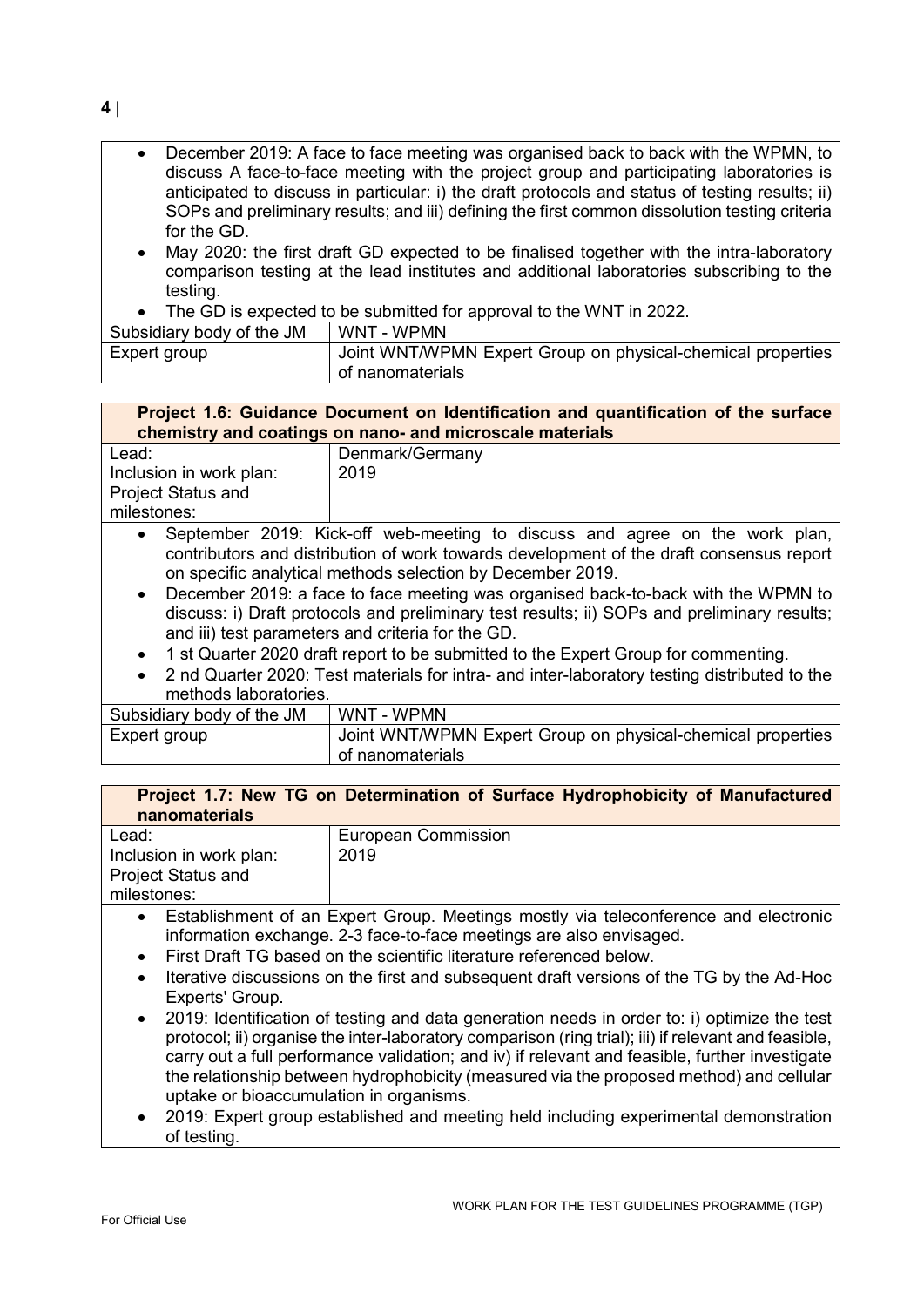- 2020: Interested laboratories were identified and comments received on the project and protocols. The optimization was initiated, however, it was temporarily interrupted due to Covid-19 in spring.
- 2020: The inter-laboratory comparison (ring trial) started in autumn, 10 participant laboratories had confirmed their interest (+JRC). A set of five materials was sent together with the SOP and a test kit. The Covid-19 pandemic caused important delays and changes in participation: 4 of the confirmed laboratories declined their participation and 3 did not manage to perform the test within the deadline (fixed at end of 2020).
- 2021 Q1: Only partial results were received from 3 participants and the evaluation of these is on-going. As work restrictions remain, a re-scheduling of activities is considered and new planning is on-going.

| Subsidiary body of the JM | WNT - WPMN                                                                               |
|---------------------------|------------------------------------------------------------------------------------------|
| Expert group              | Joint WNT/WPMN Expert Group on physical-chemical properties<br>of nanomaterials (JEG-PC) |

| <b>Project 1.8: TG on Determination of the Dustiness of Manufactured Nanomaterials</b> |                |
|----------------------------------------------------------------------------------------|----------------|
| Lead:                                                                                  | Denmark/France |
| Inclusion in work plan:                                                                | 2019           |
| <b>Project Status and</b>                                                              |                |
| milestones:                                                                            |                |
| <b>ODJO</b>                                                                            |                |

#### **2019**

- Establishment of an Ad-Hoc Experts Group. Meetings mostly via teleconference and electronic information exchange. 2‒3 face-to-face meetings are envisaged, if possible.
- Development of the first draft TG; iterative discussions on the draft TG by the Ad-Hoc Experts Group.
- September 2019: the Secretariat circulated a call an inter-laboratory comparison test to assess the robustness and comparability of dustiness test methods.
- December 2019: A meeting was held, back to back with the WPMN, to discuss the project in detail, in particular non-fibers, HARN, and ATEX.

Due to the COVID-19 Pandemic, significant delays were encountered and early-on proposed dates have been postponed.

#### **2020**

- Discussion on how to harmonize data collection for various dustiness methods.
- Preparation of a template for data, and discussion on the models to be used for data treatment Q3-Q4 2020.
- Distribution of the materials (non-HARN) required for the ILC to all partners.

# **2021-2022**

- Intra-lab Non-HARN testing (Q3-Q4 2021)
- Inter-lab Non-HARN testing (Q4 2021)
- Reporting preliminary Non-HARN results (Q4 2021).
- Storage of all transient & raw data (BSCW server, O4 2021)
- Preparation of First draft TG (with treatment on Non-HARN materials tests) (Q4 2021- Q1 2022)
- Evaluation and further Non-HARN testing (Q1-Q2 2022)
- Distribution of HARN materials (Q3-Q4 2021)
- Intra-lab tests on HARN materials (Q4 2021-Q1 2022)
- Inter-lab tests on HARN materials (Q2 2022)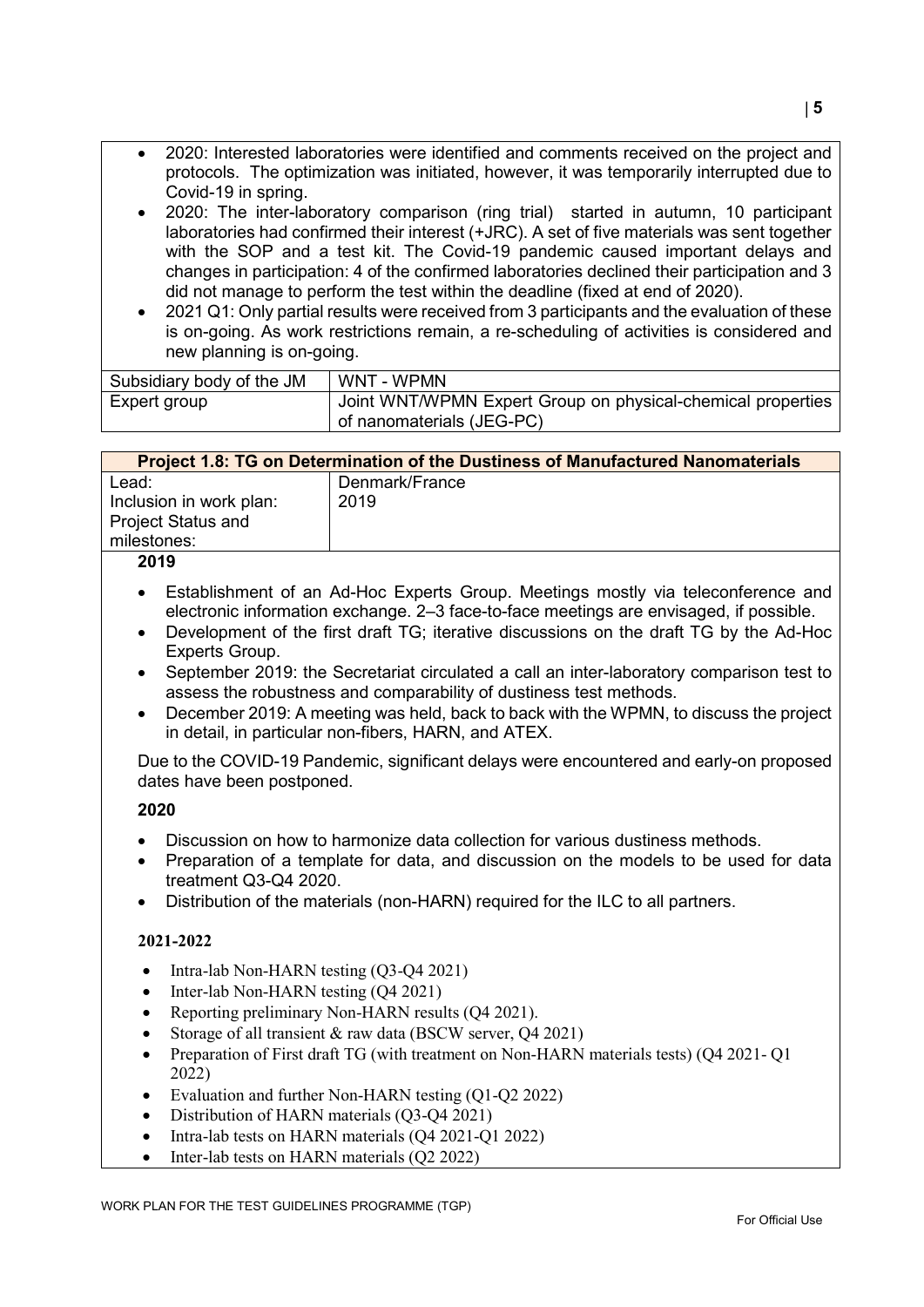#### **2023-2025**

- Draft version of the TG (including both HARN and non-HARN materials) ready for expert group commenting (Q1 2023)
- Draft version of the validation report available (Q1 2023)
- Test Guideline and Validation Report submitted to WNT for public commenting (Q3 2023)
- Preparation of a global Draft GD to support worker exposure assessment and ATEX safety (Q1-Q2 2023)
- Draft GD delivered to Expert group for commenting (Q3 2023)
- Draft GD submitted to WNT for public commenting (Q2 2024)
- Approval of the TG and Validation Report by WNT: April 2024
- Aproval of the GD by WNT: April 2025.

| Subsidiary body of the JM | WNT - WPMN                                                                      |
|---------------------------|---------------------------------------------------------------------------------|
| Expert group              | Joint WNT/WPMN Expert Group on physical-chemical properties<br>of nanomaterials |

| simulated gastric fluid                                                                 | Project 1.9: TG on Determination of relative metal/metalloid release using a simple                                                                                       |  |
|-----------------------------------------------------------------------------------------|---------------------------------------------------------------------------------------------------------------------------------------------------------------------------|--|
| Lead:                                                                                   | <b>European Commission</b>                                                                                                                                                |  |
| Inclusion in work plan:                                                                 | 2020                                                                                                                                                                      |  |
| <b>Status</b><br>Project<br>and                                                         |                                                                                                                                                                           |  |
| milestones:                                                                             |                                                                                                                                                                           |  |
| 2020                                                                                    |                                                                                                                                                                           |  |
| $\bullet$<br>electronic information exchange.<br>$\bullet$<br>Expert Group.<br>2021     | Establishment of an Ad-Hoc Expert Group. Meetings mostly via teleconference and<br>Development of the first draft TG; iterative discussions on the draft TG by the Ad-Hoc |  |
| Feb 2021: First draft TG for review by the WNT; next TC of the EG in May and June 2021; |                                                                                                                                                                           |  |
| Second commenting round in Q3 2021.<br>$\bullet$                                        |                                                                                                                                                                           |  |
| $\bullet$                                                                               | Establishment of a repository of reference materials.                                                                                                                     |  |
| Subsidiary body of the JM                                                               | WNT                                                                                                                                                                       |  |
| Expert group                                                                            | <b>Expert Group on Metal Release</b>                                                                                                                                      |  |

|                                                                       | Project 1.10: Development of a new Guidance Document on the determination of<br>concentrations of nanoparticles in biological samples for (eco)toxicity studies |  |
|-----------------------------------------------------------------------|-----------------------------------------------------------------------------------------------------------------------------------------------------------------|--|
| Lead:                                                                 | United Kingdom                                                                                                                                                  |  |
| Inclusion in work plan:                                               | 2021                                                                                                                                                            |  |
| <b>Status</b><br>Project<br>and                                       |                                                                                                                                                                 |  |
| milestones:                                                           |                                                                                                                                                                 |  |
| April 2021 - May 2022                                                 |                                                                                                                                                                 |  |
|                                                                       | Establishment of a new joint WNT-WPMN Ad Hoc Expert Group and regular teleconferences for                                                                       |  |
| discussion and development of GD and associated experimental studies. |                                                                                                                                                                 |  |
|                                                                       | Development of conceptual plan for guidance document                                                                                                            |  |
| Gather and analyse available experimental data<br>٠                   |                                                                                                                                                                 |  |
| ٠                                                                     | Undertake additional experimental studies primarily to fill important data gaps                                                                                 |  |
| Development of draft GD                                               |                                                                                                                                                                 |  |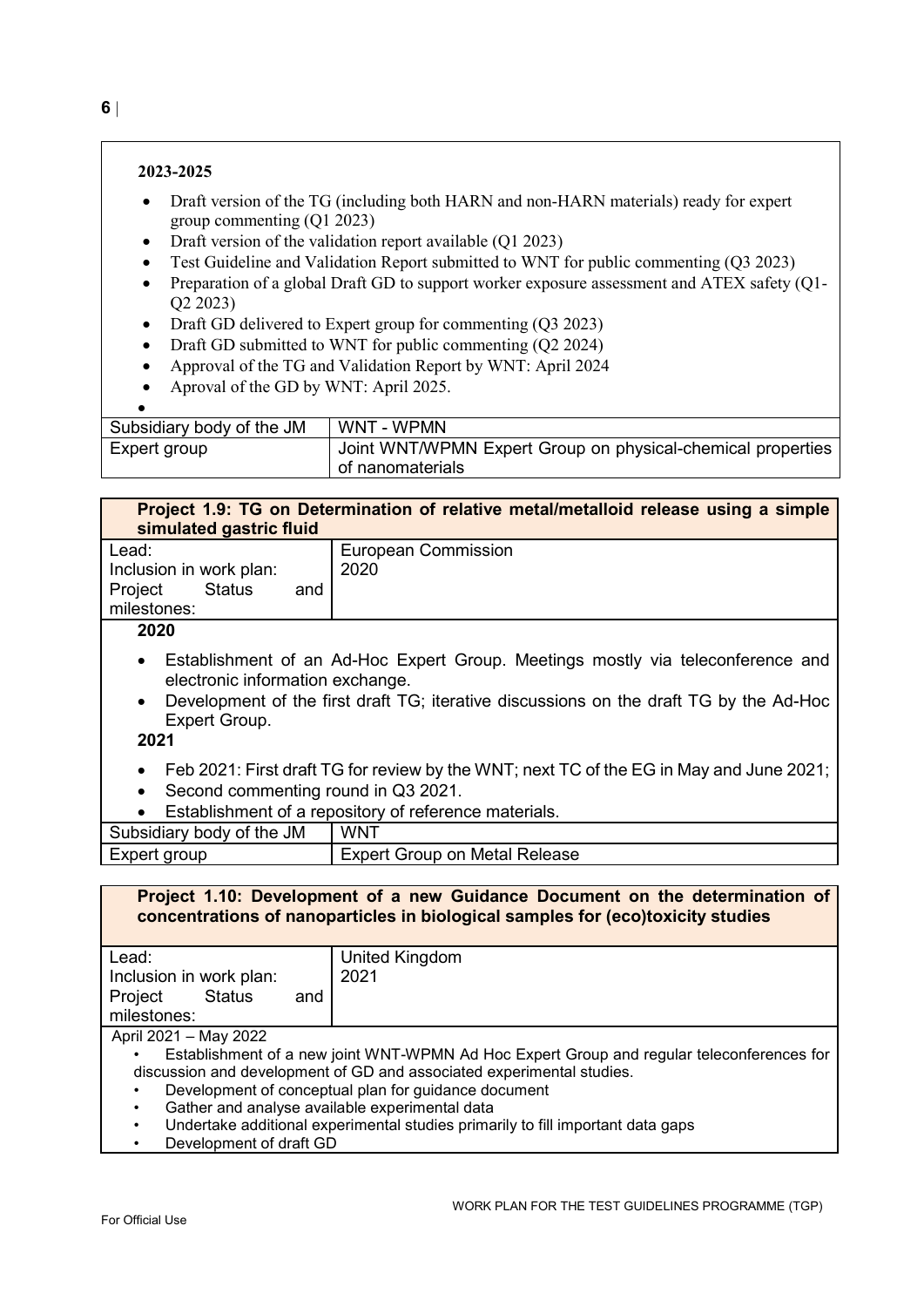• International workshop on approaches for determining nanomaterial concentrations in biological matrices (organised in collaboration with the EU funded project NanoHarmony) (second half of 2021)

Regular communications with other related OECD projects to facilitate the avoidance on inconsistencies and duplication, promote harmonisation and also to identify synergies to promote efficient collaborative working and tailoring of the GD to the requirements of particular TGs and GDs under development. To include engagement with relevant existing WPMN and WNT (nanomaterial) Expert Groups to promote early input and links with other related projects.

• Commenting round of relevant WPMN and WNT Expert Groups on draft GD (April/May 2022) June 2022 – Nov 2022

1st WNT commenting round on draft GD (June – Sept)

• Potential workshop on draft GD (organised in collaboration with the OECD secretariat and potentially supported by the NanoHarmony project) with anticipated involvement to include project Ad Hoc Expert Group and relevant WPMN and WNT Expert Groups (Oct/Nov)

Update GD on basis of comments received (Nov)

Dec 2022 – Mid Feb 2023

- 2nd WNT commenting round on revised draft GD (Dec Jan)
- Submission of GD to WNT (mid Feb)

| Subsidiary body of the JM | <b>WNT</b> |                    |  |                                                     |  |
|---------------------------|------------|--------------------|--|-----------------------------------------------------|--|
| Expert group              |            |                    |  | Joint WNT-WPMN Expert Group on nanoconcentration in |  |
|                           |            | biological samples |  |                                                     |  |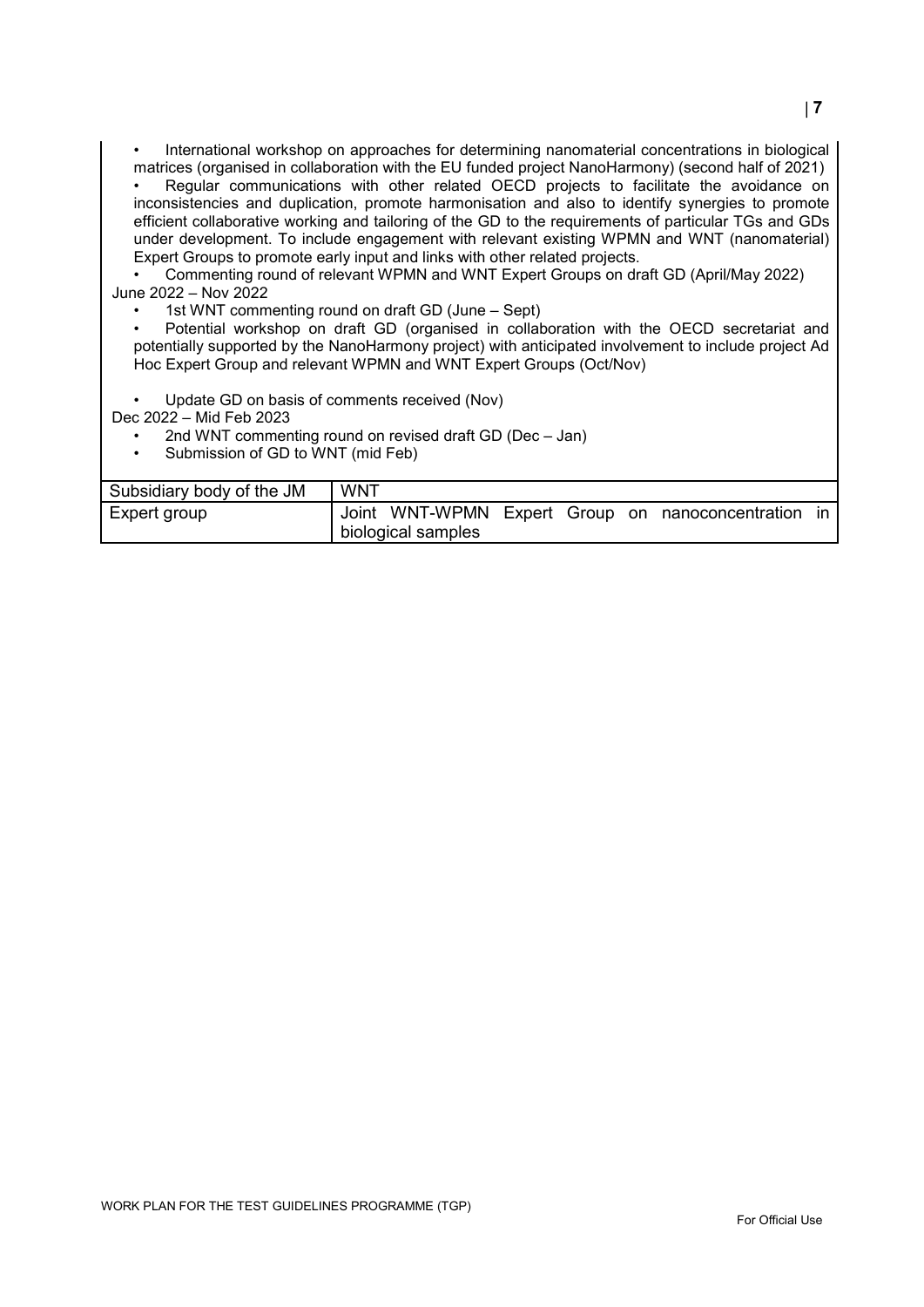# **SECTION 2 PROJECTS RELATED TO TEST GUIDELINES ON EFFECTS ON BIOTIC SYSTEMS**

| Project 2.46: New TG for the Detection of Endocrine Active Substances, acting through<br>estrogen receptors using transgenic cyp 19a1b-GFP Zebrafish Embryos (EASZY<br>assay) |            |  |  |
|-------------------------------------------------------------------------------------------------------------------------------------------------------------------------------|------------|--|--|
| Lead:                                                                                                                                                                         | France     |  |  |
| Inclusion in work plan:                                                                                                                                                       | 2013       |  |  |
| Project<br>status<br>and<br>milestones:                                                                                                                                       |            |  |  |
| Project completed.<br>$\bullet$                                                                                                                                               |            |  |  |
| Subsidiary body of the JM                                                                                                                                                     | <b>WNT</b> |  |  |
| Expert group                                                                                                                                                                  | VMG-Eco    |  |  |

# **Project 2.47: New TG on Determination of Effects on Earthworms in Field Studies**

| Lead:                    | Germany                                                                            |
|--------------------------|------------------------------------------------------------------------------------|
| Inclusion in work plan:  | 2013                                                                               |
| Project<br>status<br>and |                                                                                    |
| milestones:              |                                                                                    |
|                          | • Establishment of an ad hoc Expert Group nominated by WNT in April 2013.          |
|                          | • 2017-2018: validation of test design in pilot study;                             |
| ٠                        | March 2019: Meeting of extended project group at Umweltbundesamt (Dessau, Germany) |

- April 2021: Expert group and WNT commenting rounds, TG finalization;
- Earliest adoption of TG by OECD WNT (2022).

Subsidiary body of the JM WNT Expert group **Expert Group on earthworm toxicity testing** 

| <b>Project 2.54: Guidance Document on IATA for Fish Acute Toxicity Testing</b>                                |                                                                                                                                                                                                                                                                                                                                                                                                                                                                                                                                         |  |
|---------------------------------------------------------------------------------------------------------------|-----------------------------------------------------------------------------------------------------------------------------------------------------------------------------------------------------------------------------------------------------------------------------------------------------------------------------------------------------------------------------------------------------------------------------------------------------------------------------------------------------------------------------------------|--|
| Lead:<br>Inclusion in work plan:<br>status<br>Project<br>and<br>milestones:                                   | Austria/ICAPO<br>2015                                                                                                                                                                                                                                                                                                                                                                                                                                                                                                                   |  |
| $\bullet$<br>eco in October 2016;<br>$\bullet$<br>discussion by VMG-Eco experts;;<br>$\bullet$<br>April 2023. | Development of a first draft Guidance Document including the FET in the threshold<br>approach for acute fish toxicity testing (GD 126) in mid-2016, discussed by the VMG-<br>New scientific data were published in 2018 and 2019, however, further data to support<br>the IATA development will be generated during 2020-2022. These new data will be<br>integrated into the draft acute fish toxicty IATA guidance document for circulation and<br>Finalization of the project at WNT level is envisaged by the WNT meeting not before |  |

| <b>JM</b><br>the<br>، ام<br>οt<br>bsidia<br>10 I V<br>-UC<br>$\cdot$ | <b>WNT</b>     |
|----------------------------------------------------------------------|----------------|
| . M                                                                  | $\mathbf{r}$ . |
|                                                                      |                |
| JUD                                                                  | −∟∪∪           |
| <b>EXPEL.</b>                                                        | 1 V I          |
| ъ.                                                                   | . .            |

# **Project 2.55: Use and analysis of control fish in toxicity studies**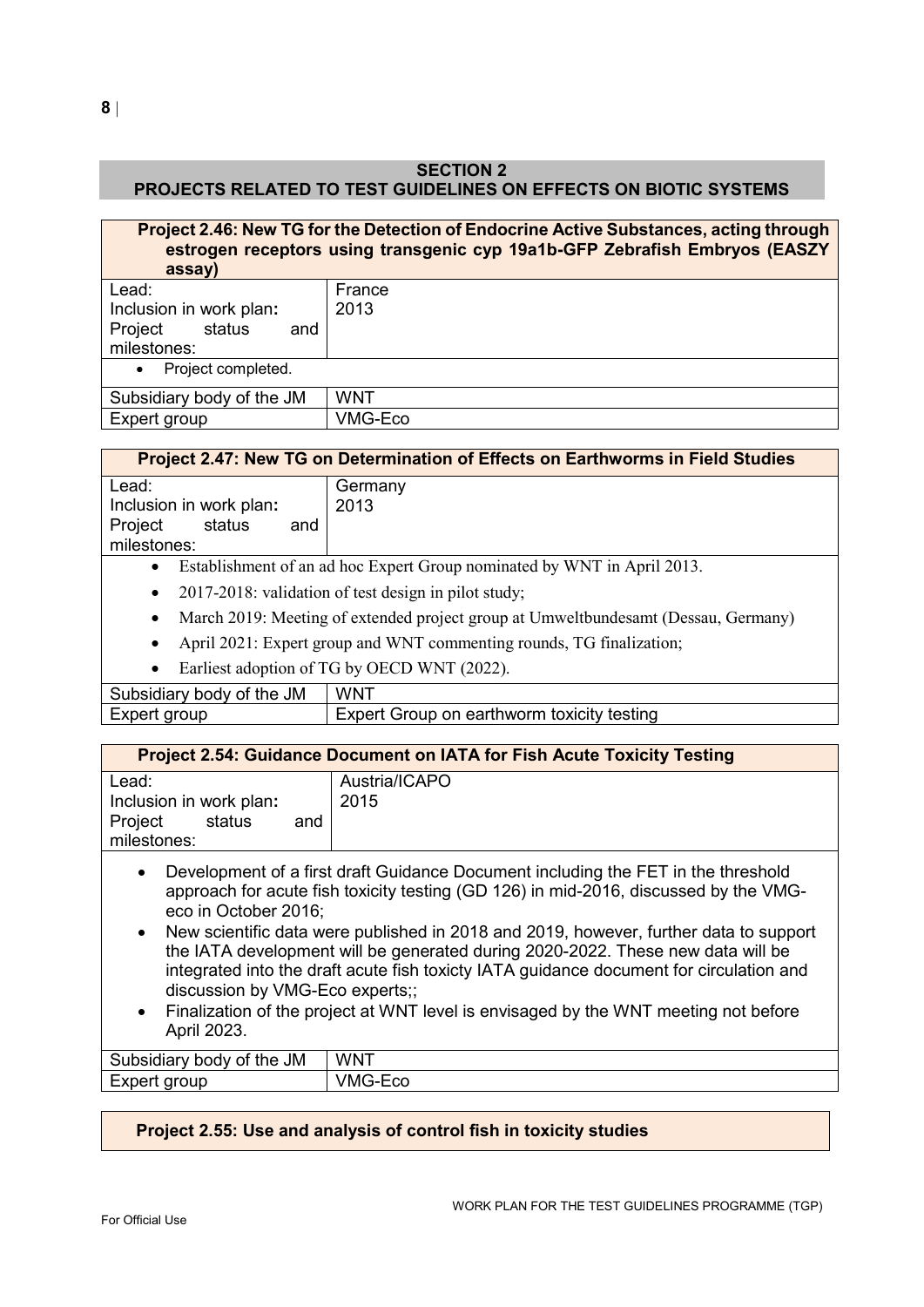| Lead:                                                                                                  | United States/ICAPO                                                                         |  |  |
|--------------------------------------------------------------------------------------------------------|---------------------------------------------------------------------------------------------|--|--|
|                                                                                                        |                                                                                             |  |  |
| Inclusion in work plan:                                                                                | 2015                                                                                        |  |  |
| Project<br>status<br>and                                                                               |                                                                                             |  |  |
| milestones:                                                                                            |                                                                                             |  |  |
|                                                                                                        | Part 1: Update of OECD Guidance Document 23 is completed. (This part was co-lead by the     |  |  |
| United States)                                                                                         |                                                                                             |  |  |
|                                                                                                        |                                                                                             |  |  |
|                                                                                                        | Part 2: Detailed Review Paper of use of controls in aquatic ecotoxicity tests               |  |  |
|                                                                                                        | June 2015: Project Group established and preliminary discussions during kick-off TC in July |  |  |
| 2015                                                                                                   |                                                                                             |  |  |
|                                                                                                        | May 2015 - February 2016: Discussion of templates for data analysis with statistician.      |  |  |
| $\bullet$                                                                                              | October 2015: Presentation of data analysis to VMG-Eco/Fish Drafting Group (OECD TG         |  |  |
| 203 and TG 212)                                                                                        |                                                                                             |  |  |
|                                                                                                        |                                                                                             |  |  |
| ٠                                                                                                      | Since January 2016: Data collection (OECD TG 210).                                          |  |  |
| $\bullet$                                                                                              | January 2017 - April 2018: On hold whilst completing update of GD 23.                       |  |  |
| $\bullet$                                                                                              | May 2019: Communication with statistician regarding publication of TG 203 and TG 212        |  |  |
| data simulations and statistical simulations of available TG 210 data.                                 |                                                                                             |  |  |
| April 2020- December 2021: Statisticial analyses and simulations of the effect of control<br>$\bullet$ |                                                                                             |  |  |
|                                                                                                        | choice on statistical power and the calculated treatment effects in TG 210 studies.         |  |  |
| October 2020: Discussion with the VMG-Eco<br>٠                                                         |                                                                                             |  |  |
| $\bullet$                                                                                              | November 2020: transfer of leadership from European Commission to United States             |  |  |
|                                                                                                        | 2020-2021: Drafting of a Detailed Review Paper and, if necessary, development of a proof-   |  |  |
|                                                                                                        |                                                                                             |  |  |
|                                                                                                        | of-concept describing what is required before a single control can be used in aquatic       |  |  |
| ecotoxicity tests; consideration of whether it is necessary for all laboratories to maintain their     |                                                                                             |  |  |
|                                                                                                        | own historical databases to support the use of a single control. Focus on TG 203 and TG 210 |  |  |
|                                                                                                        |                                                                                             |  |  |
| 2022: WNT commenting rounds of DRP;                                                                    |                                                                                             |  |  |
| 2023: WNT approval.                                                                                    |                                                                                             |  |  |
|                                                                                                        |                                                                                             |  |  |
| Subsidiary body of the JM                                                                              | <b>WNT</b>                                                                                  |  |  |
| Expert group                                                                                           | VMG-Eco                                                                                     |  |  |

| Project 2.57: Guidance Document on Juvenile Medaka Anti-androgen Screening |  |
|----------------------------------------------------------------------------|--|
| <b>Assay</b>                                                               |  |

| Lead:                    | Japan |
|--------------------------|-------|
| Inclusion in work plan:  | 2016  |
| Project<br>status<br>and |       |
| milestones:              |       |
|                          |       |

- A ring test including an inter-laboratory validation will be conducted in 2016-2019.
- A draft report of the phase 1 validation will be prepared and submitted to existing expert groups (FDG and/or VMG-eco) in early 2020.
- A final report of the phase 1 validation and draft test protocol, revised based on the results of the review of the expert groups, will be prepared in 2021.
- A draft report of the phase 2 validation and a revised draft test protocol will be prepared and submitted to the expert groups in autumn 2021.
- Revised draft guidance document and validation reports will be delivered by the end of 2020/ the beginning of 2022 for WNT commenting.
- Final draft guidance document will be submitted to the WNT in 2022.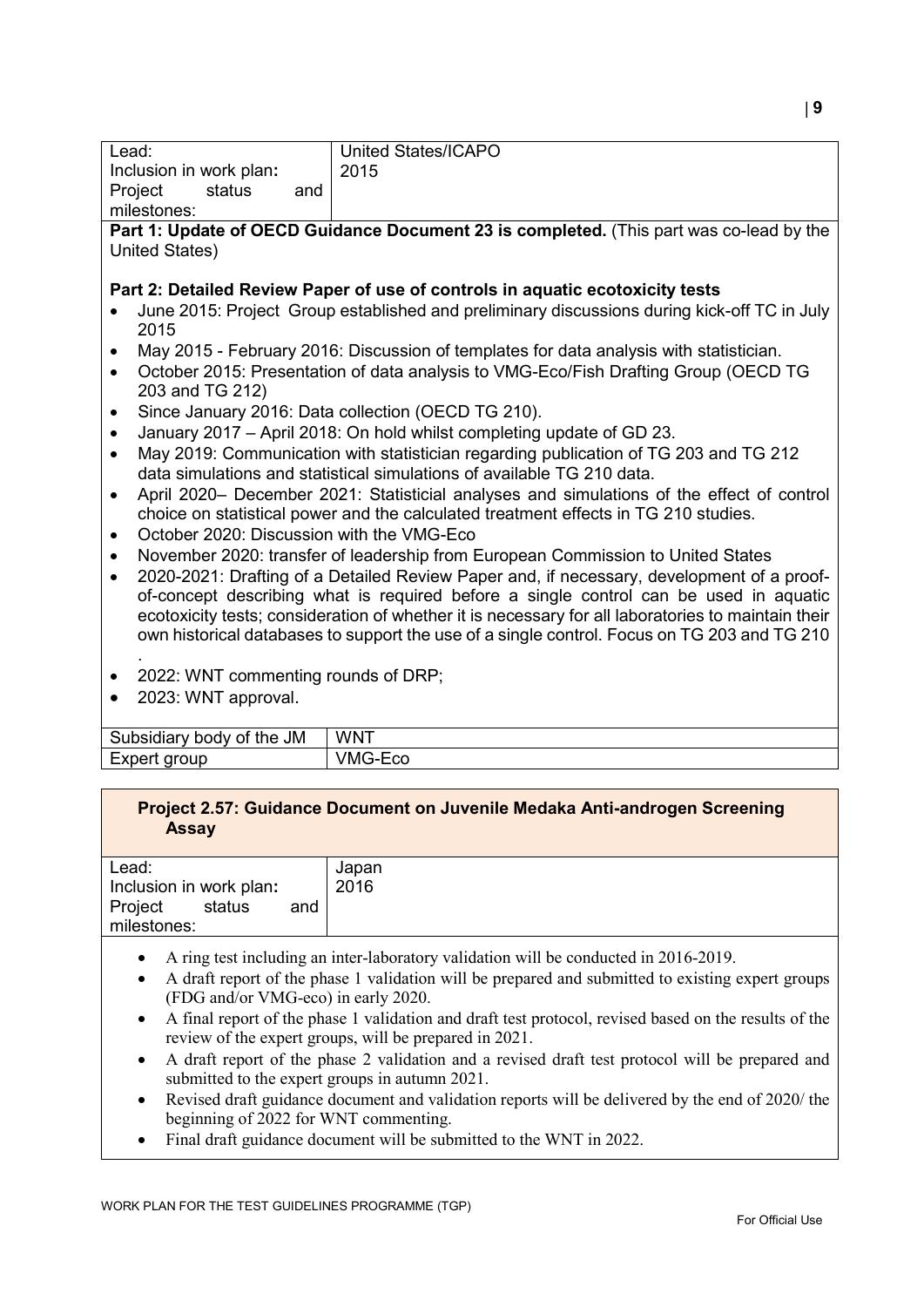#### **10** |

| <b>JM</b><br>.<br>- -<br>the<br>Ωt<br>10 H<br>1V | <b>WNT</b>                            |
|--------------------------------------------------|---------------------------------------|
| חווחזו<br>∩ 0<br><b>vur</b><br>$\sim$<br>∽       | /MAC<br>-<br>∽<br>ั∟∪∪<br>.<br>$\sim$ |

| Lead:<br>Japan<br>2016<br>Inclusion in work plan:<br>Project<br>status<br>and | <b>Project 2.58: New Test Guideline on a Short-term Juvenile Hormone Activity Screening Assay</b><br>using Daphnia magna |  |  |
|-------------------------------------------------------------------------------|--------------------------------------------------------------------------------------------------------------------------|--|--|
|                                                                               | milestones:                                                                                                              |  |  |

- Inter-laboratory validation was conducted in 2018-2019.
- Draft test guideline and report(s) of validation studies will be prepared and submitted to the expert groups (VMG-eco and Invertebrate expert group) in 2020.

| Subsidiary body of the JM | <b>WNT</b>                             |
|---------------------------|----------------------------------------|
| Expert group              | <b>VMG-Eco/Invertebrate testing EG</b> |

| (ZEOGRT)                                                                    | Project 2.59: New Test Guideline on Zebrafish Extended One Generation Reproduction Test                    |
|-----------------------------------------------------------------------------|------------------------------------------------------------------------------------------------------------|
| Lead:<br>Inclusion in work plan:<br>Project<br>status<br>and<br>milestones: | Germany<br>2016                                                                                            |
|                                                                             | $\mathbf{M}$ -lidetica etc.de is talcies also a 0047.00000. The simple to test term substances association |

- Validation study is taking place 2017-20220: The aim is to test two substances according to the protocol by at least two to three laboratories;
- Draft protocol for the ZEOGRT assay was submitted and discussed at the October 2018 VMG-Eco meeting;
- Draft validation report part 1 was distributed to VMG-eco for commenting (results or 4 studies in one lab);
- WNT call in April 2021 for additional laboratories to take part in the validation; Next steps will be proposed by the VMG-Eco after further validation results and submission of a first draft of the TG and validation report part 2 in Q2/Q3 2023.

| Subsidiary body of the JM | <b>WNT</b> |
|---------------------------|------------|
| Expert group              | ∨MG-Eco    |

| Project 2.60: Test Guideline: Homing flight test on honeybee (Apis mellifera L.) after single<br>exposure to sublethal doses |                                                     |  |
|------------------------------------------------------------------------------------------------------------------------------|-----------------------------------------------------|--|
| Lead:                                                                                                                        | France                                              |  |
| Inclusion in work plan:                                                                                                      | 2016                                                |  |
| status<br>Project<br>and                                                                                                     |                                                     |  |
| milestones:                                                                                                                  |                                                     |  |
| Project completed.<br>$\bullet$                                                                                              |                                                     |  |
| Subsidiary body of the JM                                                                                                    | <b>WNT</b>                                          |  |
| Expert group                                                                                                                 | Expert Group on honeybee/bumblebee toxicity testing |  |

#### **Project 2.61: New TG RADAR assay – Rapid Androgen Disruption Adverse Outcome Reporter Assay**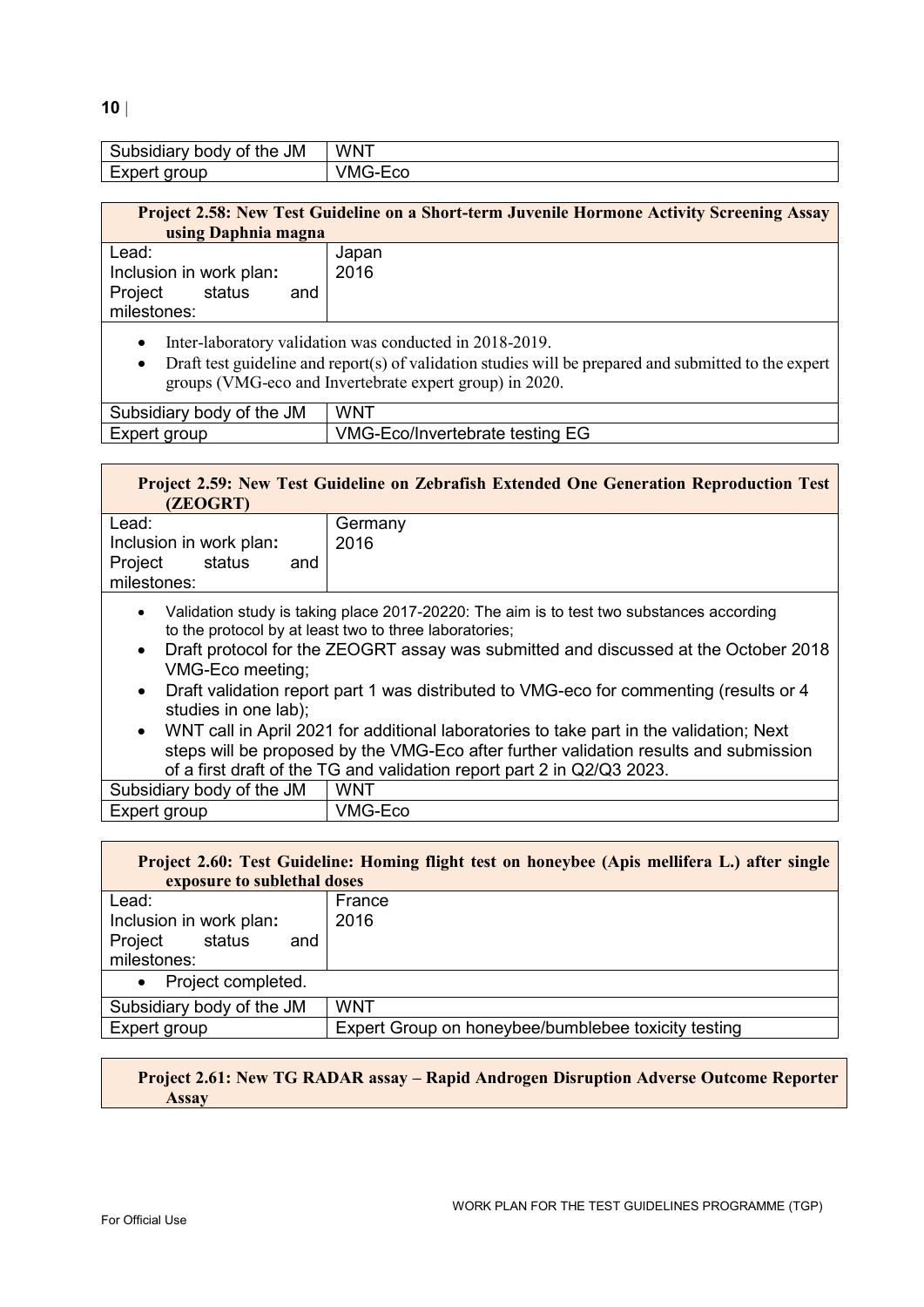| Lead:                                                | United Kingdom/France |
|------------------------------------------------------|-----------------------|
| Inclusion in work plan:                              | 2017                  |
| Project<br>status<br>and                             |                       |
| milestones:                                          |                       |
| • Q2 2018: availability of a written protocol;       |                       |
| • Q3 2018 – Q2 2020: validation exercise in progress |                       |

- CEFAS (UK): Finished: data for the 3 pro-androgenic, 4 anti-androgenic and 3 inert chemicals constituting the core list.
- WatchFrog (France): Data available for all 10 core list chemicals, experiments in progress for the 6 additional chemicals.
- FIWI (Switzerland): All chemicals completed.
- Fraunhofer (Germany): Completing core list: 7/10 chemicals completed, end of experimental phase expected end of Q2 2020.
- Idea Consulting (Japan): Completing core list: Experiments 90% complete .
- Q3 2020: Completion of an integrated summary report that synthesises the data from all supporting studies;
- 2020-2021: Addition of analytical chemistry results to integrated summary report;
- 2021: Independent peer review of the validation study; Finalisation of the draft TG; commenting rounds within the expert group and WNT on the draft TG;
- Earliest approval at the WNT in April 2022.

| the JM<br>Subsidiary body<br>∩t | <b>WNT</b>    |
|---------------------------------|---------------|
| Expert<br>aroup                 | 'MG<br>coـi-± |
|                                 |               |

# **Project 2.62: New TG on Growth Inhibition Test for the Rooted, Emergent Aquatic Macrophyte, Glyceria maxima**

| Lead:                    | Netherlands/United Kingdom |
|--------------------------|----------------------------|
| Inclusion in work plan:  | 2019                       |
| Project<br>status<br>and |                            |
| milestones:              |                            |
|                          |                            |

- First ring-test already completed, second ring-test with Imazapyr during Summer 2018 to Winter 2018;
- OECD Expert group established in July 2019;
- Ring-test 3 has been rescheduled for Summer 2021;
- Training in plant propagation and experimental methods will be provided online via a series of 4 x 2 hour online sessions in April – May 2021.

| <b>JM</b><br>Subsidiary<br>body of the | WNT           |
|----------------------------------------|---------------|
| Expert<br>aroup                        | be determined |
|                                        |               |

| Project 2.63: New TG on Fish cell line acute toxicity test - RTgill-W1 cell line assay |                            |  |
|----------------------------------------------------------------------------------------|----------------------------|--|
| Lead:<br>Inclusion in work plan:<br>Project<br>status<br>and<br>milestones:            | Norway/Switzerland<br>2019 |  |
| pProject completed.<br>$\bullet$                                                       |                            |  |
| Subsidiary body of the JM                                                              | <b>WNT</b>                 |  |
| Expert group                                                                           | VMG-Eco                    |  |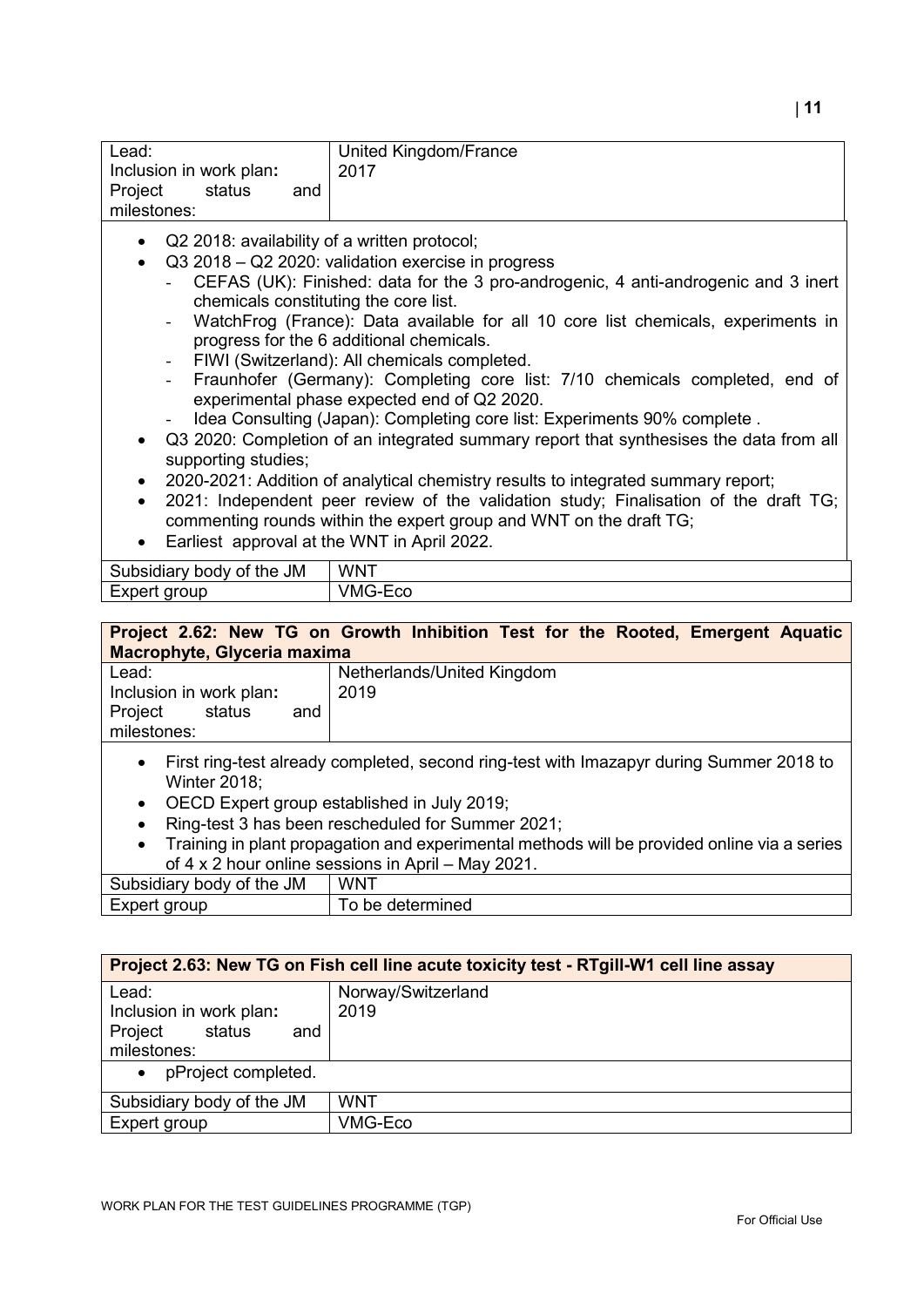| Project 2.64: Inclusion of thyroid endpoints in OECD fish Test Guidelines                                                                                                                                                                                                                                                                                                                                                                                                                                                                                                                                                                                                                                                                                                                                                                                                                                                                     |                 |
|-----------------------------------------------------------------------------------------------------------------------------------------------------------------------------------------------------------------------------------------------------------------------------------------------------------------------------------------------------------------------------------------------------------------------------------------------------------------------------------------------------------------------------------------------------------------------------------------------------------------------------------------------------------------------------------------------------------------------------------------------------------------------------------------------------------------------------------------------------------------------------------------------------------------------------------------------|-----------------|
| Lead:<br>Inclusion in work plan:<br>Project<br>status<br>and<br>milestones:                                                                                                                                                                                                                                                                                                                                                                                                                                                                                                                                                                                                                                                                                                                                                                                                                                                                   | Denmark<br>2019 |
| 2019-2020<br>Establishment of an ad hoc expert group in charge of the pre-validations and validations<br>to be performed:<br>Selection of promising thyroid endpoints, and validation of these in pre-validation tests<br>including OECD TG 236, Fish Embryo Toxicity (FET) Test and the FSDT<br>2021:<br>May 2021: submission of a draft Detailed Review Paper on thyroif endpoints<br>2020-2022<br>Conduction of validation ring test(s) involving experts and laboratories supported by the<br>VMG-Eco (expenses have to be paid by the involved laboratories/institutions)<br>Evaluation of the results and completion of a draft guidance for evaluation of thyroid<br>endpoints<br>Inclusion of suitable thyroid endpoints in the OECD TG 234 protocol, and completion of a<br>consolidated draft TG for submission to the OECD Secretariat<br>2023<br>WNT commenting rounds<br>$\bullet$<br>Acceptance of TG by OECD WNT.<br>$\bullet$ |                 |
| Subsidiary body of the JM                                                                                                                                                                                                                                                                                                                                                                                                                                                                                                                                                                                                                                                                                                                                                                                                                                                                                                                     | <b>WNT</b>      |
| Expert group                                                                                                                                                                                                                                                                                                                                                                                                                                                                                                                                                                                                                                                                                                                                                                                                                                                                                                                                  | VMG-Eco         |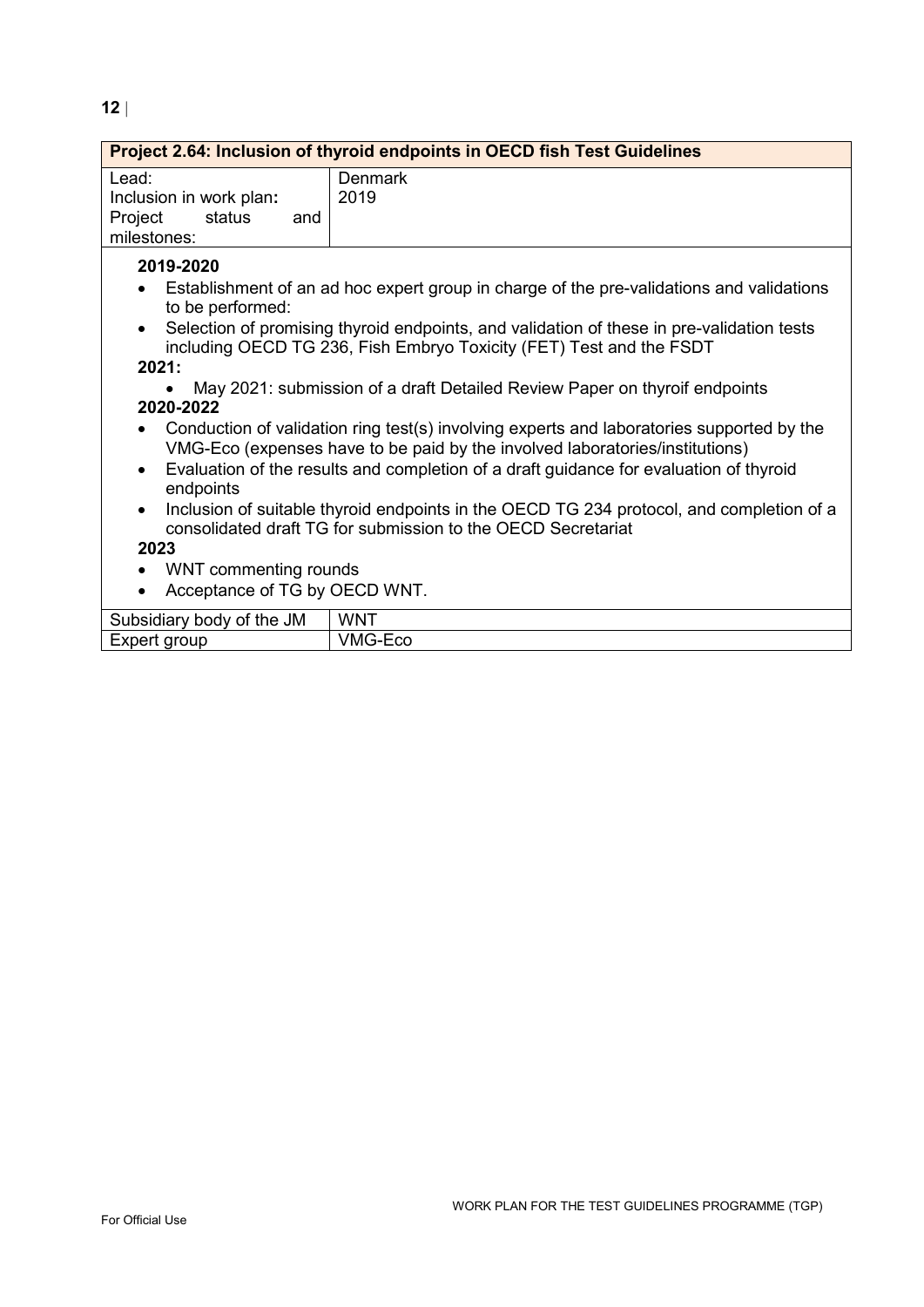| Project 2.65: New TG on Acute Contact Toxicity Test for the solitary living Mason Bee<br>(Osmia spp.)                                                                                                                                                                                                                                                                                                                                                                                                                                                                                                                                                                                                                                                                                                                                                                                                |                                                                                                                                                                                    |  |
|------------------------------------------------------------------------------------------------------------------------------------------------------------------------------------------------------------------------------------------------------------------------------------------------------------------------------------------------------------------------------------------------------------------------------------------------------------------------------------------------------------------------------------------------------------------------------------------------------------------------------------------------------------------------------------------------------------------------------------------------------------------------------------------------------------------------------------------------------------------------------------------------------|------------------------------------------------------------------------------------------------------------------------------------------------------------------------------------|--|
| Lead:<br>Inclusion in work plan:<br>Project<br>status<br>and<br>milestones:                                                                                                                                                                                                                                                                                                                                                                                                                                                                                                                                                                                                                                                                                                                                                                                                                          | Switzerland<br>2019                                                                                                                                                                |  |
| <b>Milestones</b>                                                                                                                                                                                                                                                                                                                                                                                                                                                                                                                                                                                                                                                                                                                                                                                                                                                                                    |                                                                                                                                                                                    |  |
| 1. First drafts of the guideline and the validation report will be ready for Honey Bee Expert<br>Group commenting in autumn 2021.<br>2. Expert group meeting/Teleconference to discuss the validation reports and draft TG in<br>Winter 2021/2022                                                                                                                                                                                                                                                                                                                                                                                                                                                                                                                                                                                                                                                    |                                                                                                                                                                                    |  |
| WNT in spring 2022.                                                                                                                                                                                                                                                                                                                                                                                                                                                                                                                                                                                                                                                                                                                                                                                                                                                                                  | 3. Revised validation reports and TG (based on comments) for a 1 <sup>st</sup> commenting by the                                                                                   |  |
|                                                                                                                                                                                                                                                                                                                                                                                                                                                                                                                                                                                                                                                                                                                                                                                                                                                                                                      | 4. 2 <sup>nd</sup> WNT commenting round of the final validation report and draft TG autumn 2022.<br>5. Final validation report and draft TG for approval at the WNT in April 2023. |  |
| Subsidiary body of the JM                                                                                                                                                                                                                                                                                                                                                                                                                                                                                                                                                                                                                                                                                                                                                                                                                                                                            | <b>WNT</b>                                                                                                                                                                         |  |
| Expert group                                                                                                                                                                                                                                                                                                                                                                                                                                                                                                                                                                                                                                                                                                                                                                                                                                                                                         | Expert Group on Honey bee and other bees testing                                                                                                                                   |  |
|                                                                                                                                                                                                                                                                                                                                                                                                                                                                                                                                                                                                                                                                                                                                                                                                                                                                                                      | Project 2.66: REACTIV (Rapid Estrogen Activity In Vitro) Assay                                                                                                                     |  |
| Lead:<br>Inclusion in work plan:<br>Project<br>status<br>and<br>milestones:                                                                                                                                                                                                                                                                                                                                                                                                                                                                                                                                                                                                                                                                                                                                                                                                                          | France/ United Kingdom/ Japan<br>2020                                                                                                                                              |  |
| 1. Completion of a comprehensive study plan (Autumn 2020).<br>2. An inter-laboratory trial testing of a minimum of 7 active and 3 inactive chemicals in 3 or<br>more different laboratories, the active chemicals will be chosen to have a range of modes<br>of action resulting in inhibition or activation of the estrogen axis via receptor interaction or<br>interaction with steroidogenic enzymes. At least one laboratory will test more than 10<br>chemicals including lipophilic chemical(s) which may partition to the vitellus and limit<br>exposure (late 2020 - early 2021).<br>3. Readjustment of the protocol as a function of comments received from testing<br>laboratories.<br>4. Completion of an integrated summary report that synthesises the data from all supporting<br>studies (late 2021).<br>Independent peer review of the assay by the VMG-Eco group (late 2021).<br>5. |                                                                                                                                                                                    |  |
| OECD VMG-Eco and WNT commenting rounds (2022).<br>6.<br>Possible adoption at WNT Meeting (April 2023)<br>7.                                                                                                                                                                                                                                                                                                                                                                                                                                                                                                                                                                                                                                                                                                                                                                                          |                                                                                                                                                                                    |  |
| Subsidiary body of the JM                                                                                                                                                                                                                                                                                                                                                                                                                                                                                                                                                                                                                                                                                                                                                                                                                                                                            | <b>WNT</b>                                                                                                                                                                         |  |
| Expert group                                                                                                                                                                                                                                                                                                                                                                                                                                                                                                                                                                                                                                                                                                                                                                                                                                                                                         | Validation Management Group for Ecotoxicity Testing                                                                                                                                |  |

| Project 2.67: Revision of OECD TG201 relating to the scientific name of algal strains and<br>adding new algal strain |               |  |  |  |
|----------------------------------------------------------------------------------------------------------------------|---------------|--|--|--|
| Lead:<br>Inclusion in work plan:<br>Project<br>status<br>and<br>milestones:                                          | Japan<br>2021 |  |  |  |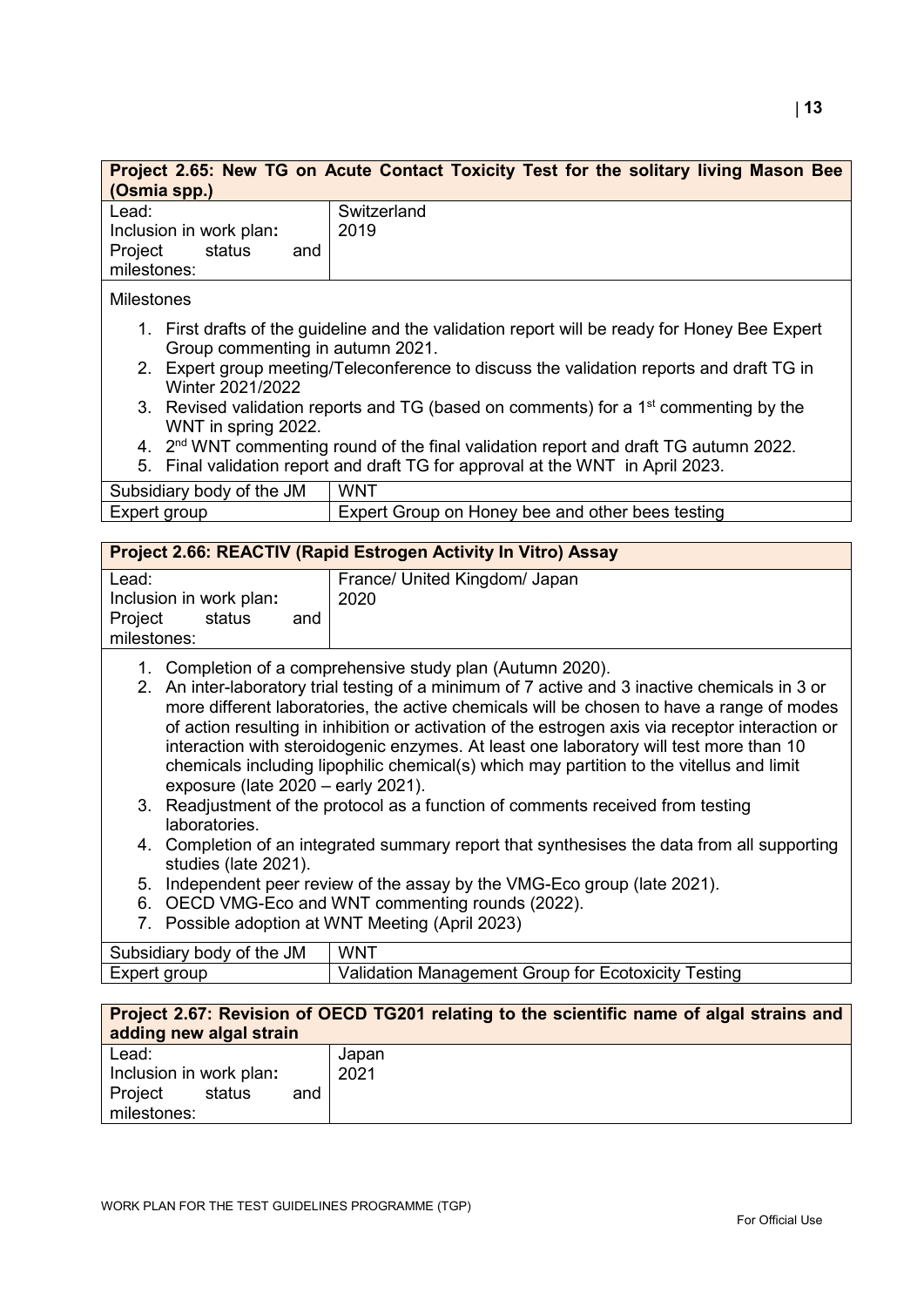• Basic data (characteristics of these strains, sensitivities to chemical substances, culturing and handling techniques and recommended medium for these strains, and so on.) will be provided at VMG-eco in 2021.

- An inter-laboratory validation might be conducted in 2021.
- A final report of the inter-laboratory and draft of revised test guideline including the update of the scientific name will be prepared in 2022.

| Subsidiary body of the CBC | <b>WNT</b>                                          |
|----------------------------|-----------------------------------------------------|
| Expert group               | Validation Management Group for Ecotoxicity Testing |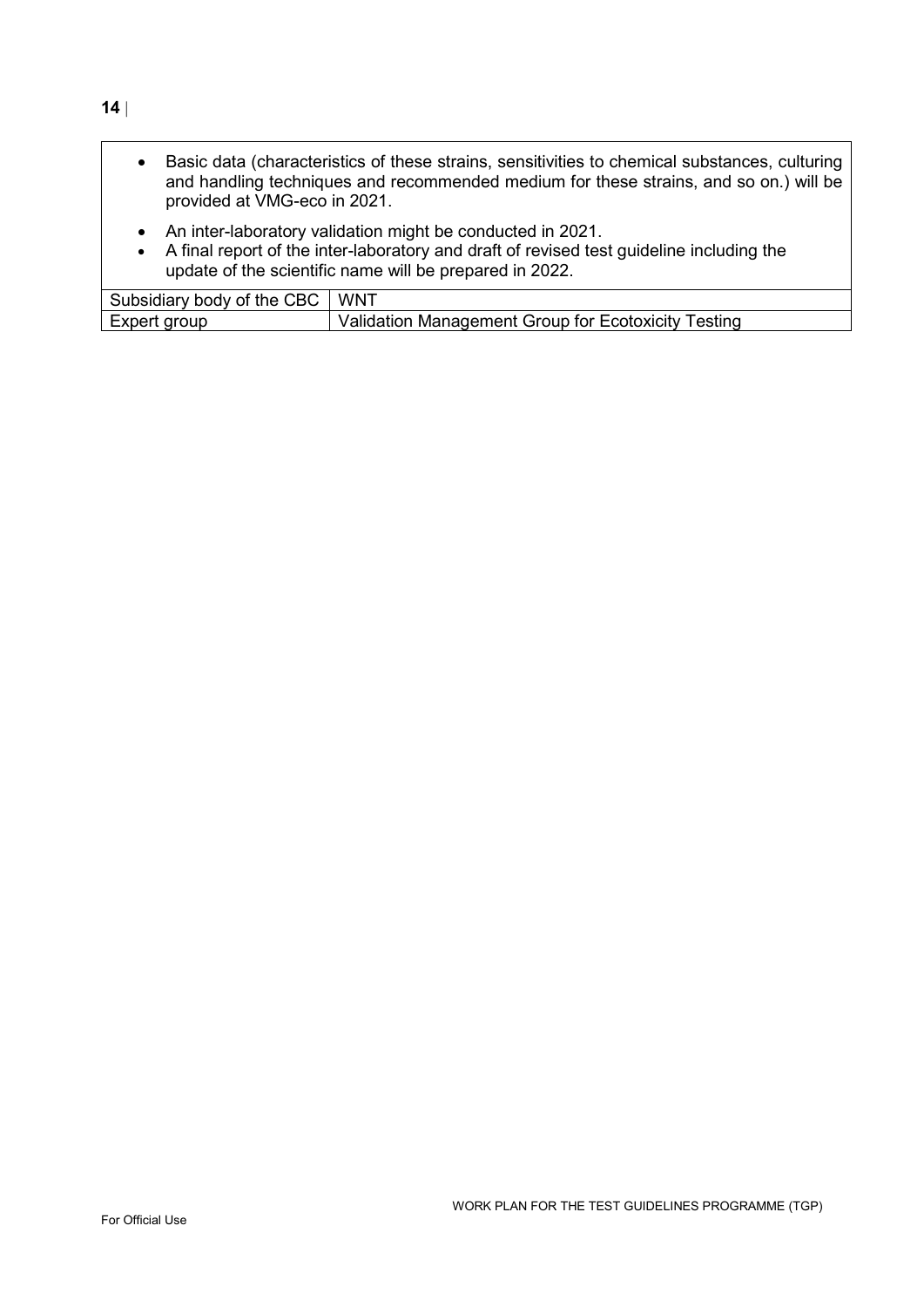# **SECTION 3 PROJECTS RELATED TO TEST GUIDELINES ON ENVIRONMENTAL FATE**

| Project 3.10: New TG on dissolution rate of nanomaterials in aquatic environment                                                                                                                                                                                                             |                                                                                                                                                                                                                                                                                                                                                                                                                                                                                                                                                                                                  |  |
|----------------------------------------------------------------------------------------------------------------------------------------------------------------------------------------------------------------------------------------------------------------------------------------------|--------------------------------------------------------------------------------------------------------------------------------------------------------------------------------------------------------------------------------------------------------------------------------------------------------------------------------------------------------------------------------------------------------------------------------------------------------------------------------------------------------------------------------------------------------------------------------------------------|--|
| Lead:<br>Inclusion in work plan:<br>Project<br>status<br>and<br>milestones:<br>$\bullet$<br>Update of SPSF considered for Nov 2020<br>environmental media")<br>$\bullet$<br>method): spring 2022<br>$\bullet$<br>WNT Expert Group Meeting: autumn 2022<br>WNT commenting: autumn/winter 2022 | Germany (since 2020)<br>2014<br>Conceptional development (coordination with related TG and GD developments,<br>exchange with project associated expert group): autumn/winter 2020<br>Update of existing protocol to determine solubility and dissolution rate using batch test:<br>end of 2021 (building upon previous project draft "Dissolution of metal nanomaterials in<br>Development of protocol to determine dissolution rate using dynamic testing flow through<br>Frequent exchange with WNT projects 1.5 and 3.16<br>Validation study (both on batch and dynamic testing): summer 2022 |  |
| Delays are envisaged due to Covid-19.<br>$\bullet$                                                                                                                                                                                                                                           |                                                                                                                                                                                                                                                                                                                                                                                                                                                                                                                                                                                                  |  |
| Subsidiary body of the JM                                                                                                                                                                                                                                                                    | <b>WNT</b>                                                                                                                                                                                                                                                                                                                                                                                                                                                                                                                                                                                       |  |
| Expert group                                                                                                                                                                                                                                                                                 | Joint WPMN/WNT Expert Group on ecotoxicity and environmental<br>fate testing                                                                                                                                                                                                                                                                                                                                                                                                                                                                                                                     |  |
|                                                                                                                                                                                                                                                                                              |                                                                                                                                                                                                                                                                                                                                                                                                                                                                                                                                                                                                  |  |
|                                                                                                                                                                                                                                                                                              | Project 3.11: New TG for nanomaterial removal from wastewater                                                                                                                                                                                                                                                                                                                                                                                                                                                                                                                                    |  |

| Froject 3.11: New TG for nanomaterial removal from wastewater |                                                                              |  |  |
|---------------------------------------------------------------|------------------------------------------------------------------------------|--|--|
| Lead:                                                         | <b>United States</b>                                                         |  |  |
| Inclusion in work plan:                                       | 2014                                                                         |  |  |
| Project<br>status<br>and<br>milestones:                       |                                                                              |  |  |
| Project completed.<br>$\bullet$                               |                                                                              |  |  |
| Subsidiary body of the JM                                     | <b>WNT</b>                                                                   |  |  |
| Expert group                                                  | Joint WPMN/WNT Expert Group on Ecotoxicity and Environmental<br>Fate testing |  |  |

| Project 3.12: New GD on assessing the apparent accumulation potential for |  |  |  |  |
|---------------------------------------------------------------------------|--|--|--|--|
| nanomaterials                                                             |  |  |  |  |

| Lead:                   | United Kingdom and Spain                                                                     |
|-------------------------|----------------------------------------------------------------------------------------------|
| Inclusion in work plan: | 2014                                                                                         |
| Project status<br>and   |                                                                                              |
| milestones:             |                                                                                              |
|                         | 1. A first draft GD was completed in October 2015 with contributions of WPMN representatives |
|                         | of various delegations. Feedback provided indicated that additional experimental work        |
| was needed.             |                                                                                              |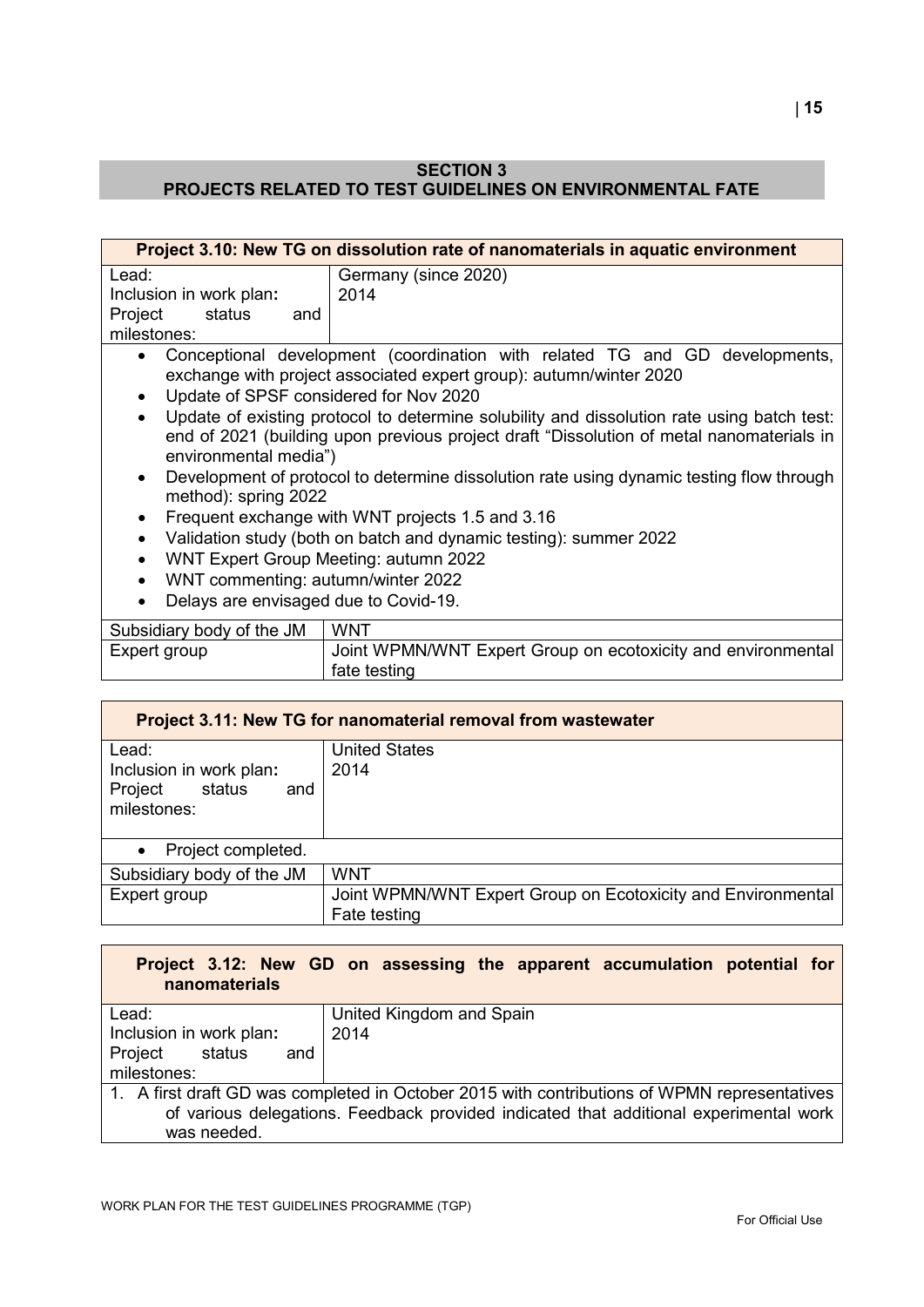- 2. At the WNT in April 2018, it was agreed to focus on the applicability of TG305 to nanomaterials considering mainly dietary exposure without developing further the tier approach, which will need additional new TGs for its validation.
- 3. Work is being developed with Spanish resources and within the framework of the H2020 project Gov4Nano. Spain expects to incorporate their findings along 2021 and circulate a draft for comments-
	- A teleconference took place on 28<sup>th</sup> January 2020 to discuss progress and the next steps.
	- The expected time for completing this project is 2022.

| Subsidiary body of the JM | <b>WNT</b>                                                   |
|---------------------------|--------------------------------------------------------------|
| Expert group              | Joint WPMN/WNT Expert Group on Ecotoxicity and Environmental |
|                           | <b>Fate Testing</b>                                          |

| <b>Testing</b>                  | Project 3.14: Guidance Document to support implementation of TG 312 for Nanomaterial Safety |
|---------------------------------|---------------------------------------------------------------------------------------------|
| Lead:                           | Germany/Canada                                                                              |
| Inclusion in work plan:         | 2017                                                                                        |
| Project<br>status<br>and        |                                                                                             |
| milestones:                     |                                                                                             |
| Project completed.<br>$\bullet$ |                                                                                             |
| Subsidiary body of the JM       | <b>WNT/WPMN</b>                                                                             |
| Expert group                    | Joint Expert Group on Ecotoxicity and Environmental Fate Testing                            |

| <b>Project 3.15: New Test Guideline to determine the uptake of chemicals by plant roots</b>                                             |         |  |  |  |
|-----------------------------------------------------------------------------------------------------------------------------------------|---------|--|--|--|
| Lead:                                                                                                                                   | Germany |  |  |  |
| Inclusion in work plan:                                                                                                                 | 2018    |  |  |  |
| Project<br>status<br>and                                                                                                                |         |  |  |  |
| milestones:                                                                                                                             |         |  |  |  |
| An ad hoc expert group has been established in order to give further advice on the test<br>$\bullet$<br>design before final validation. |         |  |  |  |

- Pre-testing in 2019/2020;
- Validation study the aim is to test the uptake of substances according to the protocol in different crops by about 8-10 laboratories March-August 2021;
- Submission of TG for WNT approval in 2023.

| Subsidiary body of the JM | WNT                                              |
|---------------------------|--------------------------------------------------|
| Expert group              | Ad hoc Expert Group on plant uptake of chemicals |

| <b>Project 3.16: Guidance Document Environmental abiotic transformation of nanomaterials</b> |         |  |  |  |
|----------------------------------------------------------------------------------------------|---------|--|--|--|
| Lead:                                                                                        | Austria |  |  |  |
| Inclusion in work plan:                                                                      | 2019    |  |  |  |
| status<br>Project<br>and                                                                     |         |  |  |  |
| milestones:                                                                                  |         |  |  |  |
| $A_{n+1}$ and $A_{n}$ and $A_{n+1}$ and $A_{n+1}$                                            |         |  |  |  |

# *Oct. 2019 - March 2020:*

• Collection of existing data, building of a scientific library for nanoscale and bulk related transformation processes under environmentally relevant conditions, data collection of environmental monitoring data with focus on transformation-relevant species. Framing the concept of NM transformation pathways in the environment.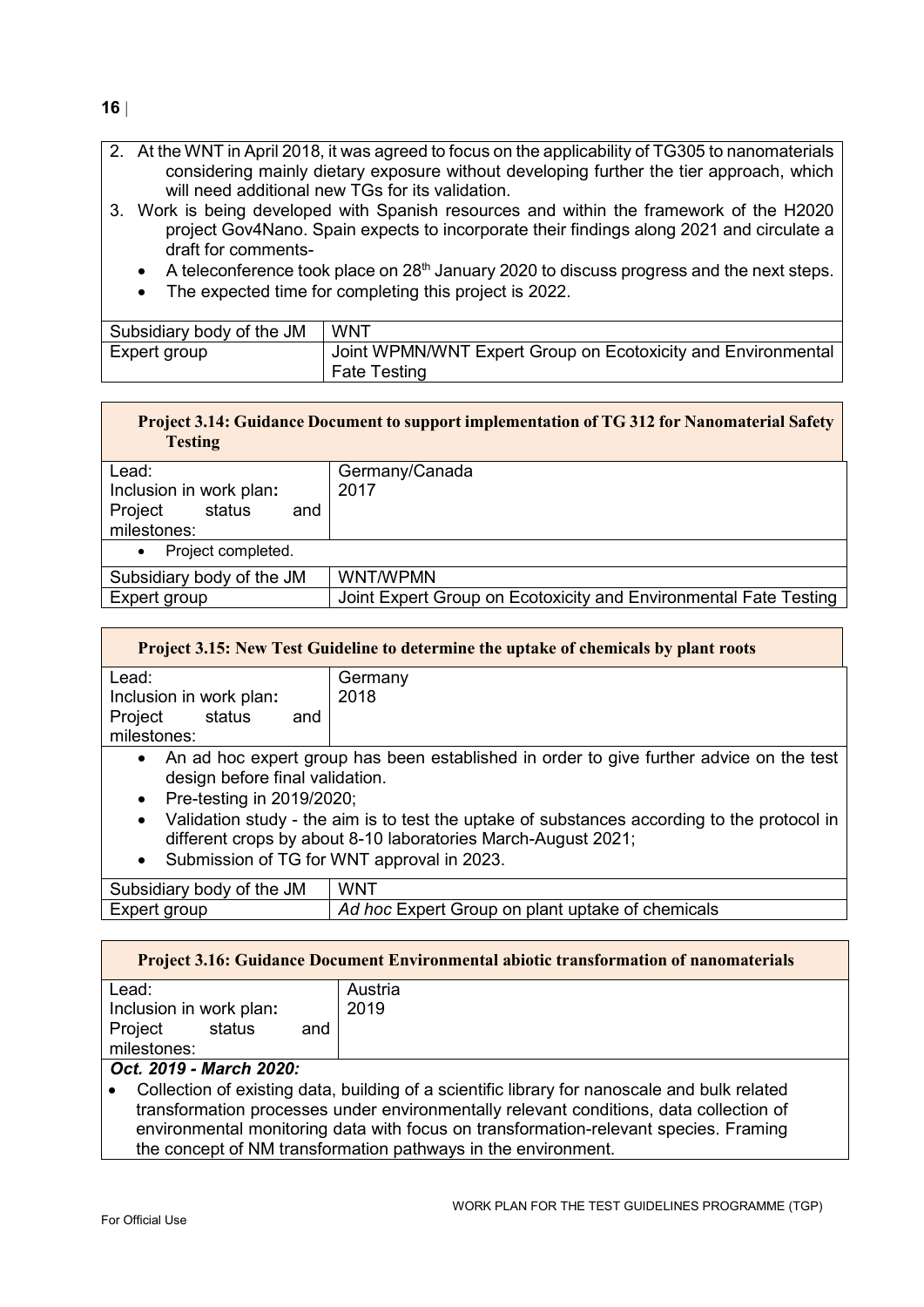• Definition of relevant environmental media composition(s) representing both, the aquatic species and conditions driving transformation and their concentrations and conditions representative for the aquatic environment.

#### *September 2020:*

• F2F meeting (Paris or Vienna) with advisory panel and nominated members from the Joint WNT/WPMN Expert Group on the Environmental Fate of Nanomaterials: agreement on the methodology to be applied, selection of transformation pathways to be included in the guidance (incl. priorization)

**Sept. 2020 – Nov. 2021:** *(eventually also later, depending on COVID-19 situation and lab closures)*

- Proof of principle testing of a set of suitable NMs (sulfidation, formation of low soluble solids other than sulphide, loss of coating). Development of protocols for nanomaterial transformation testing (experimental and analysis) which are suitable for later standardization.
- **Dec 2021-May 2022:** *(eventually also later, depending on COVID-19 situation and lab closures)*
	- Revision of draft documents and submission for approval.

| Subsidiary body of the JM | <b>WNT</b>                                                   |
|---------------------------|--------------------------------------------------------------|
| Expert group              | Joint WPMN/WNT Expert Group on Ecotoxicity and Environmental |
|                           | Fate Testing                                                 |

| Project 3.17: New TG on Hyalella azteca Bioconcentration Test (HYBIT)                                                                                                                                                                               |                                                                                                                                                                                                          |  |
|-----------------------------------------------------------------------------------------------------------------------------------------------------------------------------------------------------------------------------------------------------|----------------------------------------------------------------------------------------------------------------------------------------------------------------------------------------------------------|--|
| Lead:                                                                                                                                                                                                                                               | France/Germany                                                                                                                                                                                           |  |
| Inclusion in work plan:                                                                                                                                                                                                                             | 2019                                                                                                                                                                                                     |  |
| Project<br>status<br>and                                                                                                                                                                                                                            |                                                                                                                                                                                                          |  |
| milestones:                                                                                                                                                                                                                                         |                                                                                                                                                                                                          |  |
| $\bullet$                                                                                                                                                                                                                                           | The OECD ad hoc Expert Group to oversee planning and conduct of the definitive<br>multi-laboratory ring trial has been established in summer 2019;                                                       |  |
| $\bullet$                                                                                                                                                                                                                                           | The kick-off meeting of the Expert Group was held in November 2019;                                                                                                                                      |  |
| Multi-laboratory ring trial:<br>$\bullet$                                                                                                                                                                                                           |                                                                                                                                                                                                          |  |
| Pre-test (assessment of the transferabitiity of the method) (May 2019 -<br>$\circ$                                                                                                                                                                  |                                                                                                                                                                                                          |  |
|                                                                                                                                                                                                                                                     | November 2019);                                                                                                                                                                                          |  |
|                                                                                                                                                                                                                                                     | Lipid extraction: During the kick-off meeting, it has been decided to initiate an<br>$\circ$<br>interlaboratory comparison of the lipid extraction as a crucials step for the<br>calculation of the BCF; |  |
| Main study: Due to the covid-19 epidemic, some participants had to postpone<br>$\circ$<br>their experiments. Consequently, the experimental phase, which was planned<br>orginally to end in December 2020, was extended until end of February 2021; |                                                                                                                                                                                                          |  |
| Meeting for discussion of the ring test results is scheduled for March 2021;;<br>$\bullet$                                                                                                                                                          |                                                                                                                                                                                                          |  |
| Development of draft TG: Q2 2021;<br>$\bullet$                                                                                                                                                                                                      |                                                                                                                                                                                                          |  |
| Expert group and WNT commenting rounds, TG finalization (Q2 2021-Q1 2022);<br>$\bullet$                                                                                                                                                             |                                                                                                                                                                                                          |  |
| Earliest possible adoption of TG by OECD WNT in 2022.<br>$\bullet$                                                                                                                                                                                  |                                                                                                                                                                                                          |  |
| Subsidiary body of the JM                                                                                                                                                                                                                           | <b>WNT</b>                                                                                                                                                                                               |  |
| Expert group                                                                                                                                                                                                                                        | Ad hoc Expert Group on Hyalella azteca bioconcentration test                                                                                                                                             |  |
|                                                                                                                                                                                                                                                     |                                                                                                                                                                                                          |  |

# **Project 3.18: Anaerobic Transformation of Chemicals in Liquid Manure**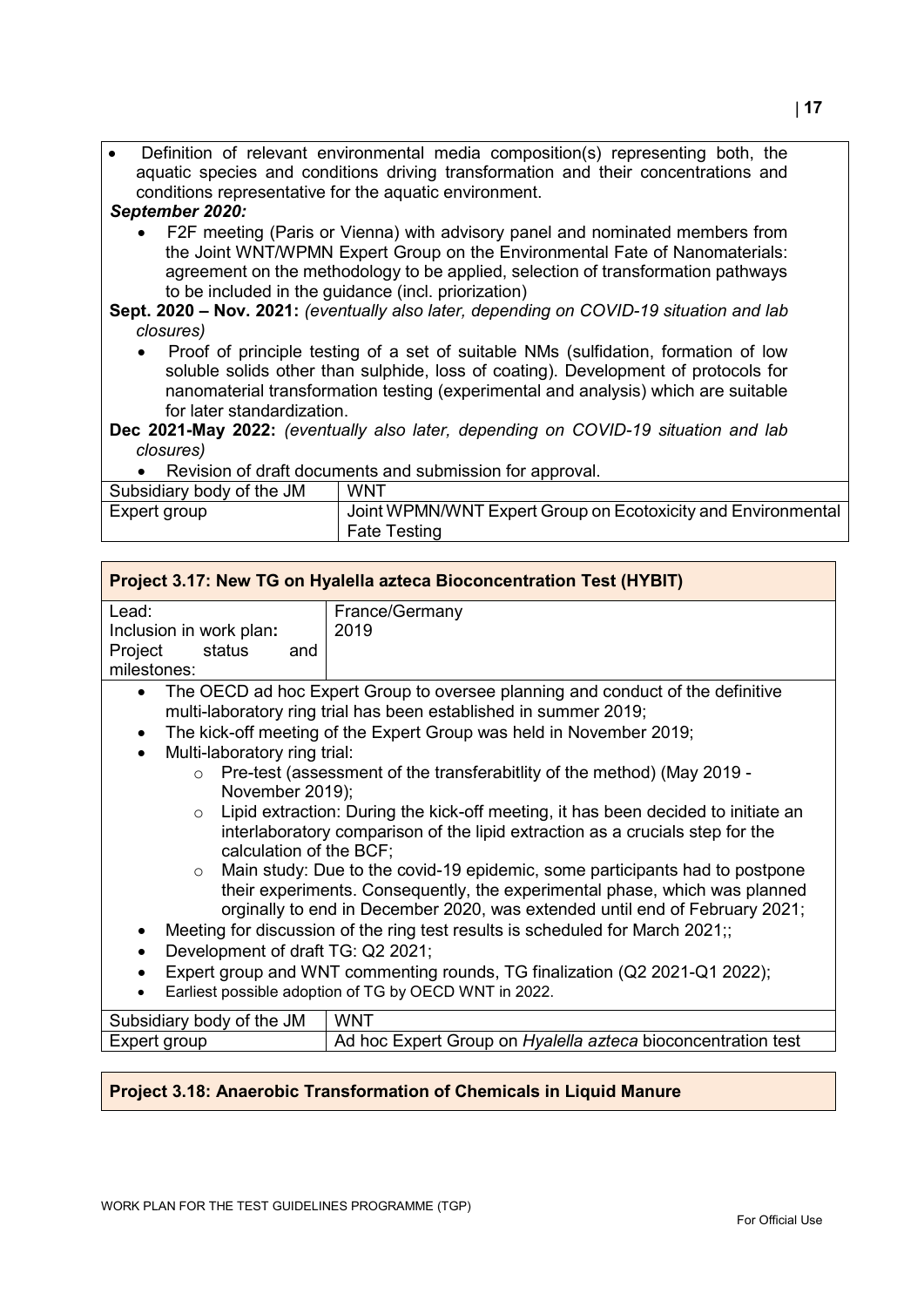**18** |

| Lead:                                                                | Germany                                                 |
|----------------------------------------------------------------------|---------------------------------------------------------|
| Inclusion in work plan:                                              | 2020                                                    |
| Project<br>status<br>and                                             |                                                         |
| milestones:                                                          |                                                         |
| 05/2020: Nomination of ad hoc expert group;<br>$\bullet$             |                                                         |
| 06/2020-01/2021: Commenting of Draft TG by ad hoc expert group;<br>٠ |                                                         |
| 2021: WNT commenting rounds, TG finalization;<br>$\bullet$           |                                                         |
| 2022: Possible adoption of TG by OECD WNT.<br>$\bullet$              |                                                         |
|                                                                      |                                                         |
| Subsidiary body of the JM                                            | <b>WNT</b>                                              |
| Expert group                                                         | <b>Expert Group on Anaerobic Transformation studies</b> |

# **Project 3.19: new Test Guideline for a marine biodegradation screening test for chemical persistence assessment (MaP test)**

| Lead:                    | United Kingdom |
|--------------------------|----------------|
| Inclusion in work plan:  | 2021           |
| Project<br>status<br>and |                |
| milestones:              |                |

- Form Ad Hoc Expert Group to a) review existing information, b) make comments for new Test Guideline for persistence assessment, and c) address any need to make a minor revision to the Revised Introduction to the OECD Guidelines for Testing of Chemicals, Section 3 (OECD, 2006) (April 2021).
- Draft new Test Guideline for peer review based on existing SOP (April 2022).
- OECD WNT meeting for acceptance of new Test Guideline (April 2023).

| Subsidiary body of the JM | <b>WNT</b>                                           |
|---------------------------|------------------------------------------------------|
| Expert group              | Expert Group on marine biodegradation screening test |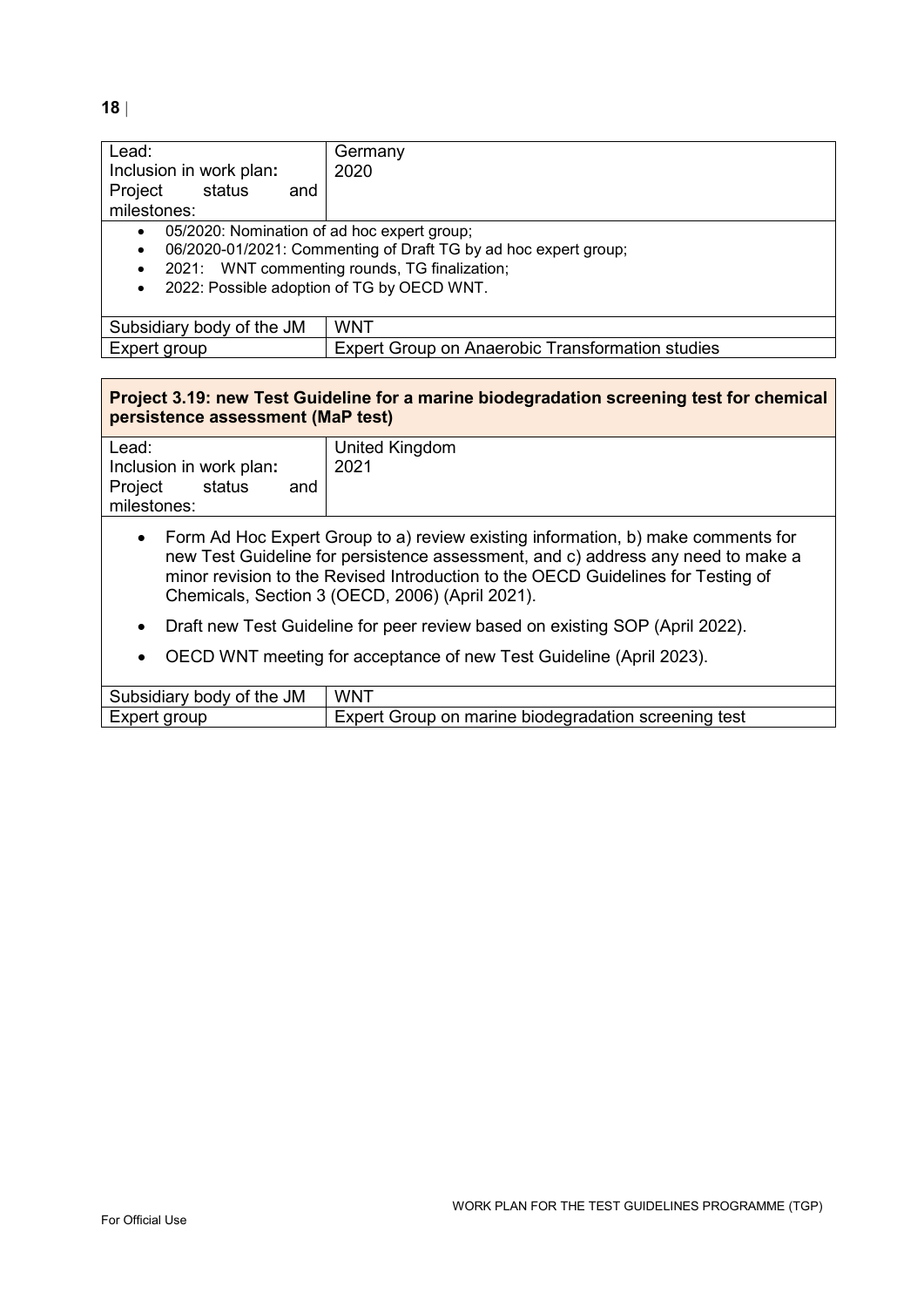#### **SECTION 4**

# **PROJECTS RELATED TO TEST GUIDELINES ON HEALTH EFFECTS**

#### **Project 4.76: Test Guideline for the establishment on human-derived hepatic system to investigate biotransformation and toxicity of compounds by evaluation of CYP450 induction competence**

| Lead:<br>Inclusion in work plan:                  | United Kingdom (formerly led by the European Commission<br>2013                                                                                                                    |
|---------------------------------------------------|------------------------------------------------------------------------------------------------------------------------------------------------------------------------------------|
| Project<br>status<br>and                          |                                                                                                                                                                                    |
| milestones:                                       |                                                                                                                                                                                    |
| new lead:                                         | On the basis of previous work and draft TG developed and validated under the leadership<br>of the European Commission Joint Research Center, the next steps are being taken by the |
| of the 6 chemicals.                               | Spring/summer 2021: Testing in lead (INRAE) and naïve laboratory (Utrecht) initiation                                                                                              |
| $\bullet$<br>test method)                         | January 2022: Draft Chemical Augmentation report for the CYP induction Test Method,<br>(ultimately intended to be a supplement to the validation report of the CYP induction       |
| $\bullet$                                         | June 2022: Submission of the chemical augmentation report and revised draft TG, to<br>the relevant OECD expert groups for peer review.                                             |
| $\bullet$                                         | November 2022/February 2023: First/second WNT commenting round                                                                                                                     |
| $\bullet$                                         | April 2023: Potential approval of TG plus guidance document at WNT.                                                                                                                |
| $\bullet$<br>in the draft TG as deemed necessary. | Guidance will also be included in respective DRP and IATA projects (metabolic<br>disruption and non-genotoxic carcinogenicity respectively) that can be cross referenced           |

| Subsidiary body of the JM | <b>WNT</b>                        |
|---------------------------|-----------------------------------|
| Expert group              | Expert Group on<br>⊺oxicokinetics |

# **Project 4.77: Feasibility study for a Guidance Document on Study Designs, to be used in revisions of Guidelines**

| Lead:                                                                                     | <b>Netherlands</b>                                                                 |
|-------------------------------------------------------------------------------------------|------------------------------------------------------------------------------------|
| Inclusion in work plan:                                                                   | 2013                                                                               |
| Project<br>status<br>and                                                                  |                                                                                    |
| milestones:                                                                               |                                                                                    |
| $\bullet$                                                                                 | Expert meeting held on 20-21 November 2014 in Amsterdam to discuss the feasibility |
| study;                                                                                    |                                                                                    |
| Lead country working on the feasibility study using data from 28-d repeated dose toxicity |                                                                                    |
| studies;                                                                                  |                                                                                    |

• Teleconferences of the expert group were held in September and November 2017 to present and illustrate the BMD analysis and underlying concepts; it was agreed that qualitative and quantal endpoints would have to be analysed as well, for the approach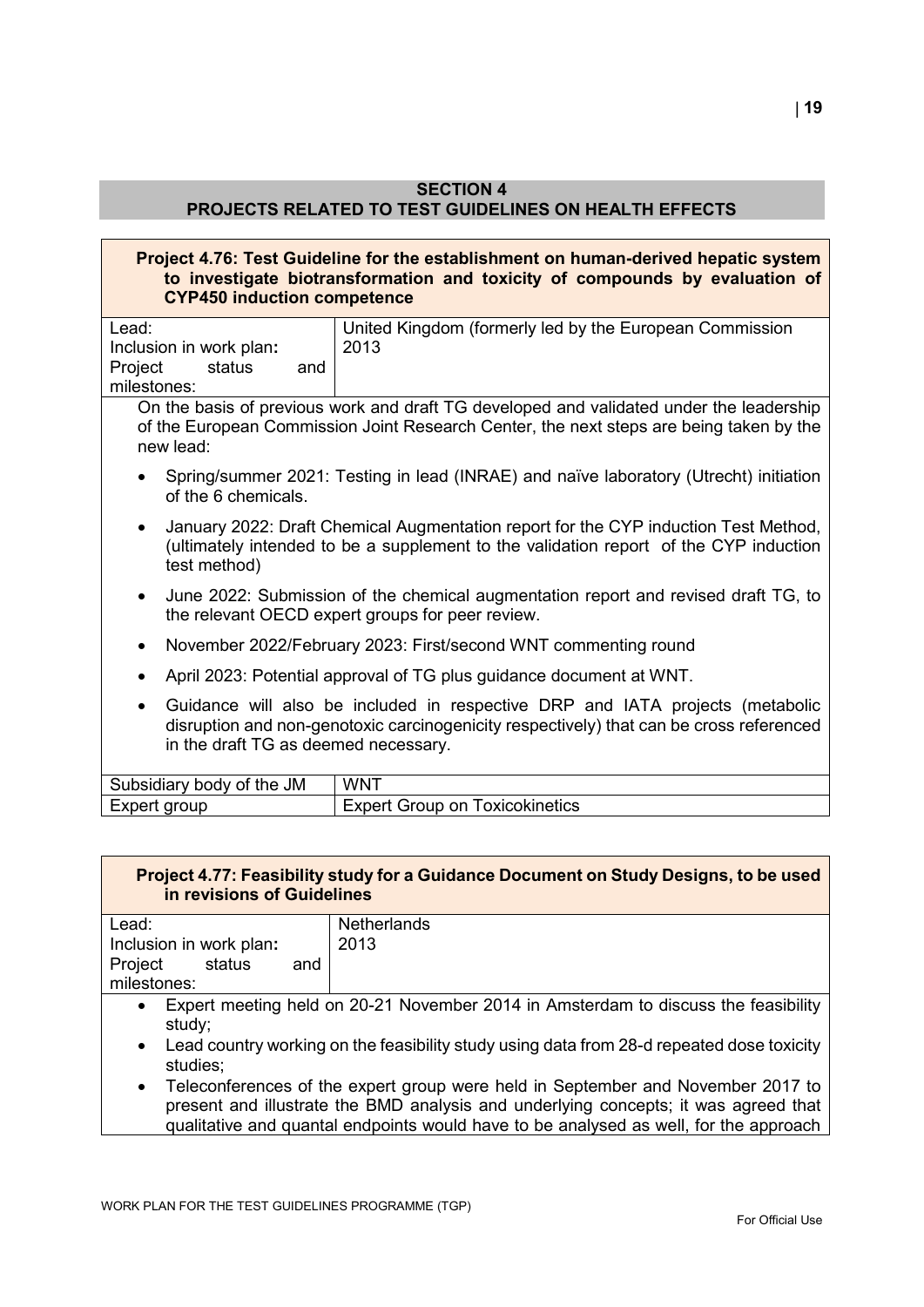to gain more acceptance. The feasibility study is extended for another year (2018), after which it will be concluded whether or not to proceed with a Guidance Document;

- Due to problems encountered with low dosing in recent studies, further analysis on the issue of impact of dosing, effects size and groups were considered, an initial update of this work was presented and discussed at the April 2020 meeting of the WNT;
- Second part 2020. Perform computer simulations comparing various study designs and to address groups size, effects size in relation to continuous, quantal and ordinal (histopathological scores) data will be examined. The study design factors to be examined are: number of dose groups, number of animals, dose selection. The computer simulations will examine the impact of the various study designs on the POD (both NOAEL and BMD) and impact on classification and labelling
- The primary results will be discussed in an expert group in Q3 2021 after which further adaptation/analysis will be made.
- Depending on the outcome of the expert group meeting a will included in a guidance document on feasibility of study design.

| Subsidiary body of the JM | WNT                                    |
|---------------------------|----------------------------------------|
| Expert group              | Ad hoc Expert Meeting on study designs |

# **Project 4.78: Updated TG 488, Transgenic Rodent Somatic and Germ Cell Gene Mutation Assays**

| Lead:                                     | Canada                                                                          |
|-------------------------------------------|---------------------------------------------------------------------------------|
| Inclusion in work plan:                   | 2013                                                                            |
| Project<br>status<br>and                  |                                                                                 |
| milestones:                               |                                                                                 |
| • A 2 step update of the TG is expected : |                                                                                 |
| $\circ$                                   | First step is completed and the updated TG 488 was published mid-2020: Short-   |
|                                           | term revision, to improve the detection of germ cell mutations by revising the  |
| experimental design;                      |                                                                                 |
| $\circ$                                   | Longer term revision, including harmonisation with the other in vivo Test       |
|                                           | Guidelines on genotoxicity and based on additional experimental data continues. |
|                                           | EG discussions have resumed in Q3 2020.                                         |
| $\circ$                                   | First WNT commenting round of the revised TG planned in Q2 2021                 |
| Subsidiary body of the JM                 | <b>WNT</b>                                                                      |
| Expert group                              | <b>Expert Group on Genotoxicity Testing</b>                                     |

# **Project 4.93: new Test Guideline for the Pig-a Assay, an** *in vivo* **Gene Mutation Assay Promoting the 3Rs Principles**

| Lead:                                                                                                                                                                                                                                                                         | <b>United States</b> |
|-------------------------------------------------------------------------------------------------------------------------------------------------------------------------------------------------------------------------------------------------------------------------------|----------------------|
| Inclusion in work plan:                                                                                                                                                                                                                                                       | 2015                 |
| Project<br>status<br>and                                                                                                                                                                                                                                                      |                      |
| milestones:                                                                                                                                                                                                                                                                   |                      |
| DRP was approved by the WNT and will be published mid-2020<br>$\bullet$<br>Initiate draft TG: Q2 2020;<br>$\bullet$<br>Public commenting on draft TG, revision as necessary: 2020-2021;<br>$\bullet$<br>• Submit revised TG to WNT: November 2021; TG considered by WNT 2022. |                      |

Subsidiary body of the JM  $\parallel$  WNT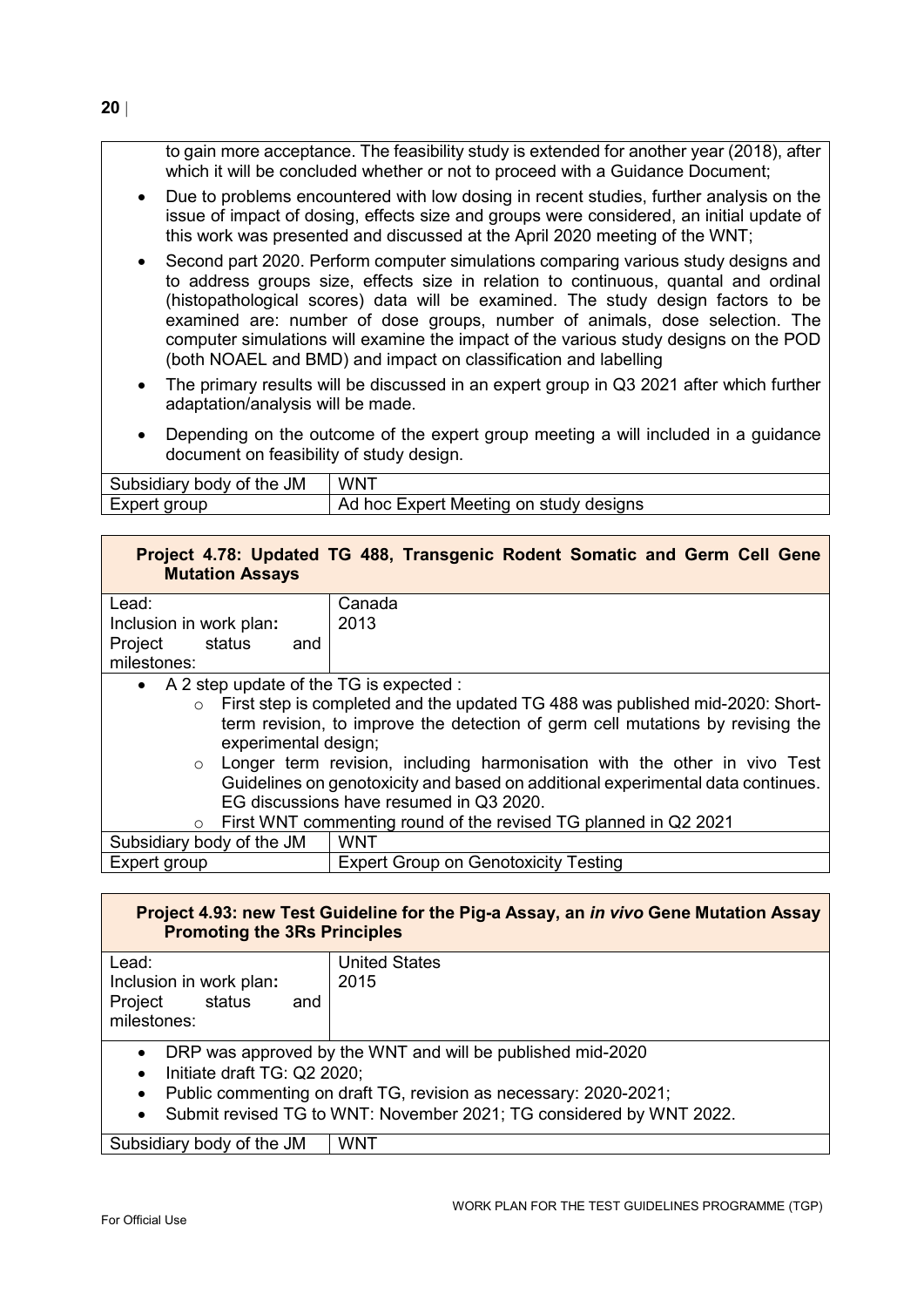| Expert Group on Genotoxicity Testing<br>Expert group |
|------------------------------------------------------|
|------------------------------------------------------|

| <b>Project 4.94: IATA on Non-Genotoxic Carcinogens</b>                                                                                                                                                                                                                                                                                                                                                                                                                                                                  |                                                      |
|-------------------------------------------------------------------------------------------------------------------------------------------------------------------------------------------------------------------------------------------------------------------------------------------------------------------------------------------------------------------------------------------------------------------------------------------------------------------------------------------------------------------------|------------------------------------------------------|
| Lead:                                                                                                                                                                                                                                                                                                                                                                                                                                                                                                                   | United Kingdom                                       |
| Inclusion in work plan:                                                                                                                                                                                                                                                                                                                                                                                                                                                                                                 | 2015                                                 |
| Project<br>status<br>and                                                                                                                                                                                                                                                                                                                                                                                                                                                                                                |                                                      |
| milestones:                                                                                                                                                                                                                                                                                                                                                                                                                                                                                                             |                                                      |
| • Uncertainty analysis and collection of relevant assays conducted in 2016-2017;<br>• 3 <sup>rd</sup> face to face meeting took place on 25-27 June 2018;<br>Expert Group working on the evaluation of all relevant assays being identified 2019-2021;<br>$\bullet$<br>• 1 <sup>st</sup> draft IATA published 2020;<br>Next plenary meeting February 2021;<br>Manuscripts reviewing each hallmark block being drafted Q3: 2020 - Q2: 2021;<br>$\bullet$<br>Integration of assays into an IATA expected by Q4 2021.<br>٠ |                                                      |
| Subsidiary body of the JM                                                                                                                                                                                                                                                                                                                                                                                                                                                                                               | <b>WNT</b>                                           |
| Expert group                                                                                                                                                                                                                                                                                                                                                                                                                                                                                                            | <b>Expert Group on Non-Genotoxic Carcinogenicity</b> |

| Project 4.95: Guidance Document on the Adaptation of In Vitro Mammalian Cell Based |
|------------------------------------------------------------------------------------|
| <b>Genotoxicity TGs for Testing of Manufactured Nanomaterials</b>                  |

| Lead:                    | <b>European Commission</b>                                                                  |
|--------------------------|---------------------------------------------------------------------------------------------|
|                          |                                                                                             |
| Inclusion in work plan:  | 2015                                                                                        |
|                          |                                                                                             |
| Project<br>status<br>and |                                                                                             |
|                          |                                                                                             |
| milestones:              |                                                                                             |
|                          |                                                                                             |
|                          |                                                                                             |
|                          | Guidance Document that will support the existing genotoxicity Test Guidelines by indicating |

where protocol modifications and special considerations should be applied when the test item is a NM.

All 5 selected nanomaterials (2x silver NPs, 2x gold NPs and 1x silica NPs) were characterised for their physicochemical properties in the pristine form, as well as suspended in the 4 cell<br>culture media A JRC Technical report was published culture media. A JRC Technical report was published: **[https://ec.europa.eu/jrc/en/publication/physicochemical-characterization-gold-silica](https://eur02.safelinks.protection.outlook.com/?url=https%3A%2F%2Furldefense.com%2Fv3%2F__https%3A%2Feur02.safelinks.protection.outlook.com%2F%3Furl%3Dhttps*3A*2F*2Fec.europa.eu*2Fjrc*2Fen*2Fpublication*2Fphysicochemical-characterization-gold-silica-and-silver-nanoparticles-water-and-serum-containing%26data%3D02*7C01*7CMar.GONZALEZ*40oecd.org*7Cced2f9b57def455741c308d80898c7c8*7Cac41c7d41f61460db0f4fc925a2b471c*7C0*7C0*7C637268799566421861%26sdata%3D6j3hSaQiXvA3qnQFyYlQs8zNUJFwKt243bJIVz3UDZY*3D%26reserved%3D0__%3BJSUlJSUlJSUlJSUlJSUlJQ!!DOxrgLBm!S54vakVATV-_qPur5sytbvhiud58vyJkGOsxhQUBHwvlfDLuPdhXWKWmg8ov0vzLGYZxmiBnhg%24&data=02%7C01%7CMar.GONZALEZ%40oecd.org%7C71d6c151e24f4d932b6b08d81846682e%7Cac41c7d41f61460db0f4fc925a2b471c%7C0%7C0%7C637286037965391647&sdata=hHIscP7fPPcyW4%2Bco8C5FPo7u1Fq2W5asU%2BNEWe4d8M%3D&reserved=0)[and-silver-nanoparticles-water-and-serum-containing](https://eur02.safelinks.protection.outlook.com/?url=https%3A%2F%2Furldefense.com%2Fv3%2F__https%3A%2Feur02.safelinks.protection.outlook.com%2F%3Furl%3Dhttps*3A*2F*2Fec.europa.eu*2Fjrc*2Fen*2Fpublication*2Fphysicochemical-characterization-gold-silica-and-silver-nanoparticles-water-and-serum-containing%26data%3D02*7C01*7CMar.GONZALEZ*40oecd.org*7Cced2f9b57def455741c308d80898c7c8*7Cac41c7d41f61460db0f4fc925a2b471c*7C0*7C0*7C637268799566421861%26sdata%3D6j3hSaQiXvA3qnQFyYlQs8zNUJFwKt243bJIVz3UDZY*3D%26reserved%3D0__%3BJSUlJSUlJSUlJSUlJSUlJQ!!DOxrgLBm!S54vakVATV-_qPur5sytbvhiud58vyJkGOsxhQUBHwvlfDLuPdhXWKWmg8ov0vzLGYZxmiBnhg%24&data=02%7C01%7CMar.GONZALEZ%40oecd.org%7C71d6c151e24f4d932b6b08d81846682e%7Cac41c7d41f61460db0f4fc925a2b471c%7C0%7C0%7C637286037965391647&sdata=hHIscP7fPPcyW4%2Bco8C5FPo7u1Fq2W5asU%2BNEWe4d8M%3D&reserved=0)**

The 5 cell lines chosen by the expert group were checked for their doubling times (necessary parameter in genotox). Experiment for the assessment of cytotoxicity and uptake of the 5 NPs in all 5 cell lines were performed.

2019 the technical group, established by the lead country, met to discuss the appropriate design of a ring test for the optimisation of the micronucleus test protocol on the basis of the physicochemical characterization and the cytotoxicity and uptake experiments study . The ring test should allow identifying modifications for the TGs and coming up with a proposal for a GD. This ended the first phase of the project.

Second phase is led by Swansea U. and BASF, starting by further examining the preferred protocols and materials in experimental conditions.

January 2020 Comparison of dispersion and testing protocols as well as scoring on-going between Swansea and BASF, anticipated end of this work: April.

March 2020 lock down blocked further lab work.

June 2020 Publication of JRC Report on cytotoxicity and uptake.

December 2020 A micronucleus test protocol was developed and is ready to be transferred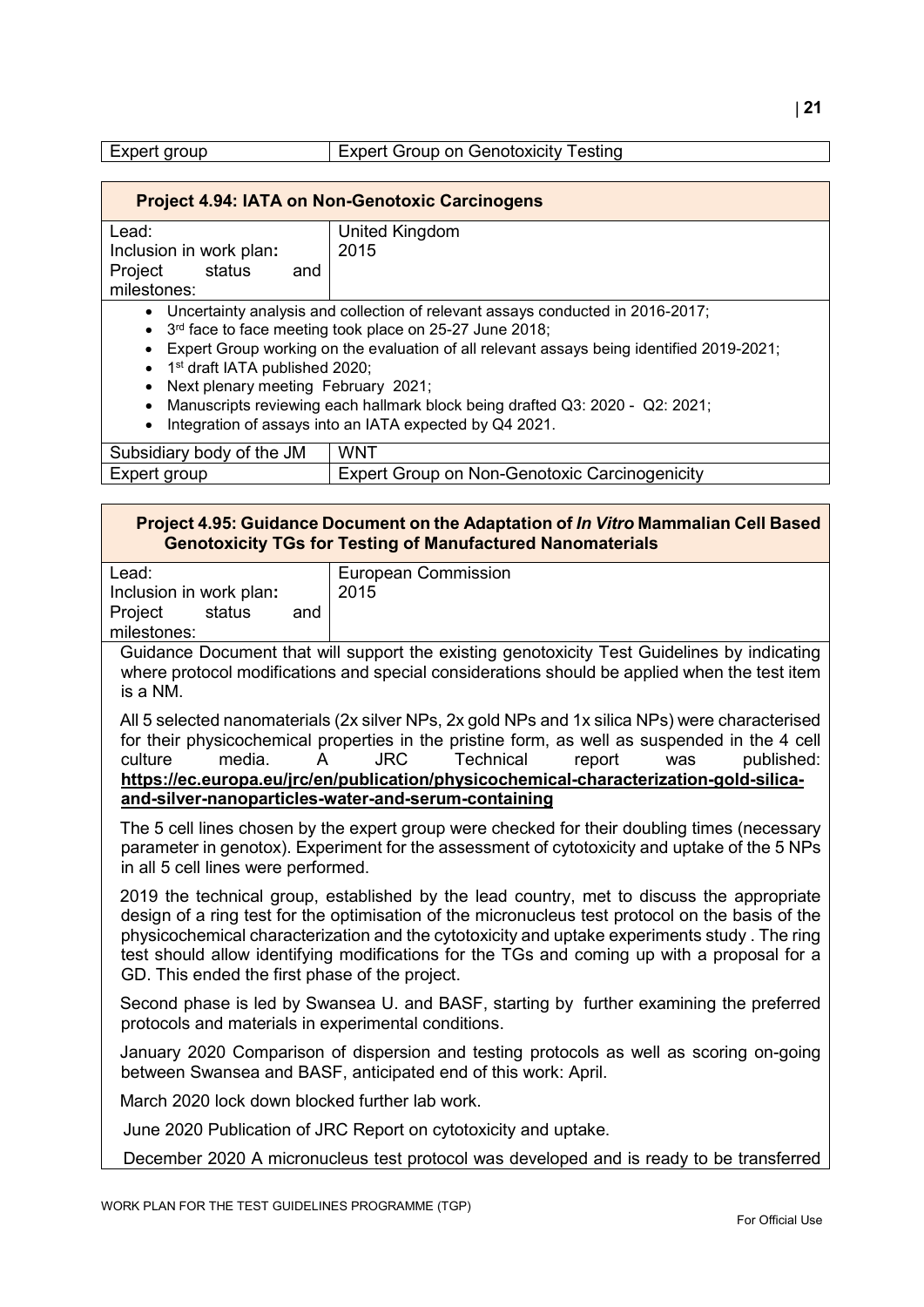**22** |

to other laboratories.

February 2021 a report was sent to OECD Genotoxicity Expert Group;

Q1 2021 Teleconference organised with the OECD Genotoxicity Expert Group to seek feedback;

2021- Possible interlaboratory trial (still to be set up and organized). New leadership required and needs communicated to WNT meeting in April 2021. In the absence of new leadership, alternatives are sought to make the most out of the work completed so far.

| body of the JM<br>Subsidiary | <b>WNT</b>                                 |
|------------------------------|--------------------------------------------|
| Expert<br>aroup              | ⊺estinq<br>Group on Genotoxicity<br>Expert |

| <b>Project 4.97: EDTA Activity: Detailed Review Paper on Retinoid System</b> |                                                                                         |
|------------------------------------------------------------------------------|-----------------------------------------------------------------------------------------|
| Lead:                                                                        | United States/OECD Secr. (starting 2021)2015                                            |
| Inclusion in work plan:                                                      |                                                                                         |
| Project status<br>and                                                        |                                                                                         |
| milestones:                                                                  |                                                                                         |
| $\bullet$                                                                    | Project completed; additional chapter on cardiovascular system will be drafted in 2021- |
| 2022 by the US author.                                                       |                                                                                         |
| Subsidiary body of the JM                                                    | WNT                                                                                     |
| Expert group                                                                 | Expert Group on Retinoid Pathway/ EDTA AG                                               |

**Project 4.106: New TG: Genomic Allergen Rapid Detection test for skin (GARDskin) test: An in vitro method for identification of skin sensitizers based on a genomic interpretation of the impact of chemicals on human dendritic cell-like cells (AOP key event 3).**

| Lead:                                   | Sweden |
|-----------------------------------------|--------|
| Inclusion in work plan:                 | 2016   |
| Project<br>status<br>and<br>milestones: |        |

- Protocol for validation ready in October 2016 followed by validation;
- Transfer phase until January 2017;
- Validation study between March and the summer 2017;
- Statistical analysis and main validation report O4 2017;
- Supplement to validation report with data on potency O2 2018;
	- o Statistical analysis and validation report:
		- binary data: available Q1 2018;
		- supplement with potency data: 2019
- ESAC peer-review completed. Preparation of a draft TG for review in Q2/Q3 2021..

| Subsidiary body of the JM | <b>WNT</b>                            |
|---------------------------|---------------------------------------|
| Expert group              | Group on Skin sensitisation<br>Expert |

**Project 4.107: New TG: Toxicogenomic analysis on 3D reconstituted epidermis for measuring skin sensitization potency – the SENS-IS assay.**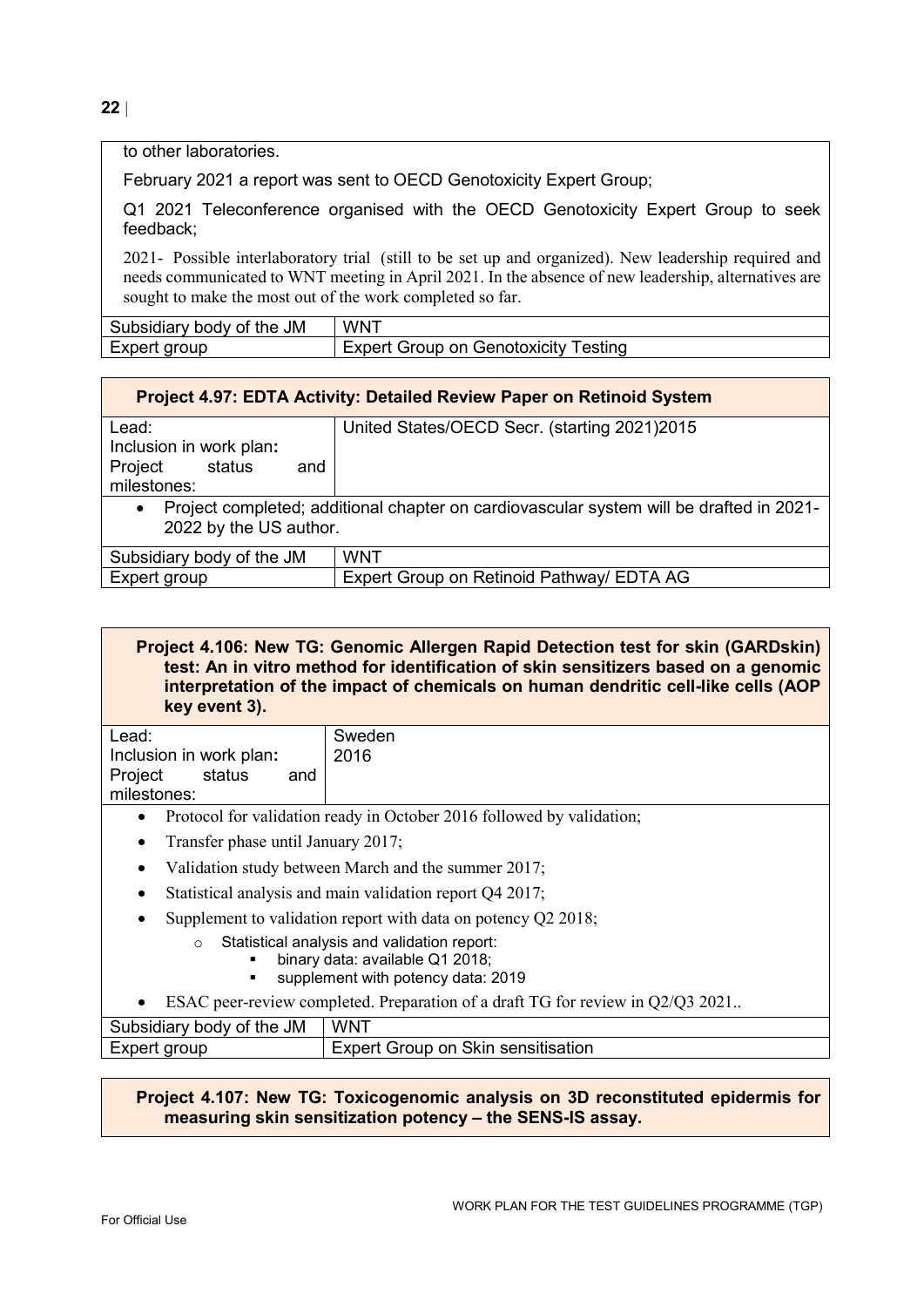| Lead:                    | France |
|--------------------------|--------|
| Inclusion in work plan:  | 2016   |
| Project<br>status<br>and |        |
| milestones:              |        |

- Q2-Q3 2016: first full submission of the SENS-IS method to ECVAM for evaluation
- 2018: revised full submission to ECVAM;
- Since 2019: Addressing questions from ECVAM evaluation;
- In order to proceed with the project, predictive capacity of the SENS-IS method needs to be recalculated based on the LLNA/human database and the updated reference chemicals list, which are awaited from project 4.116 (Defined Approach(es) for Skin Sensitization);
- ESAC peer-review delayed until at least September 2021 due to expiring mandate of current ESAC; alternative solutions sought by the lead to progress the project in 2021.

| JM<br>∵the<br>Subsidiary body of | <b>WNT</b>                               |
|----------------------------------|------------------------------------------|
| Expert<br>. arour                | on Skin sensitisation<br>Group<br>⊢xnert |

|                                                       | Project 4.109: DRP on the Miniaturized versions of the Bacterial Gene Mutation Test                                                                             |
|-------------------------------------------------------|-----------------------------------------------------------------------------------------------------------------------------------------------------------------|
| Lead:                                                 | <b>Belgium/United States/Netherlands</b>                                                                                                                        |
| Inclusion in work plan:                               | 2016                                                                                                                                                            |
| Project<br>status<br>and                              |                                                                                                                                                                 |
| milestones:                                           |                                                                                                                                                                 |
| $\bullet$<br>review of existing data (2016 -2017);    | Retrospective validation/ Consolidation of existing Ames MFA data; Scientific peer                                                                              |
| $\bullet$<br>of the retrospective validation process; | Prospective validation if needed; Generation of additional data based on the outcome                                                                            |
| $\bullet$                                             | Kick off meeting organised on 28 February - 1 March 2017 at OECD;                                                                                               |
| Start writing the draft DRP (Q2 2017);                |                                                                                                                                                                 |
| Call for data sent Q1 2018;                           |                                                                                                                                                                 |
| $\bullet$                                             | Analysis of the collected data Q4 2018 - Q2 2019;                                                                                                               |
| $\bullet$                                             | Expert group meeting in July 2019 (OECD, Paris) to move forward with the development<br>of the DRP in the light of the results from the retrospective analysis; |
| $\bullet$                                             | Second call for data Q4 2019 in order to complete the database;                                                                                                 |
|                                                       | Reanalysis of the data in Q1-2 2020 and input from subgroups of work;                                                                                           |
|                                                       | First submission of the draft DRP to WNT for comments in Q3 2020.                                                                                               |
| Subeidiary body of the IM                             | I WNT                                                                                                                                                           |

| Subsidiary body of the JM | WNT                                           |
|---------------------------|-----------------------------------------------|
| Expert group              | <b>Expert Group on Miniaturised Ames Test</b> |
|                           |                                               |

#### **Project 4.115: Update of Guidance Document 28, Guidance Notes 156 and possibly TG 428 on skin absorption**

| Lead:                    | EC/EFSA/Germany |
|--------------------------|-----------------|
| Inclusion in work plan:  | 2017            |
| Project<br>status<br>and |                 |
| milestones:              |                 |

Teleconference meetings (at least 4):

• Expert group 1st TC (Sept. 2018)/ 2nd TC (Dec. 2018): presentation by EFSA and BfR of the EFSA guidance and proposed scope of changes on the OECD Guidance Notes 156; collection of expert feedback on the GD 156 and the intended scope (pesticides only? Europe only?)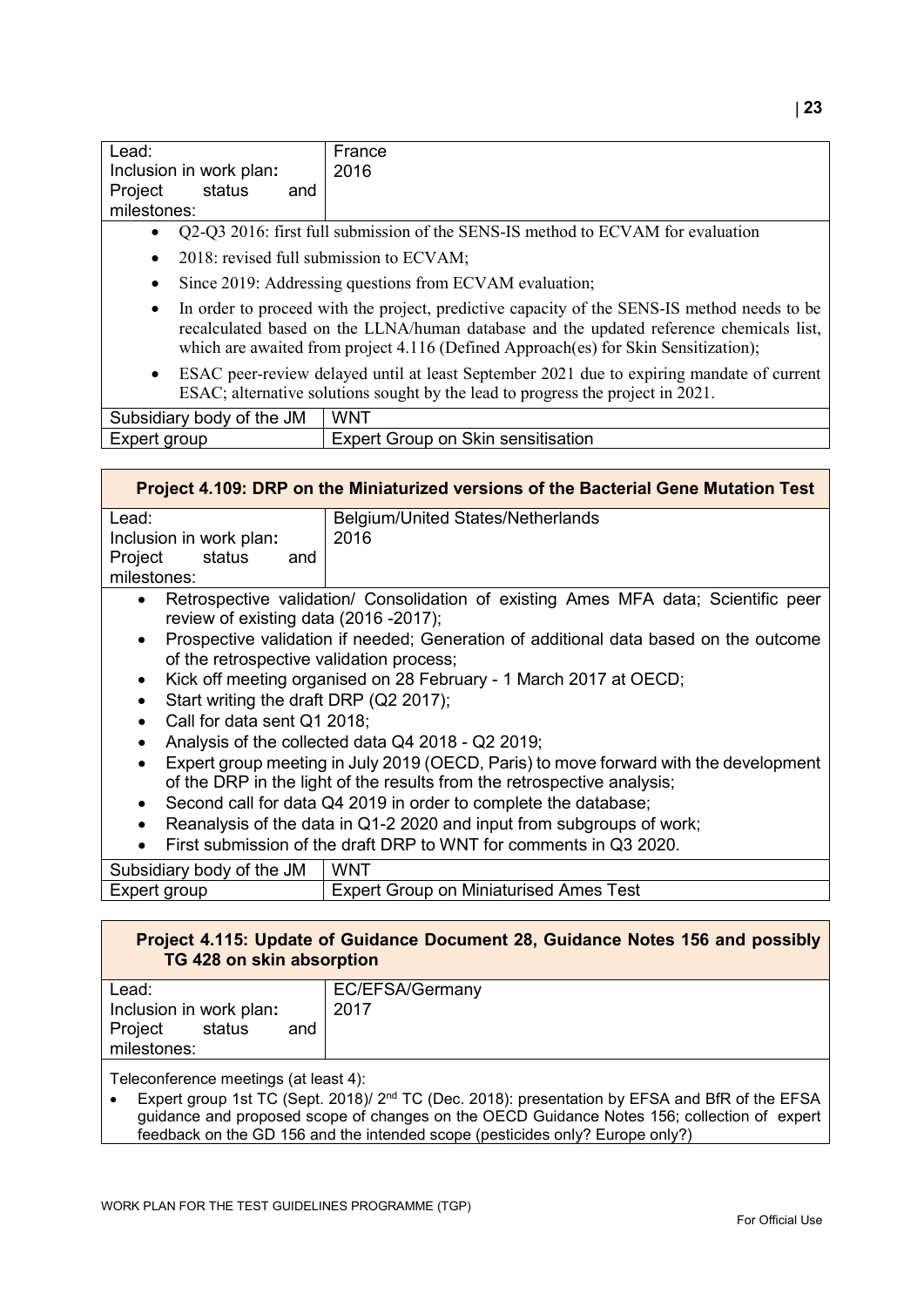- WNT in 2019 discussed the scope (pesticides only, and focus on GN 156 revision in 2019-2020. Leads finalised re-draft GN 156 with experts in specific areas. 3rd TC with EG held in September 2019;
- The WNT recommended waiting for the changes in policies in some OECD countries before resuming the OECD activity at beginning of 2021;
- Project is resuming in May 2021, next steps should include an update to GN 156 including the new state-of-play of dermal absorption estaimation across countries and revised version will be circulated for review by EG and the WNT in Q2 or Q3 2021.

| Subsidiary body of the JM | <b>WNT</b>                                                                      |
|---------------------------|---------------------------------------------------------------------------------|
| Expert group              | Expert Group on Dermal Absorption or Expert Group on skin<br><i>irritation.</i> |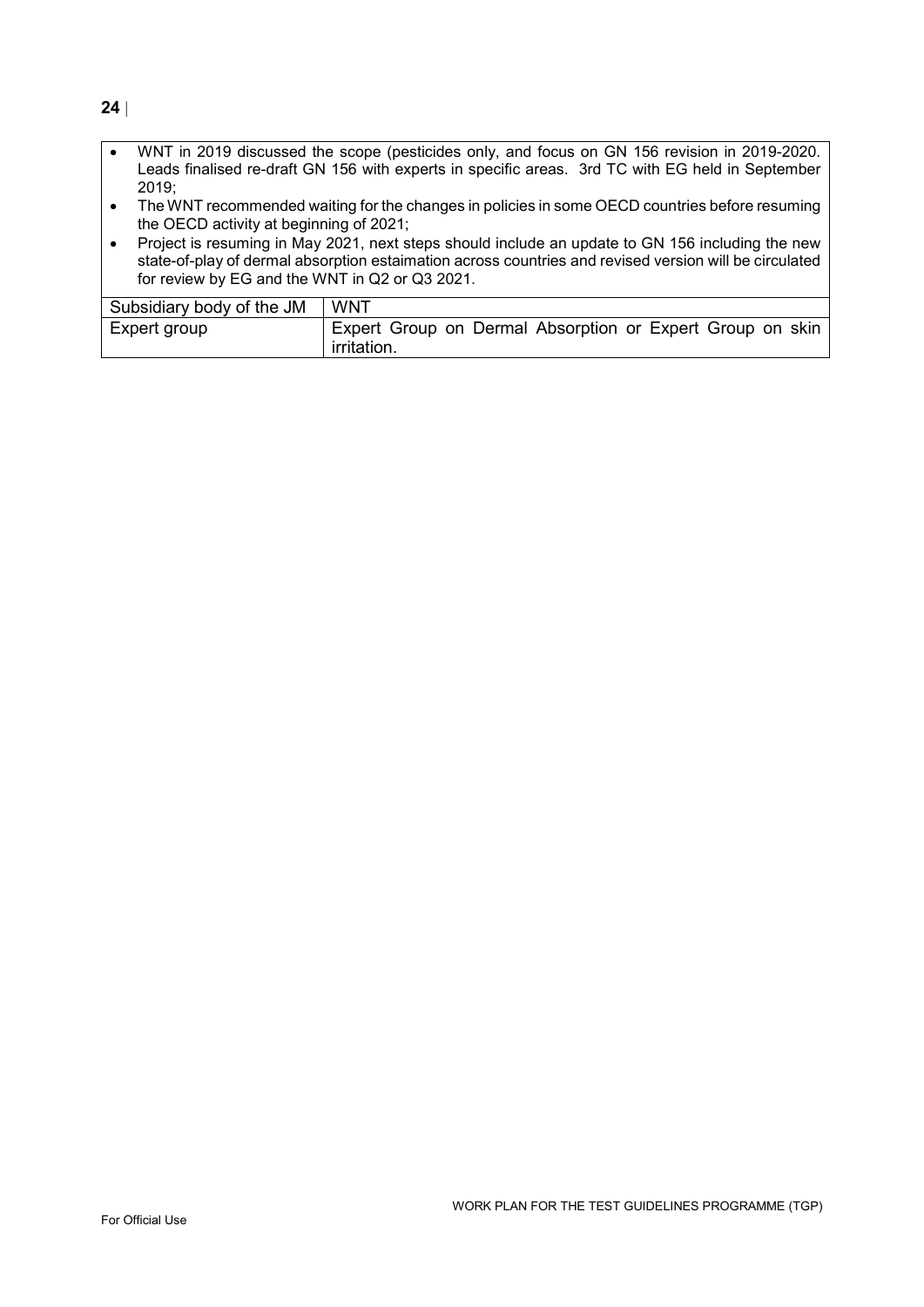| Project 4.116: Guideline on Defined Approach(es) for Skin Sensitisation |              |  |
|-------------------------------------------------------------------------|--------------|--|
| Lead:                                                                   | EC/US/Canada |  |
| Inclusion in work plan:                                                 | 2017         |  |
| Project<br>status<br>and                                                |              |  |
| milestones:                                                             |              |  |

Key milestones:

- Whitepaper characterising international regulatory requirements for skin sensitisation testing, by region (completed);
- Whitepaper communicating ICATM workshop outcomes and recommendations (completed);
- Carry out analysis of current animal test (LLNA) data to determine performance thresholds for acceptance based on i) reproducibility of the animal test and ii) concordance with human data, where available (presented at the Special session of WNT in Dec. 2017).
- Propose general assessment framework (including acceptance criteria) for DAs for skin sensitisation (discussed at the Special session of WNT in Dec. 2017).
- Apply assessment framework to existing DAs that have been documented in Annex 1 of the OECD Guidance Document on the reporting of Defined Approaches to testing and assessment for skin sensitisation (OECD GD 256) and other candidate approaches and individual test methods (underway, Q1-Q2 2018).
- Evaluate the feasibility of incorporating DAs (and individual test methods) in a Guideline and circulate draft Guideline and report on information supporting the validation of selected DAs to the EG and WNT for review (Oct. 2018).
- Face-to-face meeting of the EG on 6-7 Dec. 2018 at OECD; further work recommended and follow-up conf. call scheduled end of Jan. 2019.
- Re-analysis of LLNA study quality and analysis of human data quality in 2019;
- Revised draft GL and Supporting Document will be circulated for a second written commenting round Q3 2019;
- Series of TCs organised in Q4 2019- Q4 2020 to identify and discuss outstanding issues and path forward/timelines; a virtual meeting is organised on 22-23 June 2020 to tackle the remaining issues before a possible third round of review on the revised draft Guideline;
- Draft GL approved by the WNT in April 2021.

| Subsidiary body of the JM | <b>WNT</b>                           |
|---------------------------|--------------------------------------|
| Expert group              | ' Expert Group on Skin sensitisation |

#### **Project 4.119: Update of TG 455 with the introduction of a metabolic step in the ERα CALUX transactivation bioassay for ER**

| Lead:                    | Netherlands |
|--------------------------|-------------|
| Inclusion in work plan:  | 2017        |
| Project<br>status<br>and |             |
| milestones:              |             |
|                          |             |

- Progress on on-going experiments using S9 fraction (10 chemicals, 5 positives, 5 negatives in 2 laboratories) was reported to the VMG NA (Oct. 2017);
- Project was delayed due to test method lead's involvement in other TGP projects.
- An update on the work is expected in 2020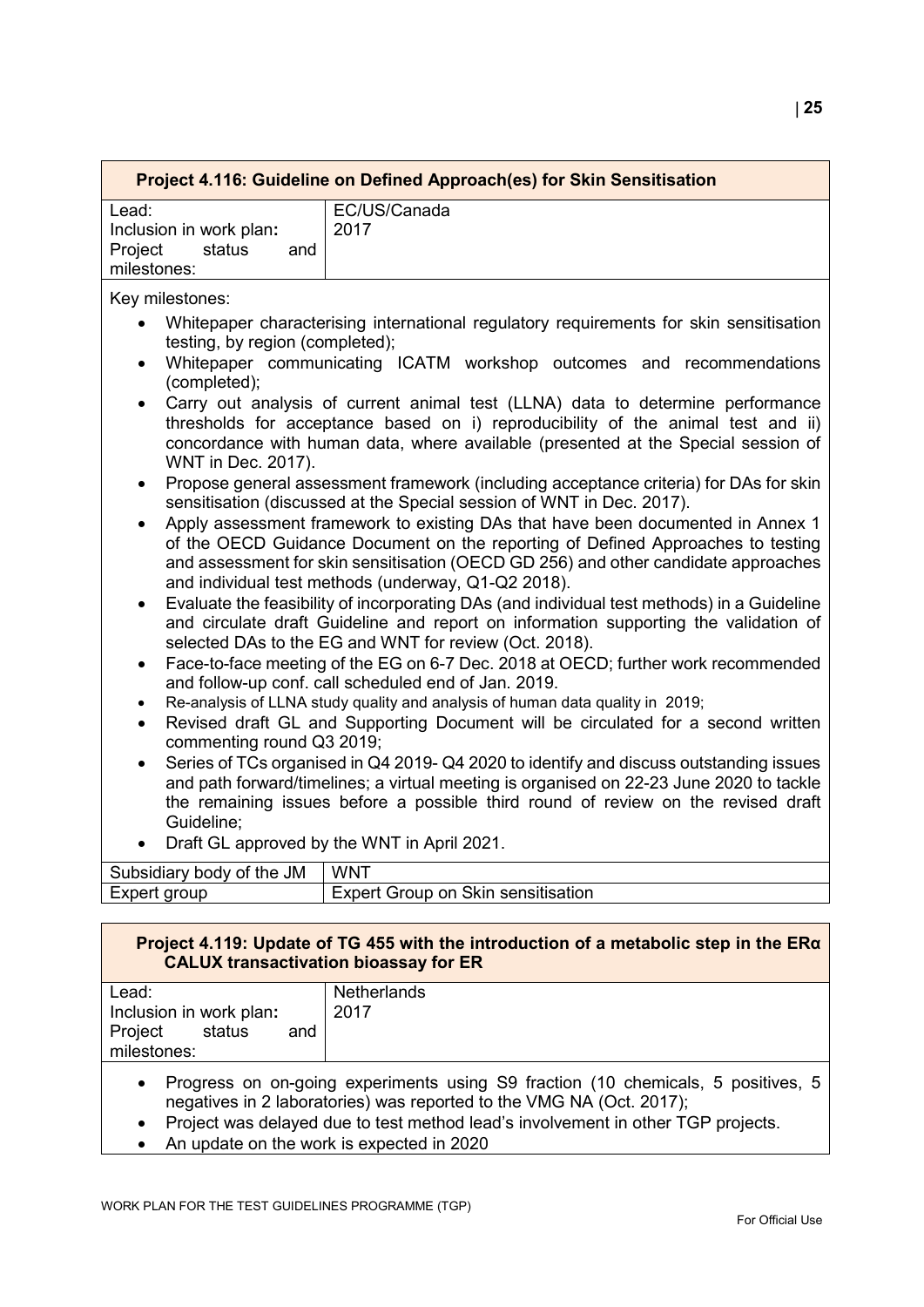• Due to Covid19 and limited staff/personal issue is a delay. Lead propose to keep the project on the program until 2022. Subsidiary body of the JM  $\parallel$  WNT Expert group VMG-NA

# **Project 4.120: Update of TG 458 with the introduction of a metabolic step in the AR CALUX transactivation bioassay for the detection of (anti)androgenic chemicals**

| Lead:                    | Netherlands |
|--------------------------|-------------|
| Inclusion in work plan:  | 2017        |
| Project<br>status<br>and |             |
| milestones:              |             |
|                          |             |

- Progress on on-going experiments using S9 fraction (10 chemicals, 5 positives, 5 negatives in 2 laboratories) was reported to the VMG NA (Oct. 2017);.
- Project was delayed due to test method lead's involvement in other TGP projects.
- An update on the work is expected in 2020
- Due to Covid19 and limited staff/personal issue is a delay. Lead propose to keep the project on the program until 2022.

| Subsidiary body of the JM | l WNT         |
|---------------------------|---------------|
| Expert group              | <b>VMG-NA</b> |

# **Project 4.123: Review and feasibility of an Embryonic Stem Cell Test: In vitro assay detecting disruption to differentiation of rodent embryonic stem cells into cardiomyocytes using the Hand1 gene**

| Lead:                                   | Japan |
|-----------------------------------------|-------|
| Inclusion in work plan:                 | 2017  |
| Project<br>status<br>and<br>milestones: |       |
|                                         |       |

- 1st step: Detailed Review Paper of available methods and evaluation of utility and application (Q1-Q4 2019); internal project meeting of experts selected by Japan for the drafting is on-going and a manuscript in preparation that is presumably awaiting for acceptance/publication. The draft will be submitted to WNT in Q4 2021;
- Establish an Ad hoc Expert Group;
- Tele-conferences (at least 6) plus face to face meeting(s) to address issues identified after the first commenting round;
- This draft will be discussed by EG and WNT; Japan expects to be submitted for approval in April 2023.;
- 2nd step: feasibility study of the development of a Test Guideline, (timelines are not provided yet).

| <b>JM</b><br>∽<br>.<br>the<br>.<br>. .<br>Ωt<br>-<br>н<br>10 I V<br>$\mathbf{v}$<br>siuldi | <b>WNT</b> |
|--------------------------------------------------------------------------------------------|------------|
| $\sim$ $\sim$ $\sim$ $\sim$                                                                |            |

| Project 4.124: New Guidance Document on Developmental neurotoxicity (DNT) in<br>vitro assays |        |     |                      |
|----------------------------------------------------------------------------------------------|--------|-----|----------------------|
| Lead:                                                                                        |        |     | EC (EFSA, JRC)/US/DK |
| Inclusion in work plan:                                                                      |        |     | 2017                 |
| Project                                                                                      | status | and |                      |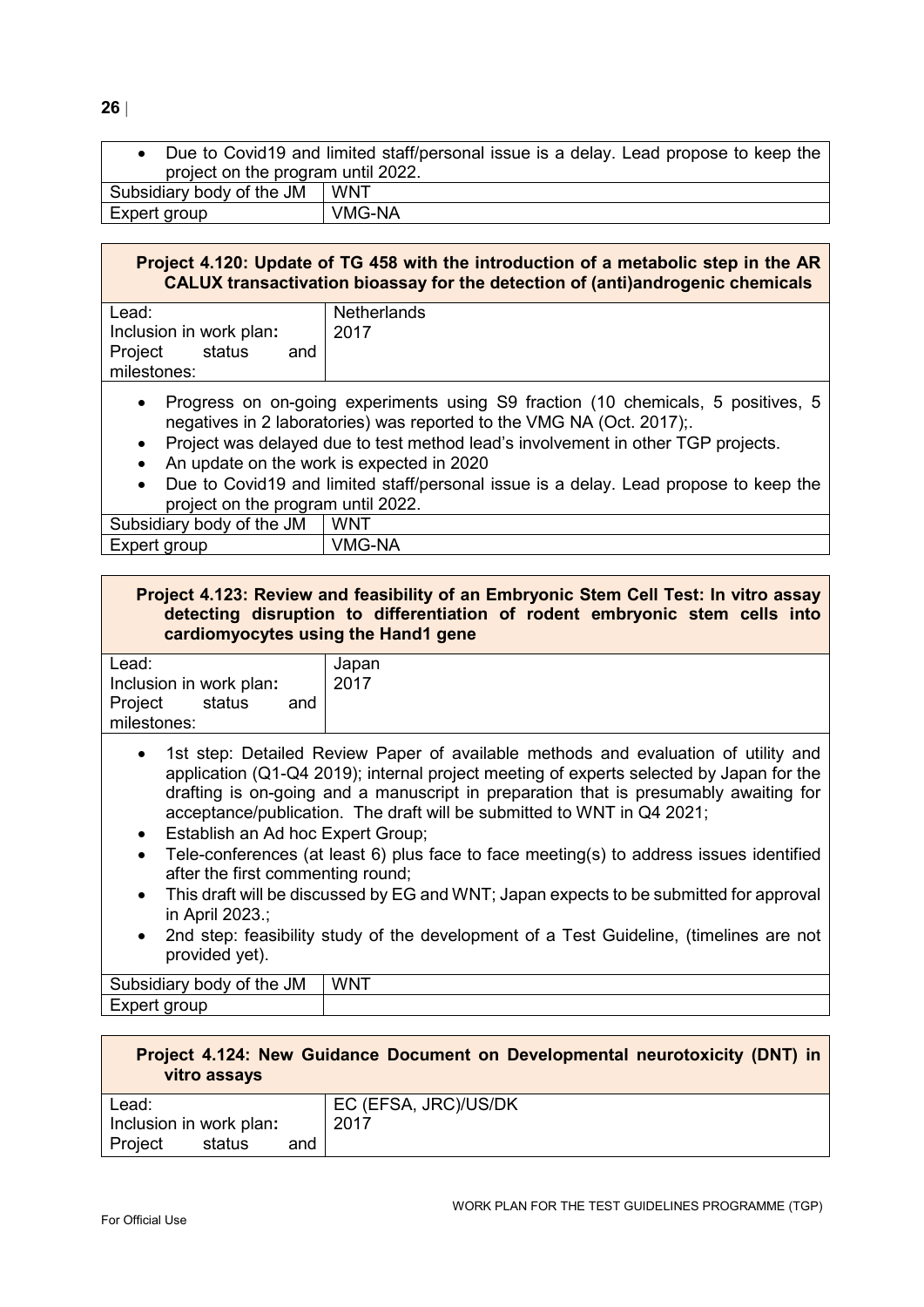| milestones:                                          |                                                                                                                           |
|------------------------------------------------------|---------------------------------------------------------------------------------------------------------------------------|
| with the Expert group in April and 2018.             | Kick-off meeting with the lead countries took place in February 2018, followed by a teleconference                        |
| Case studies' proposals were discussed in June 2018. |                                                                                                                           |
|                                                      | A face to face meeting took place in March 2019 and agreed on:<br>$\circ$ the scope and outline of the guidance document; |

- $\circ$   $\;$  the assays that should be considered, described/characterised in the guidance document;
- $\circ$  how the data produced by the assays should be integrated/used and provide guidance on data interpretation;
- $\circ$  the case studies to be included in the quidance.
- $\circ$  the need to establish a dedicated subgroup to work on the harmonisation of DNT assessment in zebrafish;
- 1st TC of WG on Developing IATA case studies on DNT organized by EFSA (20<sup>th</sup> May 2019)
- The extended outline of the Guidance Document to be discussed during OECD TC  $(7<sup>th</sup>$  June 2019)
- A first draft of the chapters (background and part of the guidance not linked to any experimental work) for which volunteers were identified for is expected in September 2019.
- The experimental work is expected to be concluded by fall 2019;
- Expert Group working on the outline of the Guidance Document in 2020;
- Virtual meeting of the Expert Group in March 2020;
- Virtual meeting of the Expert Group in March 2021;
- Expectation to circulate a first draft of the Guidance Document in Q3 2021 for review.

| the JM<br><b>JSIdiar</b><br>body of <sub>k</sub><br>our | WN <sup>'</sup>                     |
|---------------------------------------------------------|-------------------------------------|
| <b>-Yner</b><br>aroup<br>י ושי                          | , DNT<br>-xper'<br>Group<br>on<br>ີ |

# **Project 4.125: DRP on the ToxTracker assay: a stem cell-based reporter assay for mechanistic carcinogenicity hazard assessment**

| Lead:                                   | <b>Netherlands</b> |
|-----------------------------------------|--------------------|
| Inclusion in work plan:                 | 2017               |
| Project<br>status<br>and<br>milestones: |                    |

- In 2017, the lead country will perform an extended validation study of the ToxTracker assay and use that information to draft a DRP. Depending on the validation study and DRP a SPSF for a TG for ToxTracker will be submitted.
- Experimental validation work is completed and a report might be submitted to OECD in Q3 or Q4 2021.

| <b>JM</b><br>Subsidiary body of the | <b>WNT</b>                                         |
|-------------------------------------|----------------------------------------------------|
| Expert group                        | t Group on non-genotoxic carcinogenicity<br>Expert |

#### **Project 4.130: Amendment to OECD Test Guideline 437 BCOP that includes a histopathological examination to revise the Decision Criteria for classification of chemicals requiring classification for eye hazard**

| Lead:                    | Japan |
|--------------------------|-------|
| Inclusion in work plan:  | 2018  |
| Project<br>status<br>and |       |
| milestones:              |       |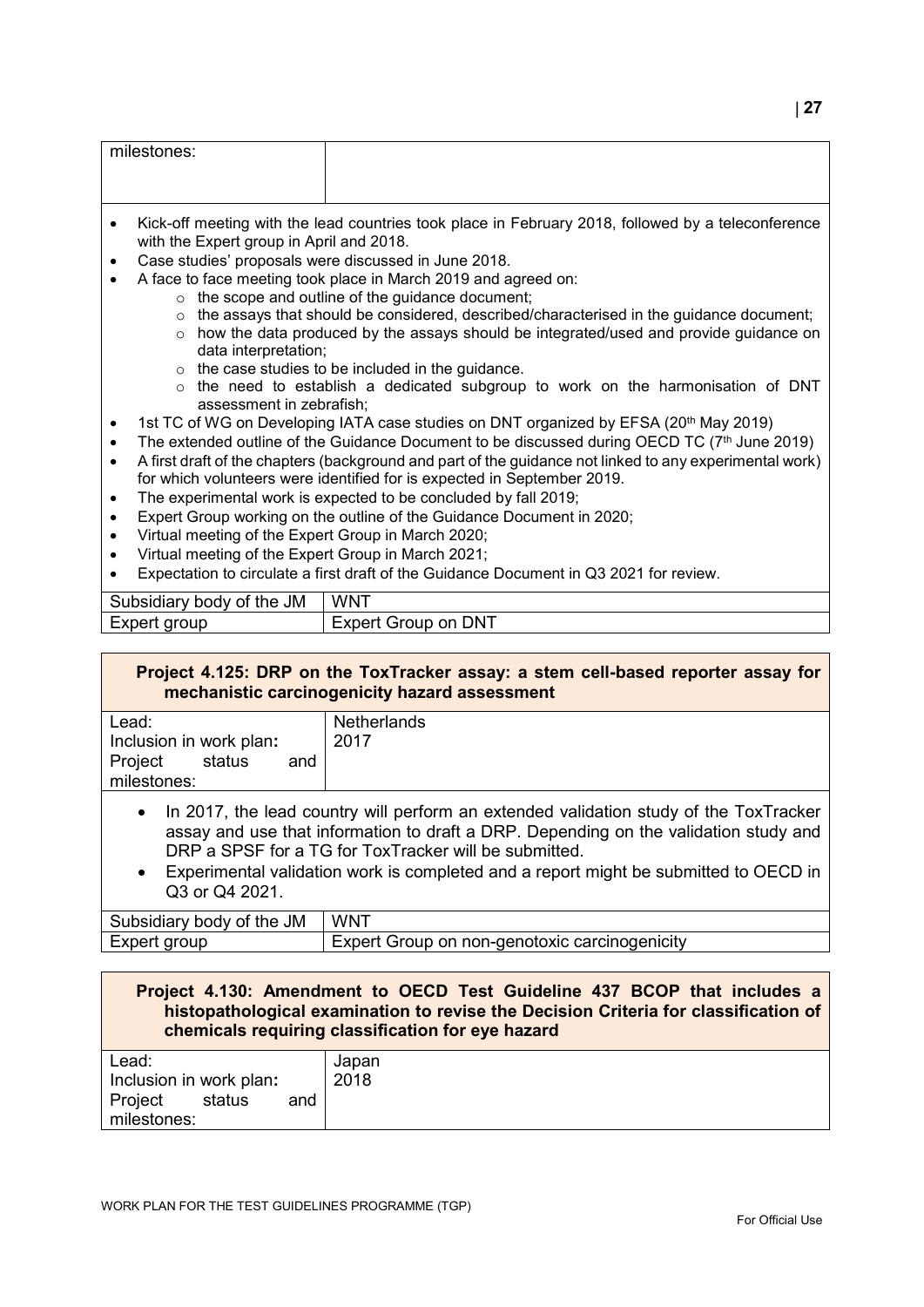- Spring 2018: if all the data supports inclusion in TG 437, Japan and IIVS will submit all the available results;
- Japan will share some of the BCOP histopathological slides to IVIS and VITO, Belgium for between laboratory reproducibility and peer review; update on progress made in Nov. 2018 at the EG meeting;
- Q2 2020: submission of the additional report on between laboratory reproducibility of this proposal to EG;
- Discussion on possible updates to TG 437 at the EG meeting in Q4 2020; harmonization of terminology and identification of decision criteria in Q4 2021;
- This draft will be discussed by EG and WNT; Japan expects the revised TG 437 to be submitted for approval in April 2023.

| Subsidiary body of the JM | <b>WNT</b>                |
|---------------------------|---------------------------|
| Expert                    | t Group on eye irritation |
| : aroup                   | Expert                    |

| Project 4.133: Detailed Review Paper on the Applicability of the key event based Test<br>Guideline 442D for in vitro skin sensitisation testing of nanomaterials                                                  |                                                                                                                                                                                                                                                                                                                                                                                                                                                                                                                                                                                                                                                                                                                                                                                                                                                                                                                                                                                                                                                                                                                                                                                                                                                                                                                                                                   |
|-------------------------------------------------------------------------------------------------------------------------------------------------------------------------------------------------------------------|-------------------------------------------------------------------------------------------------------------------------------------------------------------------------------------------------------------------------------------------------------------------------------------------------------------------------------------------------------------------------------------------------------------------------------------------------------------------------------------------------------------------------------------------------------------------------------------------------------------------------------------------------------------------------------------------------------------------------------------------------------------------------------------------------------------------------------------------------------------------------------------------------------------------------------------------------------------------------------------------------------------------------------------------------------------------------------------------------------------------------------------------------------------------------------------------------------------------------------------------------------------------------------------------------------------------------------------------------------------------|
| Lead:<br>Inclusion in work plan:<br>Project<br>status<br>and<br>milestones:                                                                                                                                       | Switzerland<br>2019                                                                                                                                                                                                                                                                                                                                                                                                                                                                                                                                                                                                                                                                                                                                                                                                                                                                                                                                                                                                                                                                                                                                                                                                                                                                                                                                               |
| $\bullet$<br>2019;<br>$\Omega$<br>$\bullet$<br>$\bullet$<br>$\circ$<br>$\bullet$<br>Ongoing work.<br>$\circ$<br>$\bullet$<br>Ongoing work.<br>$\circ$<br>March 2022.<br>Subsidiary body of the JM<br>Expert group | Milestone 1: Compilation and critical assessment of available studies until December<br>Terminated. MNM were selected based on the conducted literature review and<br>discussed during the first expert workshop in December 2019.<br>Milestone 2: A first workshop was organised after work package 1 in December 2019<br>and a second workshop is planned to discuss recommendations for a future revision of<br>TG 442D and recommendations for validation in July-September 2021;<br>$\circ$ The second expert workshop will be held by the end of 2021.<br>Milestone 3: Report on full experimental part. Ranking of selected nanomaterials<br>regarding suitability of use of the test method until September 2021;<br>Charcterization and testing of OECD TG 442D with selected MNM has been<br>finished. OECD TG 442D is technically feasible. The work in regard to in vivo in<br>vitro correlation using existing literature is ongoing.<br>Milestone 4: Conclusions on the potential of TG 442D to be used for the testing of<br>manufactured nanomaterials until November 2021;<br>Milestone 5a: Recommendations for a future revision of TG 442D and/or for<br>nanospecific guidance until December 2021;<br>Based on milestones 1 to 5 the Detailed Review Paper (DRP) will be worked out until<br><b>WNT</b><br>Expert Group on skin sensitisation |
|                                                                                                                                                                                                                   | Project 4.134: Detailed Review Paper on application and interpretation of in vitro                                                                                                                                                                                                                                                                                                                                                                                                                                                                                                                                                                                                                                                                                                                                                                                                                                                                                                                                                                                                                                                                                                                                                                                                                                                                                |

**immune-toxicity assays and definition of a tiered approach to testing and**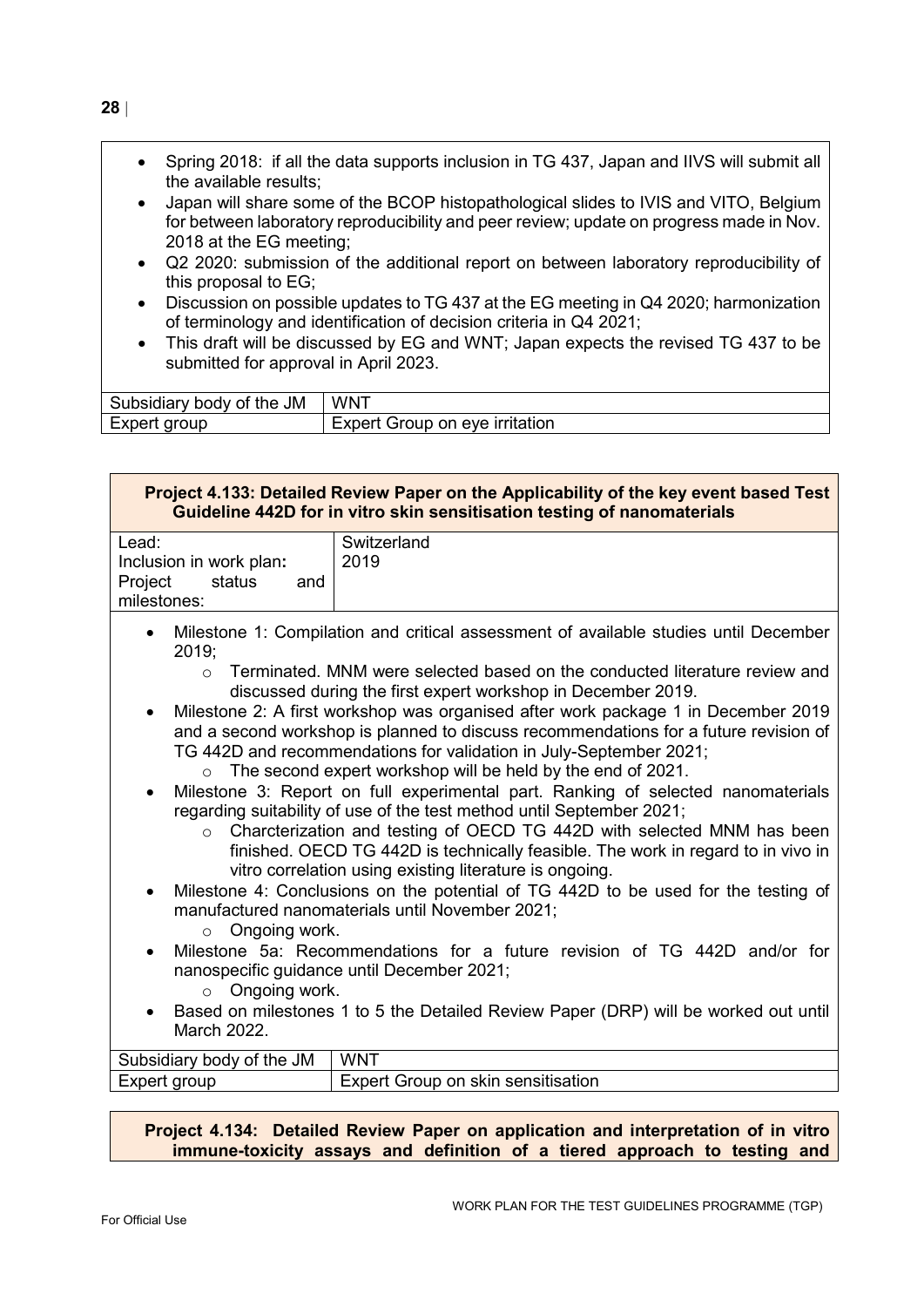| assessment                                                                  |               |
|-----------------------------------------------------------------------------|---------------|
| Lead:<br>Inclusion in work plan:<br>Project<br>status<br>and<br>milestones: | Japan<br>2019 |

# **2020-2021:**

- Establish an Ad hoc Expert Group;
- tele-conferences (at least 6) plus face to face meeting(s) to address issues identified after the first commenting round;
- Discuss the regulatory needs in OECD countries as well as scope and outline of a document for integration of in vivo and in vitro methods for immunotoxicity testing;
- Discuss i) which assays are ready-to-use depending on the problem formulation, ii) issues to be addressed upon application to regulation and iii) which assay should be included in the document;
- Discuss how the data produced by the assays should be interpreted/used for a tiered approach. And draft the document;
- Discuss a tiered approach for a testing strategy in DRP;
- The revised version is provided in May, 2021.
- Tele-conferences (at least 6) plus face to face meeting(s) to address issues identified after the second commenting round
- This draft will be discussed by EG and WNT; Japan expects to be submitted for approval in April 2022.

| Subsidiary body of the JM | WNT                                                       |
|---------------------------|-----------------------------------------------------------|
| Expert group              | Ad hoc Expert Group on Immunotoxicity (to be established) |

#### **Project 4.136: Two Defined Approaches for Ocular Irritation Predictions Based on in vitro Bottom-Up Approach Combined with Physico-Chemical Properties.**

| Lead:                    | France |
|--------------------------|--------|
| Inclusion in work plan:  | 2019   |
| Project<br>status<br>and |        |
| milestones:              |        |
| 2019                     |        |

- 
- Step 1: Presentation of the proposed Defined Approaches in the first instance, the two Defined Approaches from Cosmetics Europe to the Expert Group in a first webinar, and the related chemical sets; sharing of the two DAs manuscripts with the Expert Group and the WNT;
- Q3-Q4 2019 Step 2: Discussion with the Expert Group in view of establishing a reference chemicals list;

# **2020**

- Q1 2020 Step 3: Re-analysis and presentation by Cosmetics Europe of the proposed Defined Approaches using the established reference chemicals list; Presentation of the Physico-chemical parameters input and analysis;
- Q2-Q3 2020 Step 4: Review of the background supporting document that will incorporate the re-analysis and Expert Group inputs; Re-analysis of the Physicochemical properties.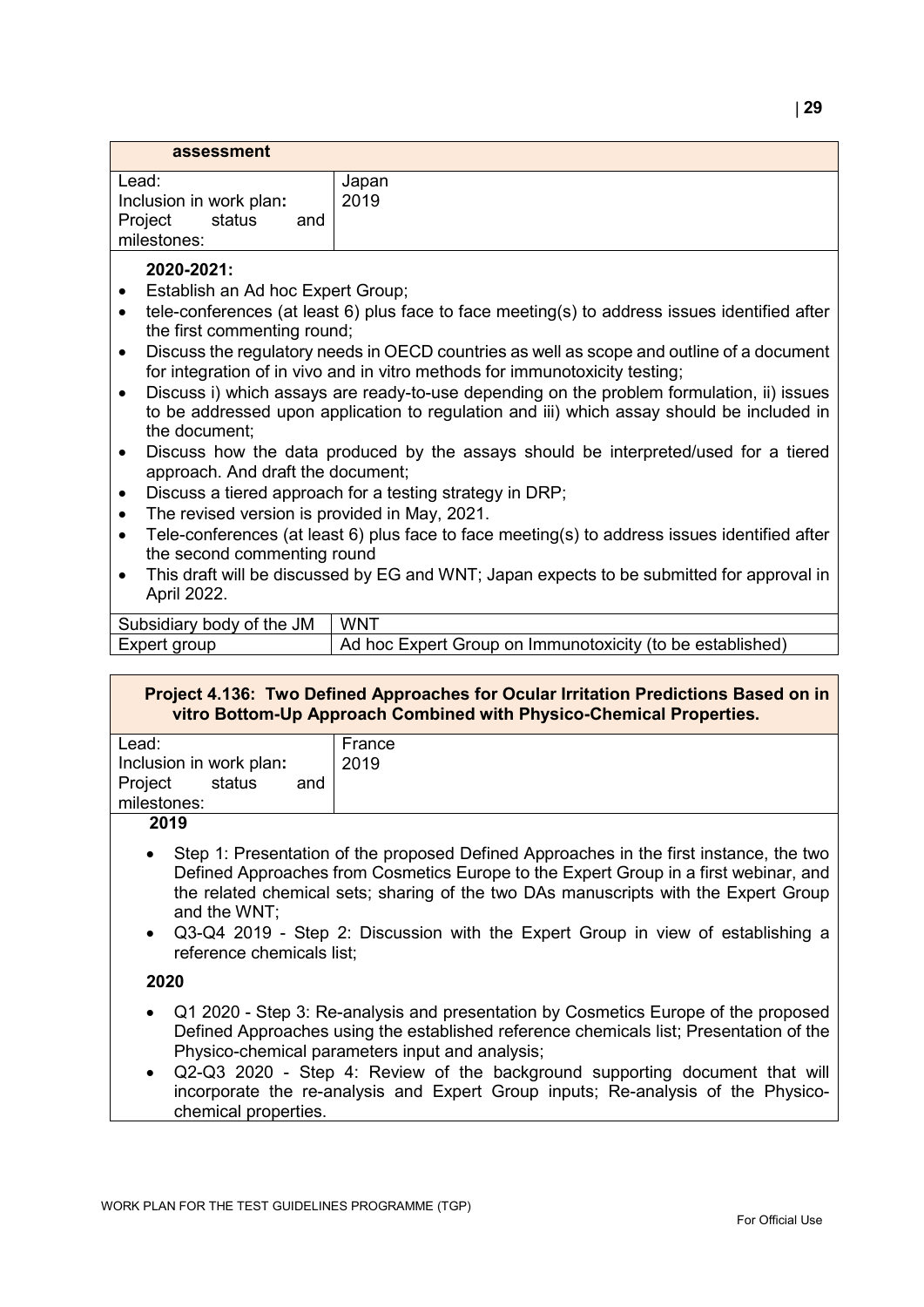• Q4 2020 - Step 5: Re-analysis of the Performance; Presentation of the Confusion matrix. Face-to-face meeting of the Expert Group for discussion and comments to support a consolidated version of the background document;

# **2021**

- Q1 2021: Step 6: Review of the background supporting document (comments and inclusion of the performance using confusion matrix). Initiate drafting of a Test Guideline when the Expert Group peer review is finalised.
- Q2 2021:
	- o The draft TG and updated supporting information will be provided to the OECD for circulation to the Eye irritation expert group, with a request to comment on the first draft of the Test Guideline and follow the typical process of Test Guideline development).
- Q4 2021:
	- $\circ$  Depending on the comments received by the Expert group and after this first commenting round, an expert meeting may or may not need to be convened. Face-to-face meeting of the Expert Group for discussion of the substantial comments (and responses) received to support a consolidated draft version 2 of the TG.
	- $\circ$  A second draft TG would be made available to the WNT for a commenting round.

# **2022**

• In the absence of substantial comments, a third draft TG would be available by February and possibly submitted to the WNT for approval in April 2022.

| Subsidiary body of the JM | <b>WNT</b>                     |
|---------------------------|--------------------------------|
| Expert group              | Expert group on eye irritation |

# **Project 4.137: The kinetic Direct Peptide Reactivity Assay (kDPRA): An in chemico Method to characterize the Skin Sensitisation Potency of Chemicals**

| Lead:<br>Inclusion in work plan:<br>Project<br>status<br>and<br>milestones: | Switzerland/Germany<br>2019 |
|-----------------------------------------------------------------------------|-----------------------------|
| Project completed.<br>$\bullet$                                             |                             |
| Suboidiary body of the IM                                                   | <b>IMINIT</b>               |

| Subsidiary body of the JM | WN <sup>-</sup>                                            |
|---------------------------|------------------------------------------------------------|
| Expert group              | <sup>+</sup> Group on skin sensitisation<br><b>L</b> xnert |
|                           |                                                            |

| <b>Project 4.138: In Vitro Phototoxicity Test Using the Reconstructed Human Epidermis</b><br>(RhE) for Identifying Phototoxic Chemicals Upon Exposure to Skin |                      |
|---------------------------------------------------------------------------------------------------------------------------------------------------------------|----------------------|
| Lead:                                                                                                                                                         | <b>United States</b> |
| Inclusion in work plan:                                                                                                                                       | 2019                 |
| Project<br>status<br>and                                                                                                                                      |                      |
| milestones:                                                                                                                                                   |                      |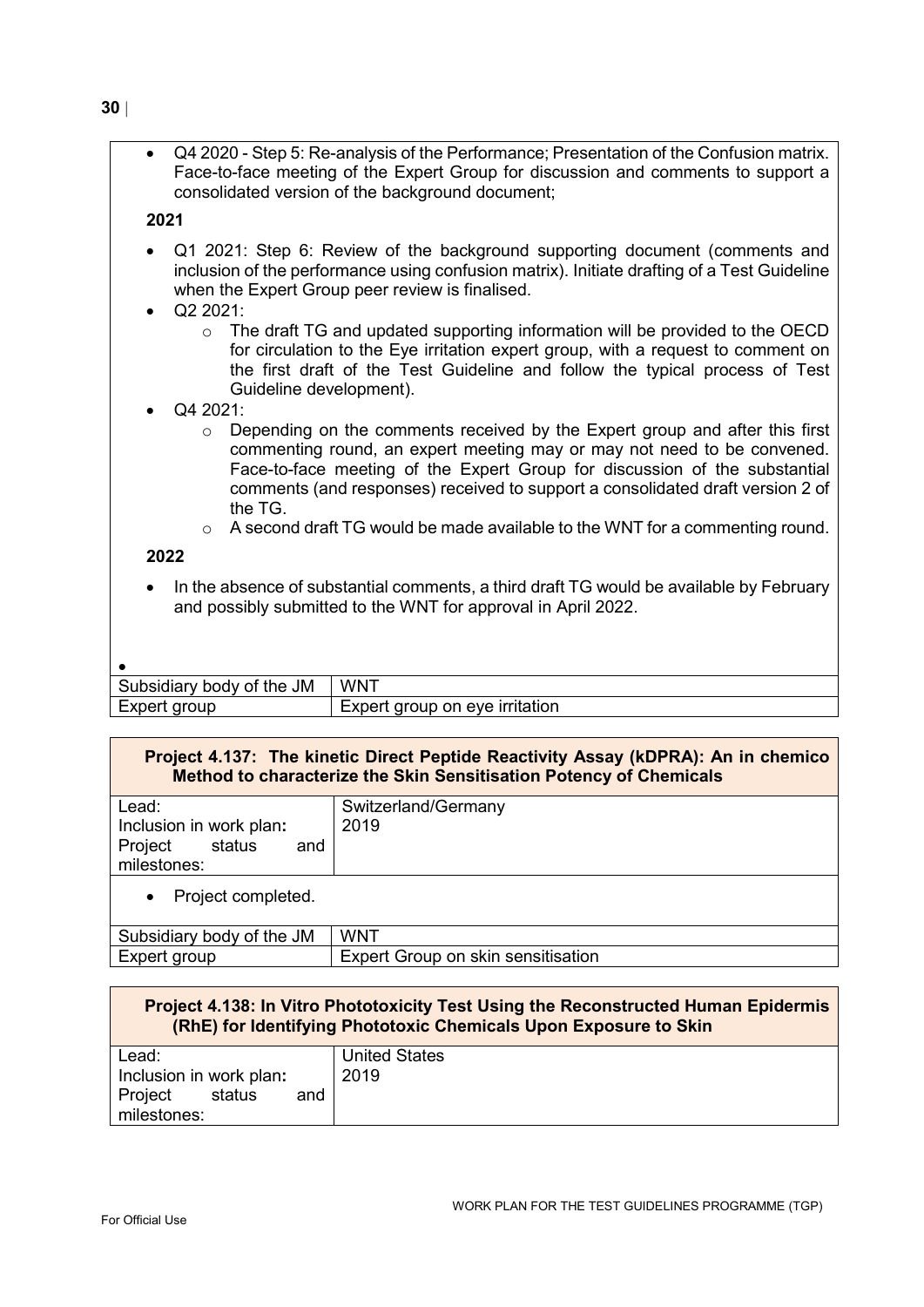• Project completed, Performance Standard document will be elaborated to allow the validation of similar methods.

| JM<br>the<br>$\sim$<br>Οl<br>м<br>ouv<br>usiulal<br>$\mathbf{v}$ | $WW^T$                                                                               |
|------------------------------------------------------------------|--------------------------------------------------------------------------------------|
| aroup                                                            | <u>ırrıtatıon</u><br>$\overline{\mathbf{v}}$<br>eve<br>aroun<br>nn.<br>יטו<br>ີ<br>ุ |

# **Project 4.139:** *In vitro* **genotoxicity testing for dermal exposure using 3D skin models: reconstructed skin micronucleus test and reconstructed skin Comet assay**

| Lead:                                                                                        | Germany/France                                                                         |  |
|----------------------------------------------------------------------------------------------|----------------------------------------------------------------------------------------|--|
| Inclusion in work plan:                                                                      | 2019                                                                                   |  |
| Project status and                                                                           |                                                                                        |  |
| milestones:                                                                                  |                                                                                        |  |
|                                                                                              | Q1 2020: submission of validation datasets for the reconstructed skin Comet assay, for |  |
| ECVAM review.                                                                                |                                                                                        |  |
| Q2 2020: submission of validation datasets for the reconstructed skin micronucleus test, for |                                                                                        |  |
| ECVAM review.                                                                                |                                                                                        |  |
| Q2 2021: full submission of the test methods to ECVAM for peer-review                        |                                                                                        |  |
| Q3 2022: Drafting of PRP report and submission to OECD                                       |                                                                                        |  |
|                                                                                              |                                                                                        |  |
| Subsidiary body of the JM                                                                    | <b>WNT</b>                                                                             |  |
| Expert group                                                                                 | <b>Expert Group on Genotoxicity Testing</b>                                            |  |

| Project 4.140: Inclusion of the LbL-3D Skin model skin irritation test to OECD test<br>guideline 439 validated reference method                                                                                                                                 |                                                  |  |
|-----------------------------------------------------------------------------------------------------------------------------------------------------------------------------------------------------------------------------------------------------------------|--------------------------------------------------|--|
| Lead:                                                                                                                                                                                                                                                           | Japan                                            |  |
| Inclusion in work plan:                                                                                                                                                                                                                                         | 2020                                             |  |
| Project status and                                                                                                                                                                                                                                              |                                                  |  |
| milestones:                                                                                                                                                                                                                                                     |                                                  |  |
| • The validation study report will be prepared by January, 2020 for peer-review; an<br>evaluation of the validation study by an independent peer review panel of<br>international experts for the LbL-3D Skin SIT method will be planned supported by<br>ICATM; |                                                  |  |
| • The Independent peer review report will be completed by early summer 2020;                                                                                                                                                                                    |                                                  |  |
| • Discussion on-going in 2020-2021 within the Expert Group on skin irritation on the<br>performance of the test system and on the level of similarity with RhE tissue in TG<br>439;                                                                             |                                                  |  |
| Action items and draft revised TG will be provided in Q2 in 2021.                                                                                                                                                                                               |                                                  |  |
| • This draft will be discussed by EG and WNT; Japan expects the revised TG 439 to be<br>submitted for approval in April 2022.                                                                                                                                   |                                                  |  |
| Subsidiary body of the JM                                                                                                                                                                                                                                       | <b>WNT</b>                                       |  |
| Expert group                                                                                                                                                                                                                                                    | Expert Group on skin/eye irritation test methods |  |

# **Project 4.141: Revision of Appendix II in Test Guideline 442C: Amino acid Derivative Reactivity Assay (ADRA) for predicting sensitization potential**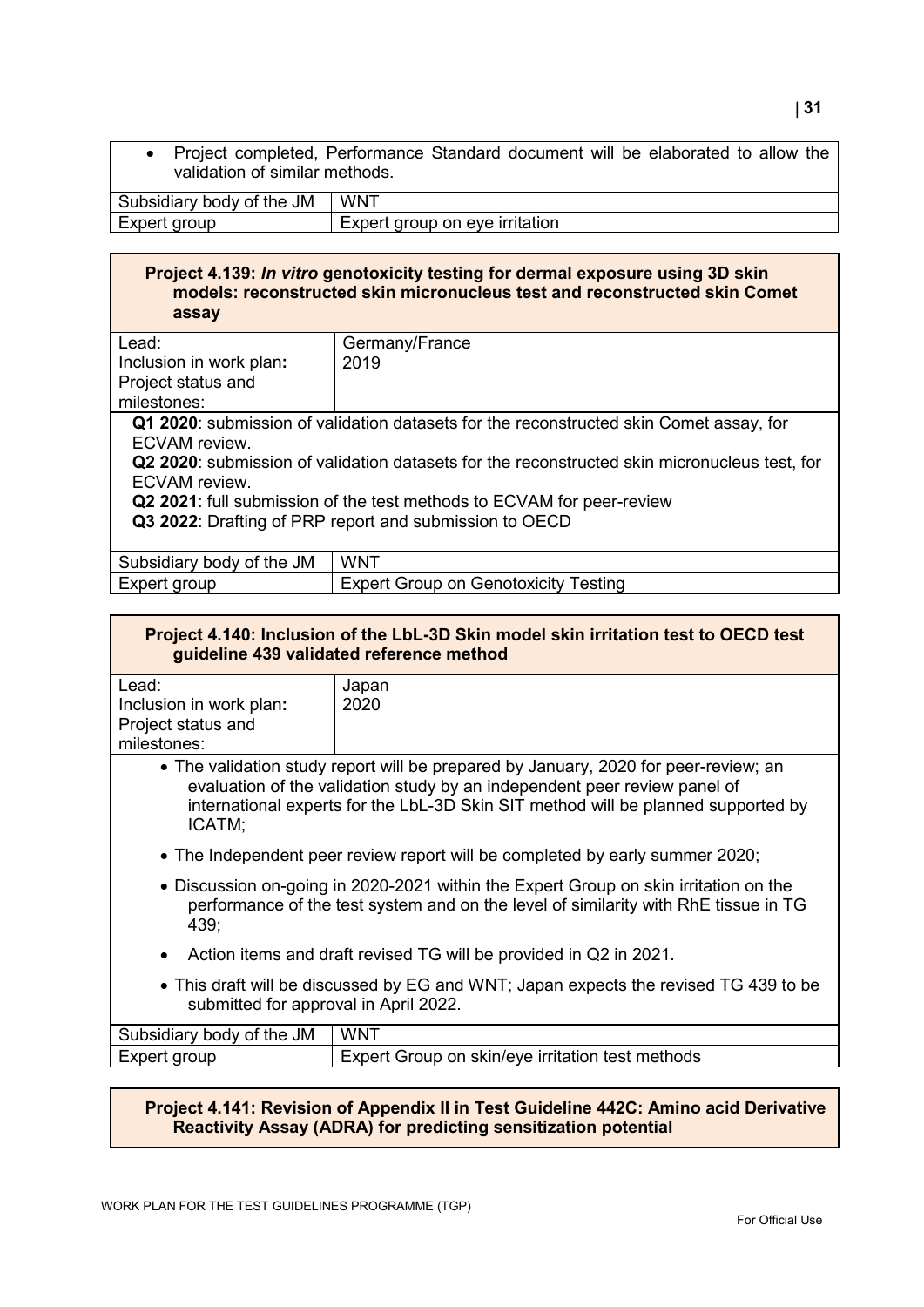| Lead:<br>Inclusion in work plan:<br>Project status and<br>milestones:                                                                                                                                                                                                                                                                                                                                                                             | Japan<br>2020                                                                                                                                                                                                                                                                                                                      |  |
|---------------------------------------------------------------------------------------------------------------------------------------------------------------------------------------------------------------------------------------------------------------------------------------------------------------------------------------------------------------------------------------------------------------------------------------------------|------------------------------------------------------------------------------------------------------------------------------------------------------------------------------------------------------------------------------------------------------------------------------------------------------------------------------------|--|
| changes in August 2020;                                                                                                                                                                                                                                                                                                                                                                                                                           | • Revision of Performance Standards: Since the three proficiency chemicals mentioned<br>in item 6 are also listed in the Performance Standards, this means that the<br>Performance Standards must also be revised. We plan to submit to the OECD a<br>draft version of a revised Performance Standards that incorporates the above |  |
| conducted in 2020:                                                                                                                                                                                                                                                                                                                                                                                                                                | • Work to validate the proposed updates to TG 442C to extend the applicability domain                                                                                                                                                                                                                                              |  |
| • Additional testing to validate a new optimal molar concentration approach is planned in<br>Q4 2020 and Q1 2021;                                                                                                                                                                                                                                                                                                                                 |                                                                                                                                                                                                                                                                                                                                    |  |
| • Two out of six proposals included in the SPSF are integrated in the draft TG 442C<br>currently opened for the inclusion of the kDPRA test method (see below), and for<br>WNT approval in April 2021. These proposals have already been discussed by the<br>expert group and should not be impacted by the future ring trial.<br>the Revision of tolerance range for Reference Control C in case of using<br>$\Omega$<br>5%DMSO as a solvent and |                                                                                                                                                                                                                                                                                                                                    |  |
| the inclusion of a positive control substance (Squaric acid diethyl ester), as<br>$\circ$<br>an alternative to phenylacetaldehyde;                                                                                                                                                                                                                                                                                                                |                                                                                                                                                                                                                                                                                                                                    |  |
| • The validation report and draft revised TG will be provided in Q2 2021.                                                                                                                                                                                                                                                                                                                                                                         |                                                                                                                                                                                                                                                                                                                                    |  |
|                                                                                                                                                                                                                                                                                                                                                                                                                                                   | • This draft will be discussed by EG and WNT; Japan expects the revised TG 442E to                                                                                                                                                                                                                                                 |  |
|                                                                                                                                                                                                                                                                                                                                                                                                                                                   | be submitted for approval in April 2022.                                                                                                                                                                                                                                                                                           |  |
| Subsidiary body of the JM                                                                                                                                                                                                                                                                                                                                                                                                                         | <b>WNT</b>                                                                                                                                                                                                                                                                                                                         |  |
| Expert group                                                                                                                                                                                                                                                                                                                                                                                                                                      | Expert Group on skin sensitization test methods                                                                                                                                                                                                                                                                                    |  |

| Project 4.142: Revision of OECD TG 439 to include a new me-too reconstructed<br>human epidermis test method - KeraSkin™ skin irritation test |                                                  |
|----------------------------------------------------------------------------------------------------------------------------------------------|--------------------------------------------------|
| Lead:<br>Inclusion in work plan:<br>Project status and<br>milestones:                                                                        | Korea<br>2020                                    |
| • Project completed.                                                                                                                         |                                                  |
| Subsidiary body of the JM                                                                                                                    | <b>WNT</b>                                       |
| Expert group                                                                                                                                 | Expert Group on skin/eye irritation test methods |

| Project 4.143: SkinEthic™ Human Corneal Epithelium (HCE) Eye Irritation Time to<br>Toxicity Test (TTL-TTS) or identifying chemicals not requiring a classification<br>for eye irritation and serious eye damage in TG 492 |                                            |  |
|---------------------------------------------------------------------------------------------------------------------------------------------------------------------------------------------------------------------------|--------------------------------------------|--|
| Lead:<br>Inclusion in work plan:                                                                                                                                                                                          | France<br>2020                             |  |
| Project status and                                                                                                                                                                                                        |                                            |  |
|                                                                                                                                                                                                                           |                                            |  |
| milestones:                                                                                                                                                                                                               |                                            |  |
| 2020:                                                                                                                                                                                                                     |                                            |  |
| The SkinEthic™ HCE TTL-TTS report will be finalised and will be sent as a<br>$\circ$                                                                                                                                      |                                            |  |
|                                                                                                                                                                                                                           | whole package for independent peer-review. |  |
| 2021                                                                                                                                                                                                                      |                                            |  |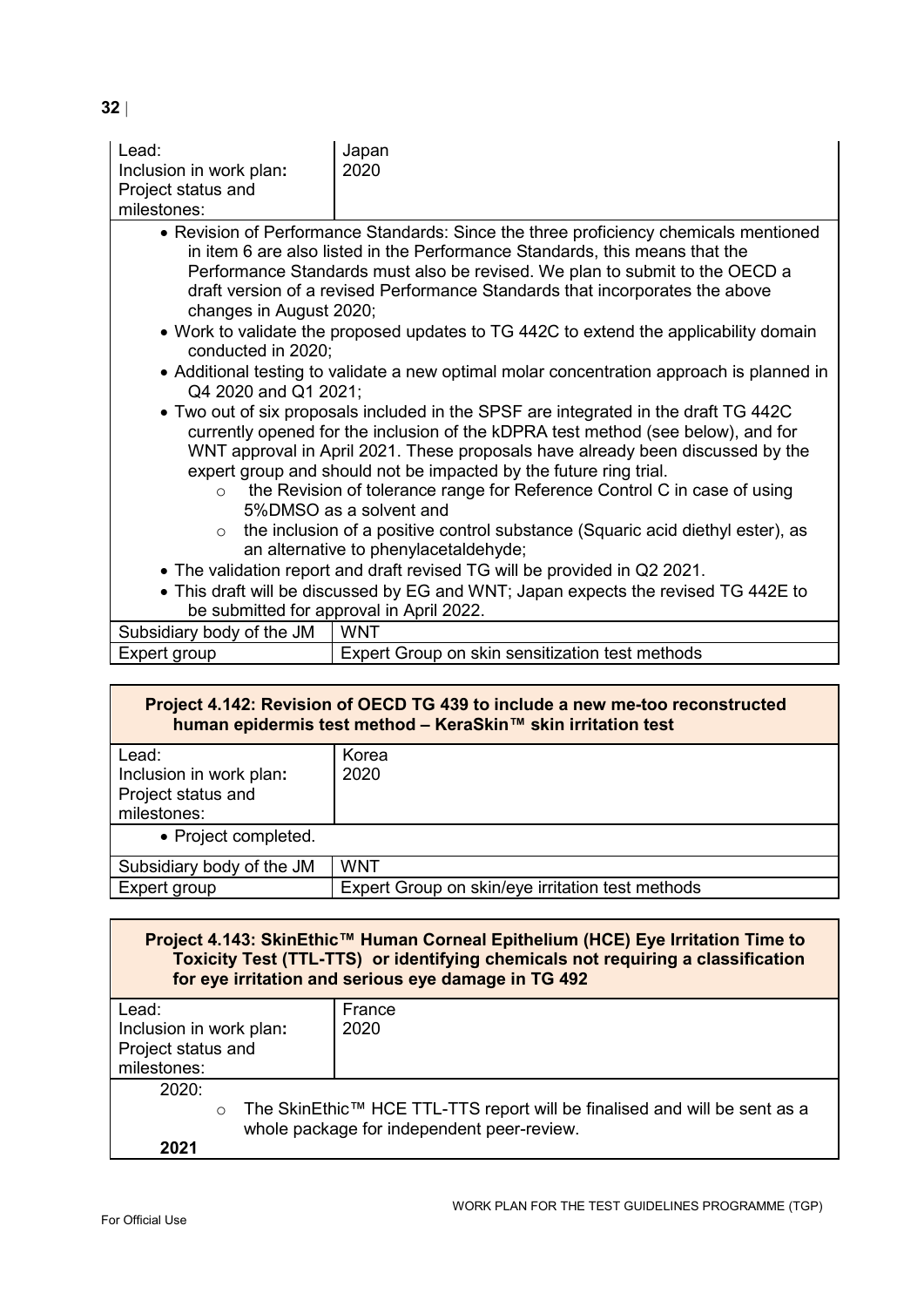|  | $\bullet$ Q1 2021: |
|--|--------------------|
|  |                    |

- o Presentation of the proposed SkinEthic™ HCE Time-to-Toxicity, its relevance and reliability on both TTL and TTS and the related chemical sets, from the test submitter to the Expert Group on skin/eye corrosion/irritation in a first webinar.
- $\circ$  The peer review panel will provide the scientific opinion and then issue its final report on the test method in Q3.

# • Q2 2021:

- $\circ$  The draft TG and supporting information (i.e. validation study report, and peer review panel report) will be provided to the OECD for circulation to the Eye irritation expert group, with a request to comment on the first draft of the revised version of Test Guideline 492.
- o Commenting by WNT and Expert Group by September-October.
- Q4 2021:
	- $\circ$  Depending on the comments received by the Expert group and after this first commenting round, an expert meeting may or may not need to be convened. Face-to-face meeting of the Expert Group for discussion of the substantial comments received to support a consolidated draft version 2 of the TG
	- o A second draft TG would be made available to the WNT and the Expert Group for a commenting round.
- $\bullet$  Q2 2022:
	- In the absence of substantial comments, a third draft TG would be available by February and possibly submitted to the WNT for approval in April 2022.

| Subsidiary body of the JM | <b>WNT</b>                                       |
|---------------------------|--------------------------------------------------|
| Expert group              | Expert Group on skin/eye irritation test methods |

# **Project 4.144: Update of TG 494 Vitrigel-Eye Irritancy Test Method for Identifying Chemicals not requiring Classification and Labelling for Eye Irritation or Serious Eye Damage**

| Lead:<br>Inclusion in work plan:<br><b>Project status and</b><br>milestones: | Japan<br>2020                                    |
|------------------------------------------------------------------------------|--------------------------------------------------|
| • Project completed.                                                         |                                                  |
| Subsidiary body of the JM                                                    | <b>WNT</b>                                       |
| Expert group                                                                 | Expert Group on skin/eye irritation test methods |

| Project 4.145: Guidance document on an integrated approach on testing and<br>assessment (IATA) for phototoxicity |                                                          |
|------------------------------------------------------------------------------------------------------------------|----------------------------------------------------------|
| Lead:                                                                                                            | Japan                                                    |
| Inclusion in work plan:                                                                                          | 2020                                                     |
| Project status and                                                                                               |                                                          |
| milestones:                                                                                                      |                                                          |
|                                                                                                                  | • First draft IATA document available by September 2021; |
| • Possible Expert Meeting in November 2021;                                                                      |                                                          |
| • Commenting by WNT and Expert Group by February 2022;                                                           |                                                          |
| • Second draft IATA document available by June 2022;                                                             |                                                          |
| • Commenting by WNT and Expert Group by September 2022;                                                          |                                                          |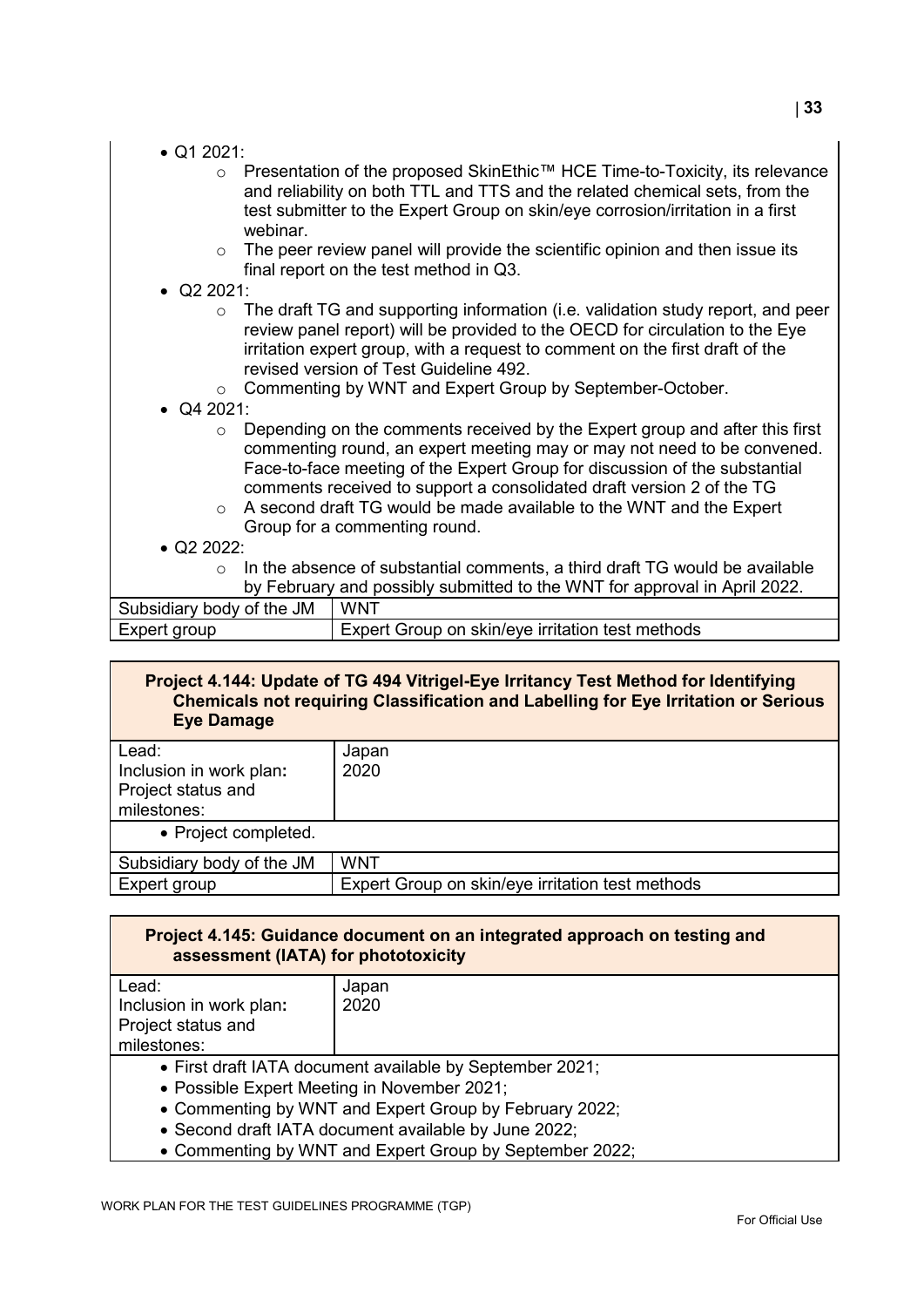- Possible Expert Meeting in November 2022;
	- Third draft IATA document available by January 2023;

• Approval by WNT April 2023.

Subsidiary body of the JM WNT

| Expert group | Expert Group on phototoxicity testing |
|--------------|---------------------------------------|
|              |                                       |

# **Project 4.146: New Test Guideline on toxicokinetics to accommodate testing of nano-particles**

| Lead:                   | United Kingdom/Netherlands |
|-------------------------|----------------------------|
| Inclusion in work plan: | 2020                       |
| Project status and      |                            |
| milestones:             |                            |
|                         |                            |

- April 2020 September 2023: Gathering and generating experimental data ; kinetic modelling; Determine minimum requirements of the study design and development of the new TG; Preparation of a first draft of the new TG;
- Second half of 2020: International workshop on the toxicokinetics of (nano)particles (probably organised in collaboration with the EU project NanoHarmony);
- 2023: OECD workshop on the draft TG (organised in collaboration with the OECD secretariat);
- June/September 2024: Draft TG submitted for comments to WNT (second milestone);
- September 2024 January 2025: WNT commenting rounds, revision of drafts based on comments (2 commenting rounds are envisaged)
- April 2025: Approval of TG by WNT.

| Subsidiary body of the JM | <b>WNT</b>                                                |
|---------------------------|-----------------------------------------------------------|
| Expert group              | Joint WPMN-WNT Expert Group on Toxicokinetics of NM (TBC) |

# **Project 4.147: EDTA: DRP on the State of the Art of Metabolic Disruption by Chemicals**

| Lead:                                                                          | UK/NL/SE/GER/FR |
|--------------------------------------------------------------------------------|-----------------|
| Inclusion in work plan:                                                        | 2020            |
| Project status and                                                             |                 |
| milestones:                                                                    |                 |
| A first draft DRP will be sent for review and commenting rounds by OECD expert |                 |

groups including the VMG-NA and EDTA-AG in 2022, and WNT and this will lead to a more fully developed DRP intended to be an OECD output. This might be expected for year ending 2022, or perhaps 2023, input and comments depending;

- Milestone: F2F Presentation of the EURION cluster at the EDTA -AG meeting 2020.
- Various chapters underway. GER (BfR) are close to completion of their draft contribution to to the DRP. May be able to present at EDTA May 2021.

| Subsidiary body of the JM | <b>WNT</b>                                         |
|---------------------------|----------------------------------------------------|
| Expert group              | Advisory Group on Endocrine Disrupters Testing and |
|                           | Assessment                                         |

WORK PLAN FOR THE TEST GUIDELINES PROGRAMME (TGP)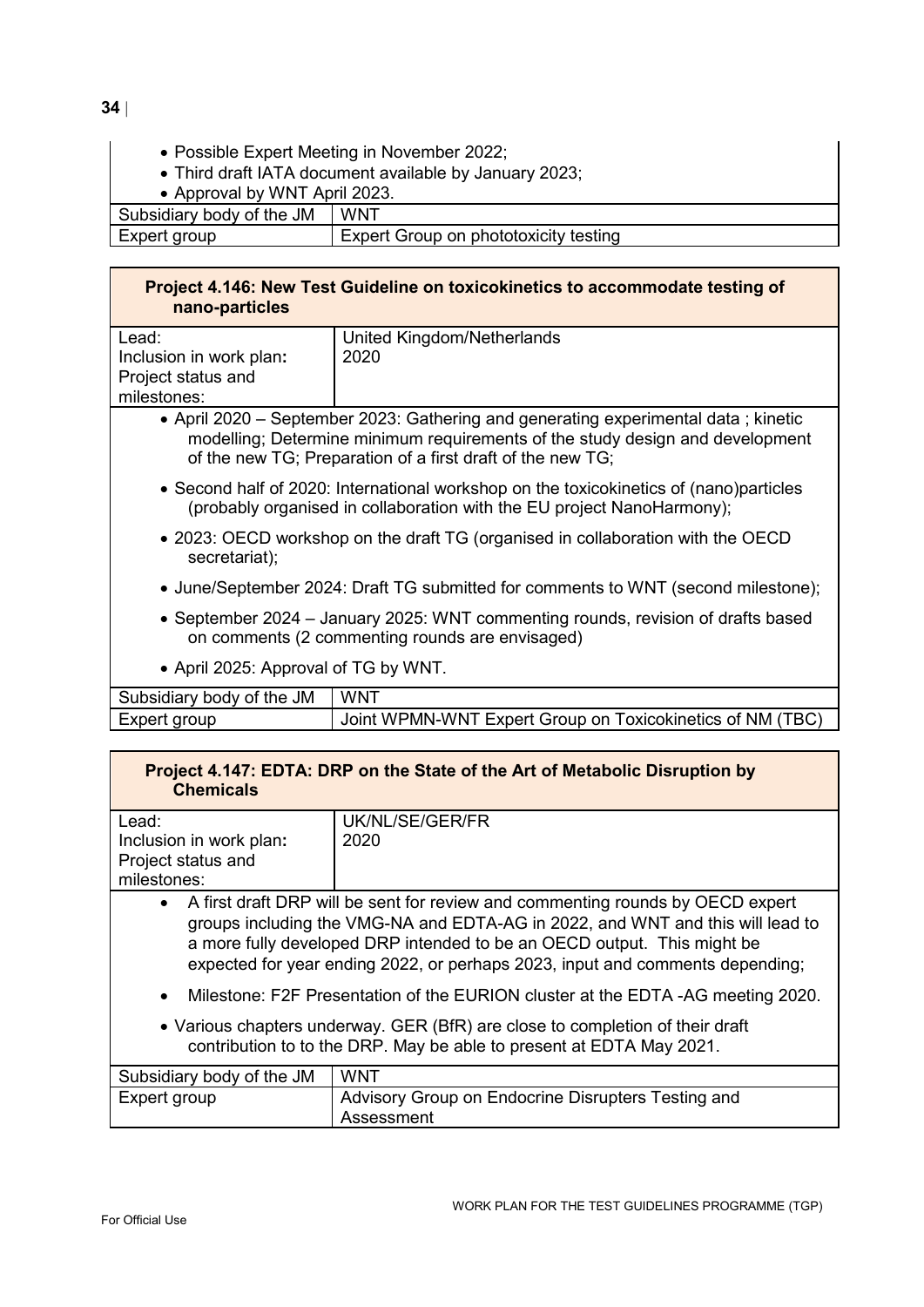# **Project 4.148: Modification of the prediction model of the IL-8 Lu assay (OECD TG442E) to improve its performance**

| Lead:                   | Japan |
|-------------------------|-------|
| Inclusion in work plan: | 2021  |
| Project status and      |       |
| milestones:             |       |
|                         |       |

- Revised TG442E will be submitted by Japan 2nd Q in 2021;
- This draft will be discussed by EG and WNT; Japan expects the revised TG 442E to be submitted for approval in April 2022.

| Subsidiary body of the JM | <b>WNT</b>                                         |
|---------------------------|----------------------------------------------------|
| Expert group              | Expert Group on skin sensitization testing methods |

| Project 4.149: New Test guideline for identifying the T cell-mediated immunotoxic<br>potential of chemicals using the IL-2 Luc assay                                                                                                                         |                                                              |  |  |  |  |
|--------------------------------------------------------------------------------------------------------------------------------------------------------------------------------------------------------------------------------------------------------------|--------------------------------------------------------------|--|--|--|--|
| Lead:<br>Inclusion in work plan:<br>Project status and<br>milestones:                                                                                                                                                                                        | Japan<br>2021                                                |  |  |  |  |
| • The IL-2 Luc assay has undergone independent peer review in 2019 and the peer<br>review finished in June 2020. Japan submitted the validation report and peer review<br>report to the OECD as attachments of the SPSF.                                     |                                                              |  |  |  |  |
| • Prior to the development of a Test Guideline, Japan developed Detailed Review Paper<br>(DRP) for in vitro immunotoxicity testing (project 4.134). Therefore, Japan wish to<br>discuss the draft TG on IL-2 Luc assay as well as DRP with the expert group. |                                                              |  |  |  |  |
| • In 2021-2022, the DRP and TG on in vitro immunotoxicity will be shared with the<br>OECD Expert Group for review and comments.                                                                                                                              |                                                              |  |  |  |  |
| Subsidiary body of the JM                                                                                                                                                                                                                                    | <b>WNT</b>                                                   |  |  |  |  |
| Expert group                                                                                                                                                                                                                                                 | Expert Grooup on in vitro methods for immunotoxicity testing |  |  |  |  |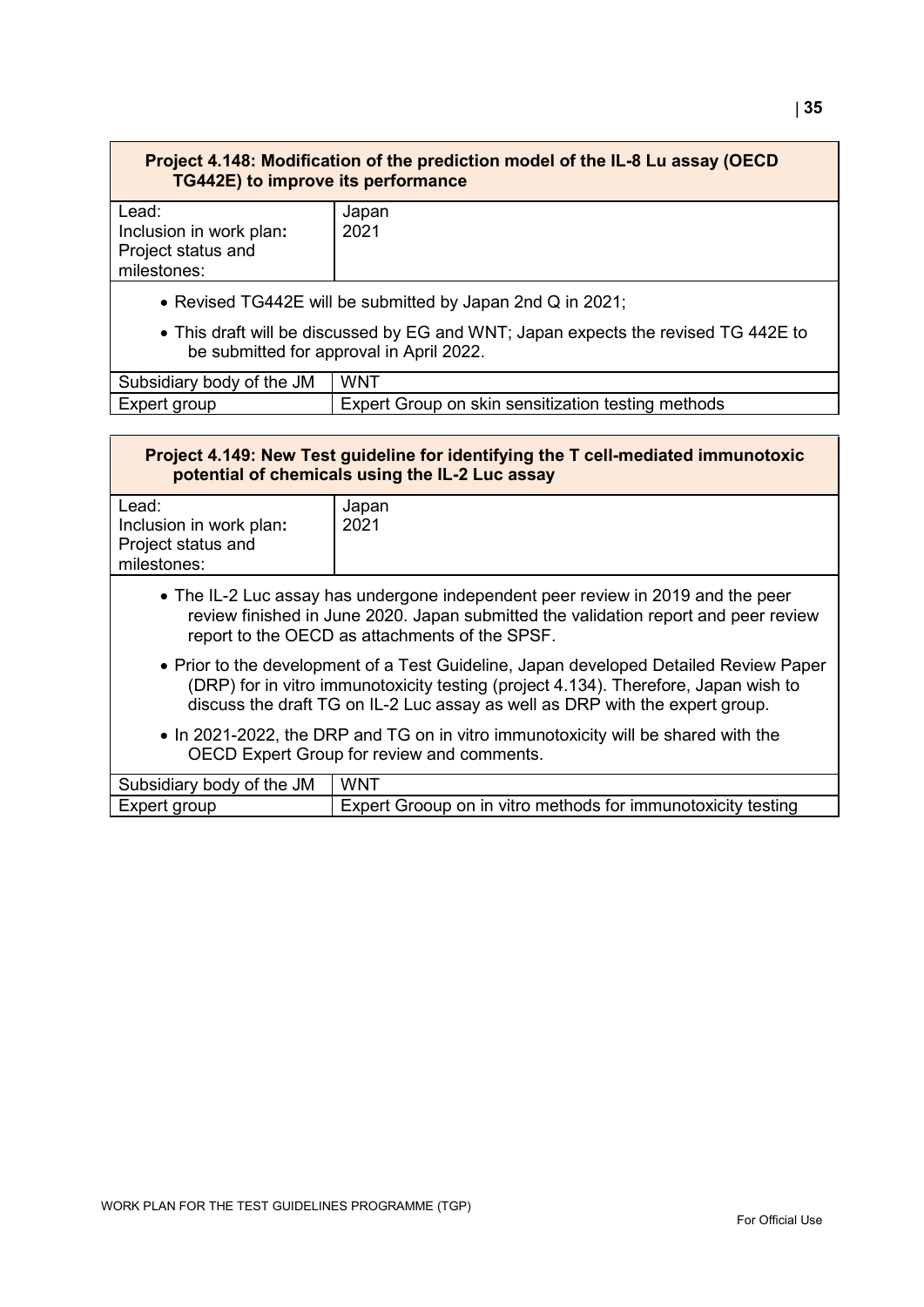# **SECTION 5**

# **PROJECTS RELATED TO OTHER TEST GUIDELINES/ OTHER AREAS OF TESTING/ PROJECTS OF GENERAL NATURE**

|                                                                                                                                                                                                                                                                                                                                                                                                                                                                                                                                                                                                                                                                                                                                                                                                                                                                                                                                                                                                                                                                                                                                                                                                                                                                                               | Project 5.6: Development of efficacy Test Guidelines and Guidance Document for public<br>health antimicrobial biocides used on hard surfaces |  |  |  |  |
|-----------------------------------------------------------------------------------------------------------------------------------------------------------------------------------------------------------------------------------------------------------------------------------------------------------------------------------------------------------------------------------------------------------------------------------------------------------------------------------------------------------------------------------------------------------------------------------------------------------------------------------------------------------------------------------------------------------------------------------------------------------------------------------------------------------------------------------------------------------------------------------------------------------------------------------------------------------------------------------------------------------------------------------------------------------------------------------------------------------------------------------------------------------------------------------------------------------------------------------------------------------------------------------------------|----------------------------------------------------------------------------------------------------------------------------------------------|--|--|--|--|
| Lead:                                                                                                                                                                                                                                                                                                                                                                                                                                                                                                                                                                                                                                                                                                                                                                                                                                                                                                                                                                                                                                                                                                                                                                                                                                                                                         | United States through the WG Biocides                                                                                                        |  |  |  |  |
| Inclusion in work plan:                                                                                                                                                                                                                                                                                                                                                                                                                                                                                                                                                                                                                                                                                                                                                                                                                                                                                                                                                                                                                                                                                                                                                                                                                                                                       | 2007, revised in 2010                                                                                                                        |  |  |  |  |
| Project status and                                                                                                                                                                                                                                                                                                                                                                                                                                                                                                                                                                                                                                                                                                                                                                                                                                                                                                                                                                                                                                                                                                                                                                                                                                                                            |                                                                                                                                              |  |  |  |  |
| milestones:                                                                                                                                                                                                                                                                                                                                                                                                                                                                                                                                                                                                                                                                                                                                                                                                                                                                                                                                                                                                                                                                                                                                                                                                                                                                                   |                                                                                                                                              |  |  |  |  |
| Four new Test Guidelines based on the protocols in the current Guidance Document on quantitative<br>methods for evaluating the activity of microbicides used on hard non-porous surfaces, which was<br>approved in 2013.<br>Protocols are quantitative methods for evaluating bactericidal, mycobactericidal, fungicidal and<br>virucidal activity of microbicides used on hard non-porous surfaces.<br>• Expert meeting (teleconference) of Expert Group on Efficacy of Microbicides on Hard<br>Surfaces held in March and October 2016, discussing the draft TGs dealing with the<br>bactericidal and mycobactericidal protocols.<br>• Aim is to finalise these two draft TGs in the Expert Group in 2017/2018, followed by<br>commenting by WGB and WNT; however additional analytical verification was initiated<br>in 2019 and still ongoing.<br>• Draft TGs for fungicidal and virucidal activity of microbicides were planned for<br>development after finalisation of the bactericidal and mycobactericidal protocols;<br>• However, recent discussions of the lead country with stakeholders raised concerns about<br>the applicability of the proposed methods which will be discussed in the Expert Group<br>on Efficacy of Microbicides on Hard Surfaces (date to be determined). |                                                                                                                                              |  |  |  |  |
| Subsidiary body of the JM                                                                                                                                                                                                                                                                                                                                                                                                                                                                                                                                                                                                                                                                                                                                                                                                                                                                                                                                                                                                                                                                                                                                                                                                                                                                     | <b>WNT &amp; WGB</b>                                                                                                                         |  |  |  |  |
| Expert group                                                                                                                                                                                                                                                                                                                                                                                                                                                                                                                                                                                                                                                                                                                                                                                                                                                                                                                                                                                                                                                                                                                                                                                                                                                                                  | Expert Group on Efficacy of Microbicides on Hard Surfaces                                                                                    |  |  |  |  |
| against Bed Bugs                                                                                                                                                                                                                                                                                                                                                                                                                                                                                                                                                                                                                                                                                                                                                                                                                                                                                                                                                                                                                                                                                                                                                                                                                                                                              | Project 5.16: Guidance Document on Laboratory Assays for Evaluating the Efficacy of Biocides                                                 |  |  |  |  |
| Lead:<br>Inclusion in work plan:<br>Project status and                                                                                                                                                                                                                                                                                                                                                                                                                                                                                                                                                                                                                                                                                                                                                                                                                                                                                                                                                                                                                                                                                                                                                                                                                                        | Germany through the WG Biocides<br>2015                                                                                                      |  |  |  |  |
| milestones:                                                                                                                                                                                                                                                                                                                                                                                                                                                                                                                                                                                                                                                                                                                                                                                                                                                                                                                                                                                                                                                                                                                                                                                                                                                                                   |                                                                                                                                              |  |  |  |  |
| $\bullet$<br>May 2018 - 1st for WGB revision;<br>$\bullet$<br>Q2 2021 2021 - 2 <sup>nd</sup> WPB revision;<br>Q3 2021 - WNT/WPB commenting;                                                                                                                                                                                                                                                                                                                                                                                                                                                                                                                                                                                                                                                                                                                                                                                                                                                                                                                                                                                                                                                                                                                                                   | Germany replaces United States as lead country for this project.<br>2021/2022 WNT/WPB written procedure approval.                            |  |  |  |  |
| Subsidiary body of the JM                                                                                                                                                                                                                                                                                                                                                                                                                                                                                                                                                                                                                                                                                                                                                                                                                                                                                                                                                                                                                                                                                                                                                                                                                                                                     | <b>WNT &amp; WPB</b>                                                                                                                         |  |  |  |  |
| Expert group                                                                                                                                                                                                                                                                                                                                                                                                                                                                                                                                                                                                                                                                                                                                                                                                                                                                                                                                                                                                                                                                                                                                                                                                                                                                                  | (no expert group active on this project)                                                                                                     |  |  |  |  |
|                                                                                                                                                                                                                                                                                                                                                                                                                                                                                                                                                                                                                                                                                                                                                                                                                                                                                                                                                                                                                                                                                                                                                                                                                                                                                               | <b>Project 5.17: Guidance Documents on Testing the Efficacy of Baits against Tropical Ants</b>                                               |  |  |  |  |
| Lead:<br>Inclusion in work plan:<br>Project status and<br>milestones:                                                                                                                                                                                                                                                                                                                                                                                                                                                                                                                                                                                                                                                                                                                                                                                                                                                                                                                                                                                                                                                                                                                                                                                                                         | Germany through the WG Biocides<br>2017                                                                                                      |  |  |  |  |
| March - May 2018 Laboratory testing<br>٠                                                                                                                                                                                                                                                                                                                                                                                                                                                                                                                                                                                                                                                                                                                                                                                                                                                                                                                                                                                                                                                                                                                                                                                                                                                      |                                                                                                                                              |  |  |  |  |
| ٠                                                                                                                                                                                                                                                                                                                                                                                                                                                                                                                                                                                                                                                                                                                                                                                                                                                                                                                                                                                                                                                                                                                                                                                                                                                                                             | May 2018 - Jun 2018 Evaluation of Test results                                                                                               |  |  |  |  |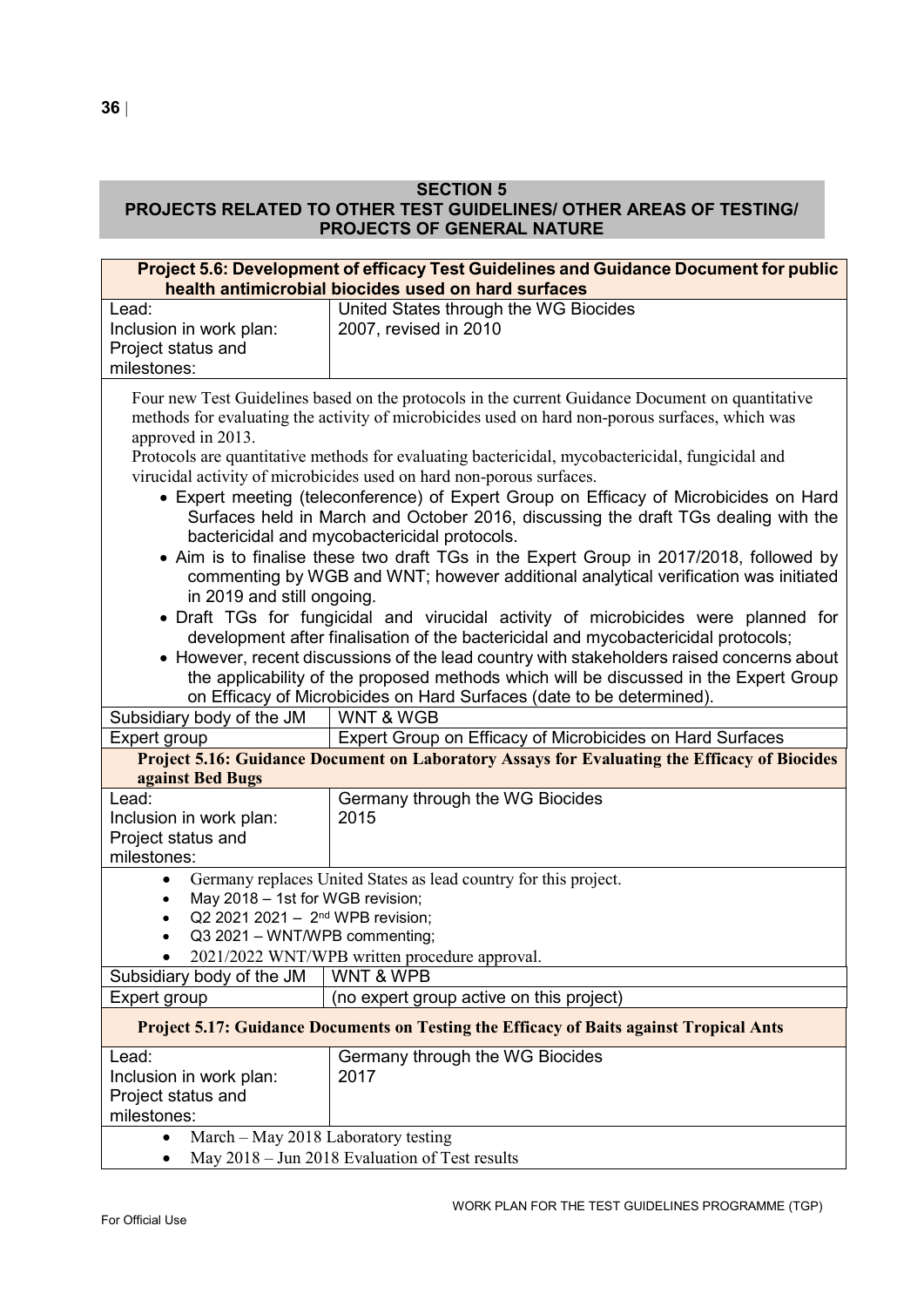| $2019 - 1$ <sup>st</sup> WGB revision;           |                                          |  |
|--------------------------------------------------|------------------------------------------|--|
| $Q2 2021 - 2nd WPB$ revision;                    |                                          |  |
| Q3 2021 - WNT/WPB commenting                     |                                          |  |
| 2021/2022 WNT/WPB written approval.<br>$\bullet$ |                                          |  |
|                                                  |                                          |  |
| Subsidiary body of the JM                        | WNT & WPB                                |  |
| Expert group                                     | (no expert group active on this project) |  |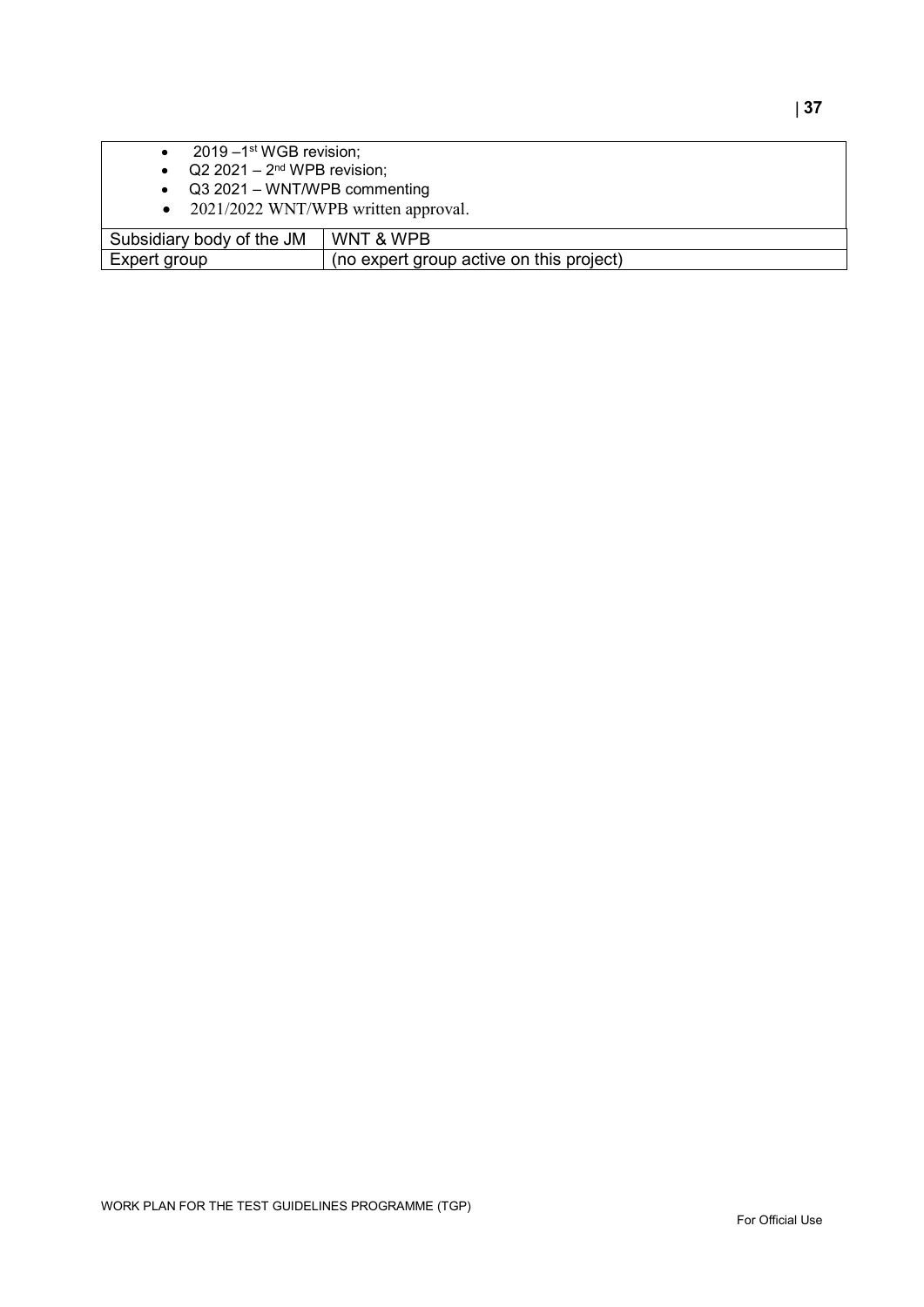# **ANNEX 1**

# **PROJECTS THAT ARE NO LONGER SUPPORTED**

| Project 4.98: EDTA Activity: developing a list of reference chemicals for Endocrine<br><b>Active Substance metabolism</b> |                                                                                                         |  |  |  |  |
|---------------------------------------------------------------------------------------------------------------------------|---------------------------------------------------------------------------------------------------------|--|--|--|--|
| Lead:                                                                                                                     | United Kingdom                                                                                          |  |  |  |  |
| Inclusion in work plan:                                                                                                   | 2015                                                                                                    |  |  |  |  |
| Project<br>status<br>and<br>milestones:                                                                                   |                                                                                                         |  |  |  |  |
| Finalisation of the list in Q4 2018;<br>$\bullet$<br>$\bullet$<br>$\bullet$                                               | Preparation of report to share with VMG-NA 2019/20;<br>Report will be annexed to project 4.147 in 2021. |  |  |  |  |
| Subsidiary body of the JM                                                                                                 | WNT                                                                                                     |  |  |  |  |
| Expert group                                                                                                              | VMG-NA                                                                                                  |  |  |  |  |

| Project 4.118: Update of TG 442D on in vitro skin sensitisation using animal-free<br>serum and validation of TG 442E using human serum and human antibodies |                                                                                                                                                                                                                                                                                                                                                                                                            |  |  |  |  |
|-------------------------------------------------------------------------------------------------------------------------------------------------------------|------------------------------------------------------------------------------------------------------------------------------------------------------------------------------------------------------------------------------------------------------------------------------------------------------------------------------------------------------------------------------------------------------------|--|--|--|--|
| Lead:                                                                                                                                                       | United Kingdom                                                                                                                                                                                                                                                                                                                                                                                             |  |  |  |  |
| Inclusion in work plan:                                                                                                                                     | 2017                                                                                                                                                                                                                                                                                                                                                                                                       |  |  |  |  |
| Project<br>status<br>and                                                                                                                                    |                                                                                                                                                                                                                                                                                                                                                                                                            |  |  |  |  |
| milestones:                                                                                                                                                 |                                                                                                                                                                                                                                                                                                                                                                                                            |  |  |  |  |
| $\bullet$<br>$\bullet$<br>$\bullet$                                                                                                                         | The updated TG 442D, including the option on use of human serum, was approved at<br>the WNT in April 2018 and published in June 2018;<br>A dedicated workshop on the use of human products in TGs was held in March 2019;<br>Given the current sanitary context, works to introduce human serum to replace bovine<br>fetal calf serum have been delayed, and other efforts have been engaged to developing |  |  |  |  |
| project may be reshaped and resumed.                                                                                                                        | defined synthetic media. Depending on progress within the short- to medium-term, the                                                                                                                                                                                                                                                                                                                       |  |  |  |  |
| Subsidiary body of the JM                                                                                                                                   | <b>WNT</b>                                                                                                                                                                                                                                                                                                                                                                                                 |  |  |  |  |
| Expert group                                                                                                                                                | Expert Group on Skin sensitisation                                                                                                                                                                                                                                                                                                                                                                         |  |  |  |  |

| <b>Project 4.122: Guidance Document on hepatic clearance test methods</b>   |                                    |  |  |  |  |  |
|-----------------------------------------------------------------------------|------------------------------------|--|--|--|--|--|
| Lead:<br>Inclusion in work plan:<br>Project<br>status<br>and<br>milestones: | <b>European Commission</b><br>2017 |  |  |  |  |  |

- An *ad hoc* expert group will be established to scope out and develop the Guidance Document (GD). Meetings will mostly be held by TC / web conference, with sharing of documents via the OECD Clearspace;
- Circulate the outline of the Guidance Document to the *ad hoc* expert group once established (July 2018);
- Circulate a first draft GD to expert group in Q4 2018